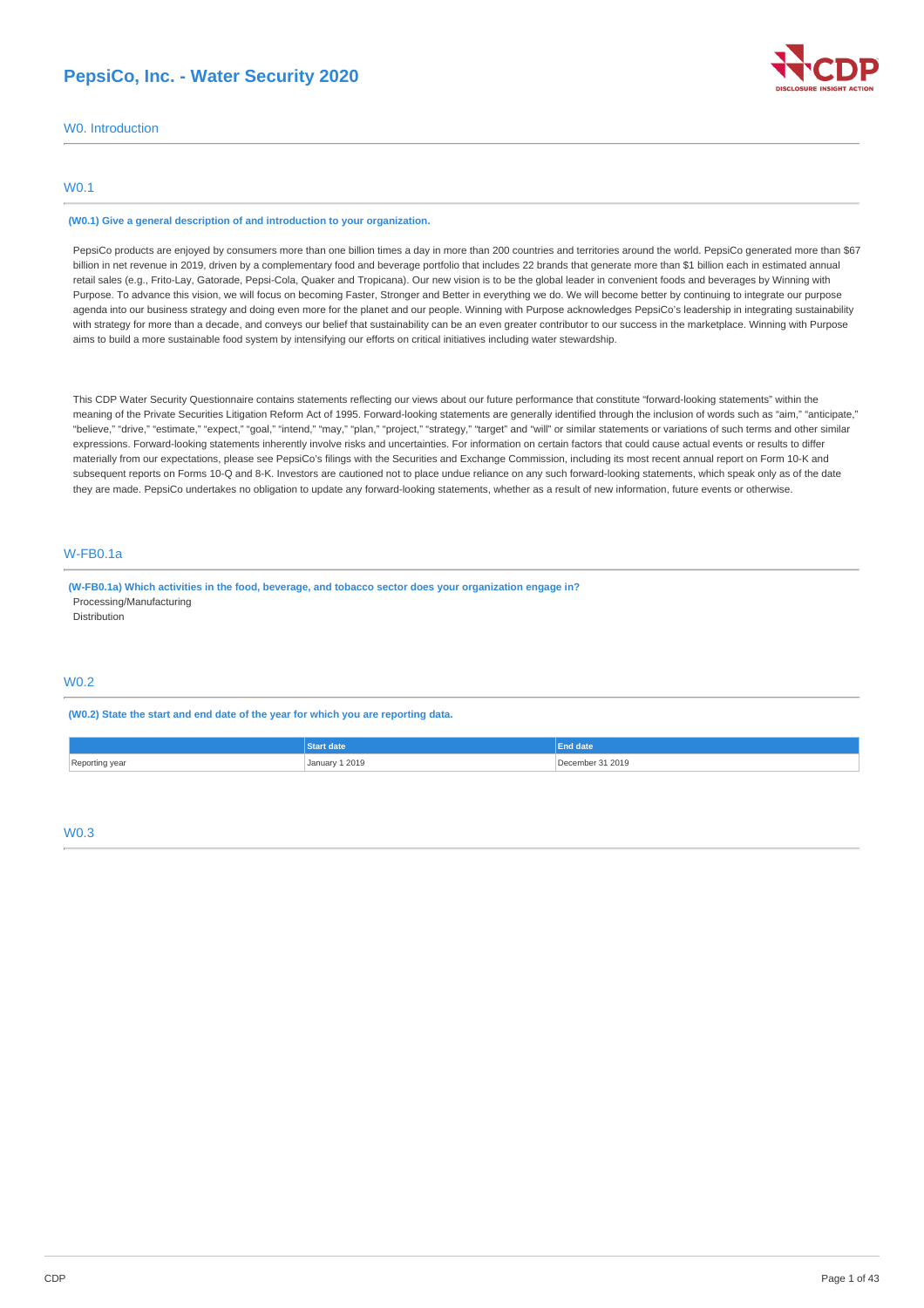## **(W0.3) Select the countries/areas for which you will be supplying data.**

Argentina Australia Belgium Bosnia & Herzegovina Brazil Canada Chile China Colombia Costa Rica Cyprus Czechia Dominican Republic Ecuador Egypt El Salvador Estonia France Georgia **Germany** Greece Guatemala Honduras Hungary India Ireland Israel Italy Jordan Kyrgyzstan Mexico Netherlands New Zealand Pakistan Panama Peru Poland Portugal Romania Russian Federation Saudi Arabia Serbia Singapore Slovakia South Africa Spain Taiwan, Greater China Thailand United States of America

## W0.4

**(W0.4) Select the currency used for all financial information disclosed throughout your response.** USD

## W0.5

(W0.5) Select the option that best describes the reporting boundary for companies, entities, or groups for which water impacts on your business are being **reported.**

Companies, entities or groups over which financial control is exercised

## W0.6

(W0.6) Within this boundary, are there any geographies, facilities, water aspects, or other exclusions from your disclosure? Yes

## W0.6a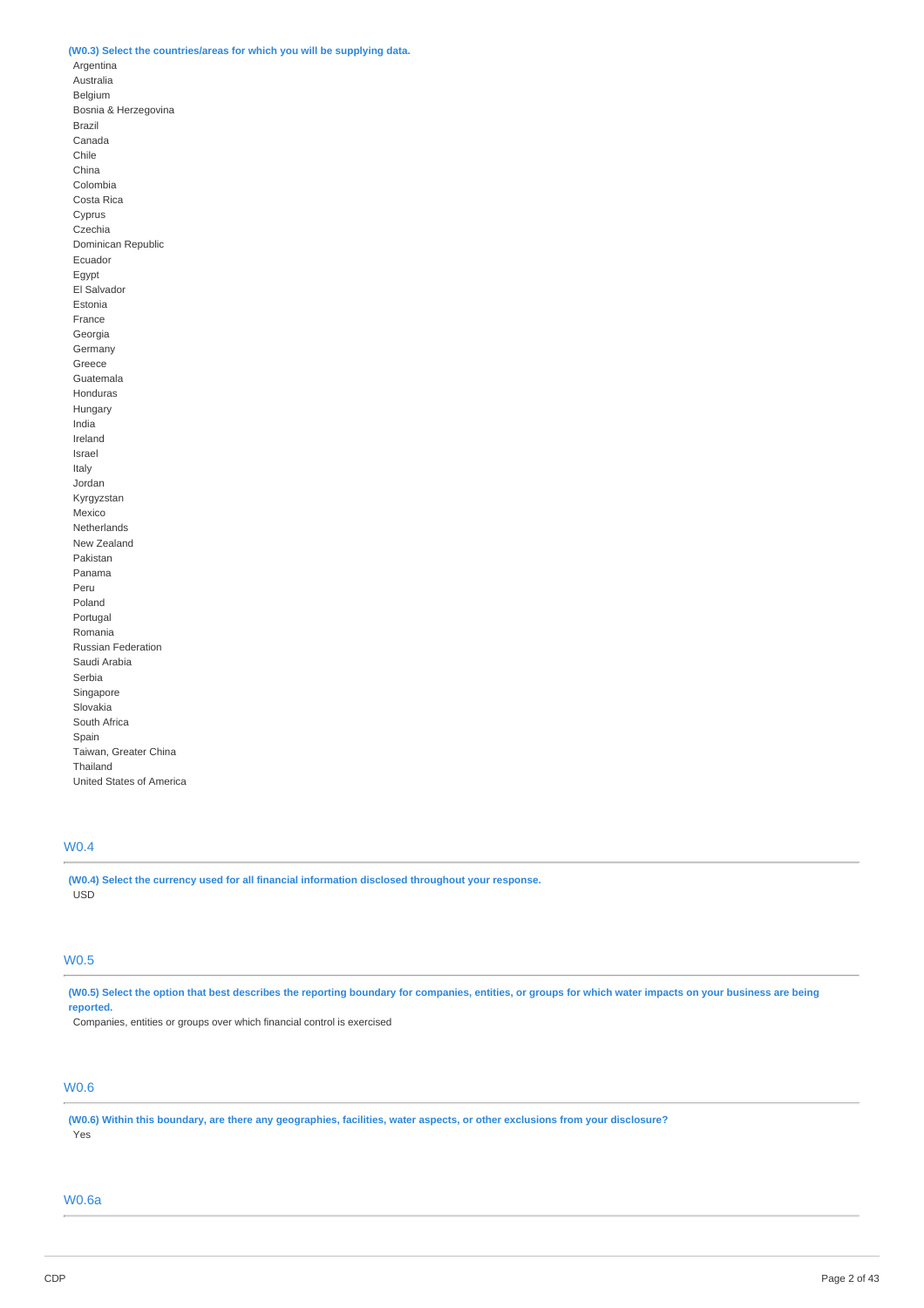| <b>Exclusion</b>                                                                 | Please explain                                                                                                                                                                                                                                                  |
|----------------------------------------------------------------------------------|-----------------------------------------------------------------------------------------------------------------------------------------------------------------------------------------------------------------------------------------------------------------|
| Operational control farms and dairies                                            | Company farms in China and Eqypt do not have the capability to measure consumption at this time. Collectively, we estimate that exclusions represent less than<br>1% of total consumption.                                                                      |
| International offices/warehouse (partial)                                        | These facilities do not report water consumption. Collectively, we estimate that exclusions represent less than 1% of total consumption.                                                                                                                        |
| Offices/warehouses associated with significant<br>acquisitions in 2010 and 2011. | These facilities do not report water consumption. Collectively, we estimate that exclusions represent less than 1% of total consumption.                                                                                                                        |
| Agriculture                                                                      | PepsiCo owns/manages some agricultural land within our direct operations. Lands are usually used to grow crops for our products. The amount of land this<br>represents in our overall agricultural supply chain is judged to be small and therefore de minimis. |

## W1. Current state

## W1.1

## (W1.1) Rate the importance (current and future) of water quality and water quantity to the success of your business.

|                                                                                                          | Direct use   Indirect<br>importance use<br>rating | importance<br>rating | <b>Please explain</b>                                                                                                                                                                                                                                                                                                                                                                                                                                                                                                                                                                                                                                                                                                                                                                                                                                                                                                                                                                                                                       |
|----------------------------------------------------------------------------------------------------------|---------------------------------------------------|----------------------|---------------------------------------------------------------------------------------------------------------------------------------------------------------------------------------------------------------------------------------------------------------------------------------------------------------------------------------------------------------------------------------------------------------------------------------------------------------------------------------------------------------------------------------------------------------------------------------------------------------------------------------------------------------------------------------------------------------------------------------------------------------------------------------------------------------------------------------------------------------------------------------------------------------------------------------------------------------------------------------------------------------------------------------------|
| Sufficient<br>amounts of<br>good quality<br>freshwater<br>available for<br>use                           | Vital                                             | Vital                | Direct: Good quality fresh water is considered vital because it is a key ingredient for our beverages. Additionally, it is vital for maintaining sanitary conditions throughout our<br>food and beverage operations (direct) and those of our third-party manufacturers and franchise bottlers (indirect). Indirect: Good quality freshwater is also vital in our raw<br>material supply chain and particularly within our agricultural supply chain where water is vital for growing crops. We expect that future water dependency in our direct and<br>indirect operations will change because of improvements in both operational and agricultural water-use efficiency.                                                                                                                                                                                                                                                                                                                                                                 |
| Sufficient<br>amounts of<br>recycled,<br>brackish<br>and/or<br>produced<br>water<br>available for<br>use | Important                                         | Important            | We selected the 'Important' rating for direct operations because while we use internal recycled and reused water in utilities and within our snacks and food operations, our<br>ingredient standards limits how we can use brackish, recycled or produced water in our beverage manufacturing processes. Our future dependency on brackish, recycled<br>or produced water for our manufacturing processes could increase if there were specific and suitable uses for it to offset freshwater withdrawals. We also selected<br>'Important' rating for indirect operations because the power plants that provide energy to our operations and our suppliers may rely on recycled, brackish and/or produced<br>water for cooling. In the future, we will still depend on sufficient amounts of produced and other water for cooling in the power plants that provide energy to our operations;<br>our future dependency on brackish, recycled or produced water for cooling could increase based on increased stress on freshwater resources. |

## W-FB1.1a

## (W-FB1.1a) Which water-intensive agricultural commodities that your organization produces and/or sources are the most significant to your business by **revenue? Select up to five.**

| Agricultural<br><b>commodities</b>  | % of revenue dependent on these<br>agricultural commodities | <b>Produced</b><br>and/or sourced | Please explain                                                                                                                                                                                     |
|-------------------------------------|-------------------------------------------------------------|-----------------------------------|----------------------------------------------------------------------------------------------------------------------------------------------------------------------------------------------------|
| Maize                               | 41-60                                                       | Sourced                           | Revenue dependent on this commodity is disclosed as an aggregate of all commodities listed here. We do not have sufficient data<br>to determine revenue dependence of each commodity at this time. |
| Palm oil                            | $41 - 60$                                                   | Sourced                           | Revenue dependent on this commodity is disclosed as an aggregate of all commodities listed here. We do not have sufficient data<br>to determine revenue dependence of each commodity at this time. |
| Sugar                               | $41 - 60$                                                   | Sourced                           | Revenue dependent on this commodity is disclosed as an aggregate of all commodities listed here. We do not have sufficient data<br>to determine revenue dependence of each commodity at this time. |
| Other, please<br>specify (Potatoes) | $41 - 60$                                                   | Sourced                           | Revenue dependent on this commodity is disclosed as an aggregate of all commodities listed here. We do not have sufficient data<br>to determine revenue dependence of each commodity at this time. |
| Other, please<br>specify (Wheat)    | 41-60                                                       | Sourced                           | Revenue dependent on this commodity is disclosed as an aggregate of all commodities listed here. We do not have sufficient data<br>to determine revenue dependence of each commodity at this time. |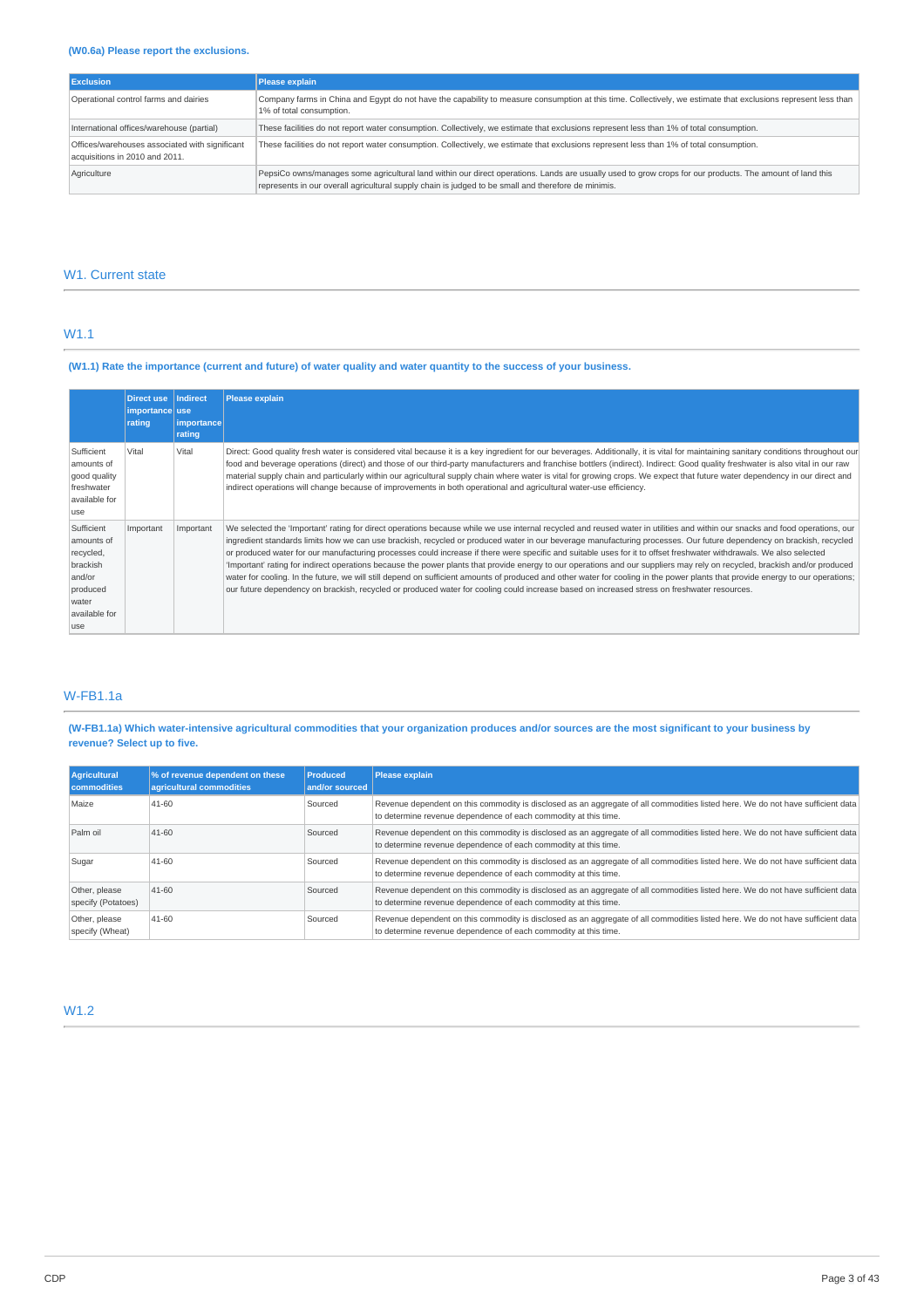## (W1.2) Across all your operations, what proportion of the following water aspects are regularly measured and monitored?

|                                                                                                                                                 | % of<br>sites/facilities/operations | <b>Please explain</b>                                                                                                                                                                                                                                                                                                                                                                                                                                                                                                                                                                                                                                                                                                                                                                                                                                                                                                                                                                                                                      |
|-------------------------------------------------------------------------------------------------------------------------------------------------|-------------------------------------|--------------------------------------------------------------------------------------------------------------------------------------------------------------------------------------------------------------------------------------------------------------------------------------------------------------------------------------------------------------------------------------------------------------------------------------------------------------------------------------------------------------------------------------------------------------------------------------------------------------------------------------------------------------------------------------------------------------------------------------------------------------------------------------------------------------------------------------------------------------------------------------------------------------------------------------------------------------------------------------------------------------------------------------------|
| Water withdrawals<br>total volumes                                                                                                              | 100%                                | 100% of manufacturing water withdrawals are measured and monitored. All site water is metered by the water utility provider or by PepsiCo flow meters. Where<br>PepsiCo owns flow meters, readings are manually / electronically captured monthly by site personnel. Utility providers provide sites with monthly reading by invoice<br>Since 2006, facilities track and manually input water withdrawals on a monthly basis, leveraging our enterprise-wide sustainability metrics platform. This auditable<br>data allows PepsiCo to track and trend water usage on a continuous basis, assess impacts of portfolio shifts and production volumes. Data collection methods are<br>set out in our Data Excellence Governance and Controls protocol. This protocol calls for our sector teams' process and control owners to assure accuracy as part<br>of this process. The protocol also calls for us to track water withdrawal quarterly as part of our performance tracking and report against our sustainability goals.               |
| Water withdrawals -<br>volumes by source                                                                                                        | 100%                                | 100% of manufacturing water withdrawals by source are measured and monitored. All site water is metered by the water utility provider or by PepsiCo flow meters.<br>Where PepsiCo owns flow meters, readings are manually / electronically captured monthly by site personnel. Utility providers provide sites with monthly reading by<br>invoice. Since 2006, facilities track and manually input water withdrawals on a monthly basis, leveraging our enterprise-wide sustainability metrics platform. This<br>auditable data allows PepsiCo to track and trend water usage on a continuous basis, assess impacts of portfolio shifts and production volumes. Data collection<br>methods are set out in our Data Excellence Governance and Controls protocol. This protocol calls for our sector teams' process and control owners to assure<br>accuracy as part of this process. The protocol also calls for us to track water withdrawal quarterly as part of our performance tracking and report against our<br>sustainability goals. |
| <b>Entrained water</b><br>associated with your<br>metals & mining<br>sector activities -<br>total volumes [only<br>metals and mining<br>sector] | <not applicable=""></not>           | <not applicable=""></not>                                                                                                                                                                                                                                                                                                                                                                                                                                                                                                                                                                                                                                                                                                                                                                                                                                                                                                                                                                                                                  |
| Produced water<br>associated with your<br>oil & gas sector<br>activities - total<br>volumes [only oil<br>and gas sector]                        | <not applicable=""></not>           | <not applicable=""></not>                                                                                                                                                                                                                                                                                                                                                                                                                                                                                                                                                                                                                                                                                                                                                                                                                                                                                                                                                                                                                  |
| Water withdrawals<br>quality                                                                                                                    | 100%                                | The quality of incoming water is critical to our finished products. 100% of our beverage and foods operations track and monitor quality of raw water withdrawals on<br>at least a quarterly basis, using the WHO Potable Water Standards coupled with specific corporate food safety water quality mandates, standards and quality audit<br>protocols, both annual self-assessment audits and independent 3rd party audits. In addition, many specialist contracted laboratories are retained by PepsiCo to<br>conduct both water sampling and analytical services. Sites use our enterprise metrics platform, inputting quality analytical data, which allows us to measure and<br>track performance in a standardized manner across our operations and it further supports our company strategy of digitalization and automation. PepsiCo also<br>leverages existing quality audit protocols and EHS annual audits to ensure we have a consistently safe and secure water supply.                                                        |
| Water discharges -<br>total volumes                                                                                                             | 76-99                               | Ninety five percent of our manufacturing operations track and monitor volume of water discharges on at least a quarterly basis, leveraging our enterprise-wide<br>sustainability metrics platform, which allows us to measure and track performance in a standardized manner across our operations and it further supports our<br>company strategy of digitization and automation. Data collection methods are set out in our PepsiCo Data Excellence Governance and Controls protocol, where<br>detailed responsibilities and accountabilities for externally reported sustainability metrics are documented. From source data in the field to data input to the data<br>management system, this protocol calls for our sector teams' process and control owners to assure accuracy as part of this process.                                                                                                                                                                                                                              |
| Water discharges -<br>volumes by<br>destination                                                                                                 | 100%                                | 100% percent of our manufacturing operations track and monitor water discharges by destination on at least a quarterly basis, leveraging our enterprise-wide<br>sustainability metrics platform, which allows us to measure and track performance in a standardized manner across our operations and it further supports our<br>company strategy of digitization and automation. Data collection methods are set out in our PepsiCo Data Excellence Governance and Controls protocol, where<br>detailed responsibilities and accountabilities for externally reported sustainability metrics are documented. From source data in the field to data input to the data<br>management system, this protocol calls for our sector teams' process and control owners to assure accuracy as part of this process.                                                                                                                                                                                                                                |
| Water discharges<br>volumes by<br>treatment method                                                                                              | 100%                                | One hundred percent of our manufacturing operations track and monitor wastewater discharges on a monthly basis, leveraging our enterprise-wide sustainability<br>metrics platform, which allows us to measure and track performance in a standardized manner across our operations and it further supports our company strategy<br>of digitization and automation. Data collection methods are set out in our PepsiCo Data Excellence Governance and Controls protocol, where detailed<br>responsibilities and accountabilities for externally reported sustainability metrics are documented. From source data in the field to data input to the data<br>management system, this protocol calls for our sector teams' process and control owners to assure accuracy as part of this process.                                                                                                                                                                                                                                              |
| Water discharge<br>$quality - by$<br>standard effluent<br>parameters                                                                            | 76-99                               | Ninety eight percent of our manufacturing operations track and monitor water discharges on a monthly basis, leveraging our enterprise-wide sustainability metrics<br>platform, which allows us to measure and track performance in a standardized manner across our operations and it further supports our company strategy of<br>digitization and automation. Data collection adheres to our PepsiCo Data Excellence Governance and Controls protocol, where detailed responsibilities and<br>accountabilities for externally reported sustainability metrics are documented. From source data in the field to data input to the data management system, this<br>protocol calls for our sector teams' process and control owners to assure accuracy as part of this process.                                                                                                                                                                                                                                                              |
| Water discharge<br>$quality -$<br>temperature                                                                                                   | 51-75                               | 59% percent of our manufacturing operations track and monitor water discharge quality- temperature. We track water discharge quality - temperature where and<br>when it is required by permit. Data collection adheres to our PepsiCo Data Excellence Governance and Controls protocol, where detailed responsibilities and<br>accountabilities for externally reported sustainability metrics are documented. From source data in the field to data input to the data management system, this<br>protocol calls for our sector teams' process and control owners to assure accuracy as part of this process.                                                                                                                                                                                                                                                                                                                                                                                                                              |
| Water consumption<br>- total volume                                                                                                             | 100%                                | Water consumption is closely related to production volume and mix across our beverage and foods portfolio. Production at each of our manufacturing locations is<br>constantly measured and tracked automatically. On a monthly/ period basis sustainability key performance indicators are tracked by sites manually inputting their<br>water and energy usage from both site meters and utility invoices/bills, onto our enterprise wide sustainability tracking system. Data from the production measuring<br>IT system automatically downloaded onto our Sustainability platform allowing sustainability trends and water consumption impacts be assessed at both the site<br>and corporate levels. Sustainability IT platforms integrate with production platforms per our corporate value chain digitalization and automation strategy.                                                                                                                                                                                               |
| Water<br>recycled/reused                                                                                                                        | 100%                                | All manufacturing sites recycling or reusing water track this volume monthly using meter readings from their membrane bioreactors (MBRs) and reverse osmosis<br>(RO) systems, leveraging our enterprise-wide sustainability metrics platform, which allows us to measure and track performance in a standardized manner across<br>all our operations and it further supports our company strategy of digitization and automation. Data collection methods are set out in our PepsiCo Data Excellence<br>Governance and Controls protocol, where detailed responsibilities and accountabilities for externally reported sustainability metrics are documented. From source<br>data in the field to data input to the data management system, this protocol calls for our sector teams' process and control owners to assure accuracy as part of<br>this process.                                                                                                                                                                            |
| The provision of<br>fully-functioning,<br>safely managed<br>WASH services to<br>all workers                                                     | 100%                                | PepsiCo's internal self-assessment program to measure water, sanitation, and hygiene (WASH) compliance takes place annually and has been implemented at all<br>company-owned plants. We use a WASH self-audit questionnaire that is sent out to all of our company-owned manufacturing facilities. However, if a facility is<br>scheduled for an annual external audit it would not complete a self-audit. In line with our 2025 agenda, we have set a goal to provide appropriate access to WASH<br>for all of our own manufacturing locations by 2025. Annual audits are conducted for compliance per our internal PepsiCo governance documents.                                                                                                                                                                                                                                                                                                                                                                                         |

## W1.2b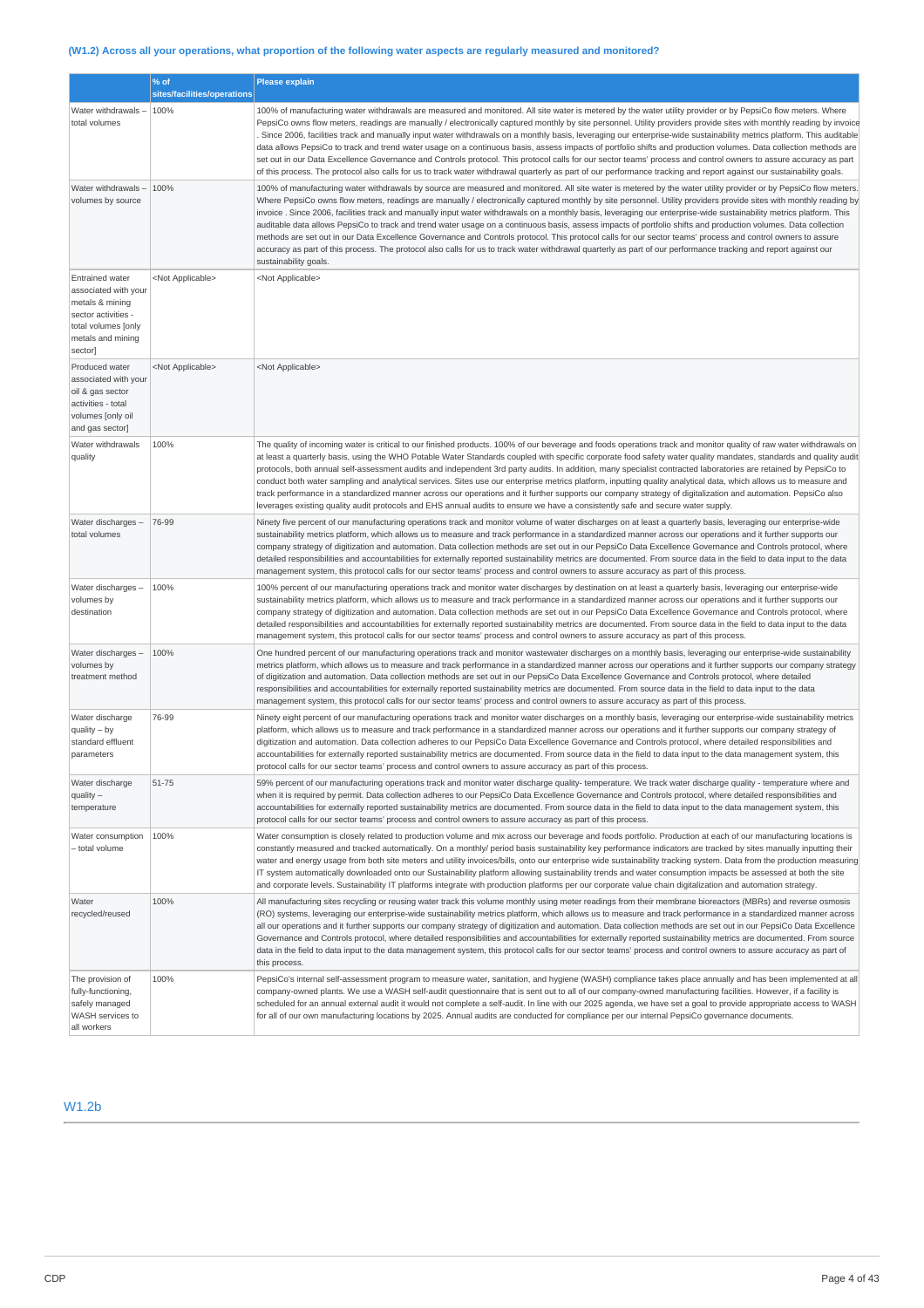## (W1.2b) What are the total volumes of water withdrawn, discharged, and consumed across all your operations, and how do these volumes compare to the **previous reporting year?**

|                      | <b>Volume</b><br>(megaliters/year) with | previous<br>reporting<br>year | Comparison Please explain                                                                                                                                                                                                                                                                                                                                                                                                                                                                                                                                                                                                                                                                                                                                                                                                                                                                                                                                                                                                                                                                                                                                                                                                                                                                                                                                                                                                                                                        |
|----------------------|-----------------------------------------|-------------------------------|----------------------------------------------------------------------------------------------------------------------------------------------------------------------------------------------------------------------------------------------------------------------------------------------------------------------------------------------------------------------------------------------------------------------------------------------------------------------------------------------------------------------------------------------------------------------------------------------------------------------------------------------------------------------------------------------------------------------------------------------------------------------------------------------------------------------------------------------------------------------------------------------------------------------------------------------------------------------------------------------------------------------------------------------------------------------------------------------------------------------------------------------------------------------------------------------------------------------------------------------------------------------------------------------------------------------------------------------------------------------------------------------------------------------------------------------------------------------------------|
| Total<br>withdrawals | 82596                                   | Lower                         | 2019 water withdrawals were approximately 3% lower than in 2018. The main driver for this is our multiyear water sustainability efforts across all our company owned<br>operations. Our corporate environmental sustainability commitments to developing a more sustainable food system and enhancing water security inform our tactics,<br>including a combination of no cost/low cost efficiency drives (e.g., PepsiCo's Resource Conservation program), innovation (Potato Chip slicer splash cone redesign -<br>enabling 65% less water for slice washing per each slicer head), and capital investment (Membrane Bioreactor coupled with Reverse Osmosis enabling potable water<br>production for reuse within our foods operations). A slight reduction in the volume of beverage products produced by company owned operations in 2019 over 2018,<br>due to structural changes, is also a contributing factor. In the future it is possible that our total withdrawal volumes will continue to decrease in line with our focus on<br>improving our water use efficiency. *Please note 2018 reported figures have been restated. As we strive to ensure we have the most updated accurate data,<br>corrections may take place as a result of detecting errors such as metering / billing and audit outcomes. In addition, as the company divests, closes or acquires<br>facilities, new data will roll up or out of PepsiCo reported totals depending on ownership status. |
| Total<br>discharges  | 55197                                   | Lower                         | We discharged 4% less water in 2019 than we did in 2018. This decrease is due in part as a result of our investments in water reduction initiatives. In the future, it is<br>possible that our total discharges may continue to decrease due to our investments in water efficiency. Utilizing the formula C = W-D, please note that this figure<br>does not match the sum of the water withdrawal by source figures reported in W1.2i as we do not currently track water discharges to all destination categories listed.<br>*Please note 2018 reported figures have been restated. As we strive to ensure we have the most updated accurate data, corrections may take place as a result of<br>detecting errors such as metering / billing and audit outcomes. In addition, as the company divests, closes or acquires facilities, new data will roll up or out of<br>PepsiCo reported totals depending on ownership status.                                                                                                                                                                                                                                                                                                                                                                                                                                                                                                                                                   |
| Total<br>consumption | 27399                                   | Lower                         | 2019 water consumption was approximately 2% lower than in 2018. The main driver for this is our multiyear water sustainability efforts across all our company owned<br>operations. Our corporate environmental sustainability commitments to developing a more sustainable food system and enhancing water security inform our tactics,<br>including a combination of no cost/low cost efficiency drives (e.g., PepsiCo's Resource Conservation program), innovation (Potato Chip slicer splash cone redesign -<br>enabling 65% less water for slice washing per each slicer head), and capital investment (Membrane Bioreactor coupled with Reverse Osmosis enabling potable water<br>production for reuse within our foods operations). A slight reduction in the volume of beverage products produced by company owned operations in 2019 over 2018,<br>due to structural changes, is also a contributing factor. We anticipate further reductions in consumption as the company progresses against its 2025 water use<br>efficiency goals. *Please note 2018 reported figures have been restated. As we strive to ensure we have the most updated accurate data, corrections may take<br>place as a result of detecting errors such as metering / billing and audit outcomes. In addition, as the company divests, closes or acquires facilities, new data will roll<br>up or out of PepsiCo reported totals depending on ownership status.                                  |

## W1.2d

## **(W1.2d) Indicate whether water is withdrawn from areas with water stress and provide the proportion.**

|         | Withdrawals \%<br>are from<br>areas with<br>water stress areas with reporting | withdrawn with<br>from<br>water<br><b>stress</b> | previous<br>vear | tool                   | Comparison Identification Please explain                                                                                                                                                                                                                                                                                                                                                                                                                                                                                                                                                                                                                                                                                                                                                                                                                                                                                                                                                                                                                                                                                                                                                                                                                                                                                                                                                                                                                                                                                                                                                                                                                                                                                                                                                                                                                                                                                                                                                                                                                                                                                                                                                                                                                                                                                                                                                                                                                                                                                                                                                                                                                                                                                                                                                                                             |
|---------|-------------------------------------------------------------------------------|--------------------------------------------------|------------------|------------------------|--------------------------------------------------------------------------------------------------------------------------------------------------------------------------------------------------------------------------------------------------------------------------------------------------------------------------------------------------------------------------------------------------------------------------------------------------------------------------------------------------------------------------------------------------------------------------------------------------------------------------------------------------------------------------------------------------------------------------------------------------------------------------------------------------------------------------------------------------------------------------------------------------------------------------------------------------------------------------------------------------------------------------------------------------------------------------------------------------------------------------------------------------------------------------------------------------------------------------------------------------------------------------------------------------------------------------------------------------------------------------------------------------------------------------------------------------------------------------------------------------------------------------------------------------------------------------------------------------------------------------------------------------------------------------------------------------------------------------------------------------------------------------------------------------------------------------------------------------------------------------------------------------------------------------------------------------------------------------------------------------------------------------------------------------------------------------------------------------------------------------------------------------------------------------------------------------------------------------------------------------------------------------------------------------------------------------------------------------------------------------------------------------------------------------------------------------------------------------------------------------------------------------------------------------------------------------------------------------------------------------------------------------------------------------------------------------------------------------------------------------------------------------------------------------------------------------------------|
| Row Yes |                                                                               | 11-25                                            | Lower            | <b>WRI</b><br>Aqueduct | Every 3 years PepsiCo conducts a holistic water risk assessment across all of our company owned operations, the most recent been conducted in<br>2019. The risk assessment process leverages a number of filters, such as WRI Aqueduct, local detailed operating site assessment and third party<br>experienced environmental consulting firm and network. All facilities are geographically plotted using the WRI Aqueduct tool to determine the relative<br>stress based on the Aqueduct data sets including: overall water risk, baseline water stress and projected (2025) baseline water stress. These results<br>are then combined with an independent score from our external consultancy's global network who draw from local knowledge and experience to<br>determine a facilities relative risk exposure using proprietary insights. PepsiCo's internal assessment considers a range of indicators across physical<br>water stress (including quality), regulatory risk, and social/reputational risk. Each facility responds to questions based on site experience both current<br>and past as well as anticipated future scenarios. The external and internal assessments are scored separately and the combined rating of both plot<br>each facility on our water risk matrix. PepsiCo has determined a scoring range from 0 - 5 which then allocates facilities into different water risk<br>categories. All sites receiving a score of 3.5 or higher are classified as high water risk. Ratings are calculated for Current and Future Trend (3-5 Years)<br>conditions. PepsiCo currently has 60 global high water risk operations, accounting for 19% of our total company owned operations water footprint. In<br>2019 we withdrew 3% less water at these facilities despite growing production by 2%, meaning our water use efficiency in high water risk facilities<br>offset growth. In 2019, PepsiCo's corporate water sustainability goals leaned into where we experience the highest degrees of water risk to our<br>operations and local communities and where we can focus effort at scale to improving water security. The efforts we are taking through our e water<br>efficiency programs, behavioral changes, innovation in manufacturing and capital technology investment from a dedicated centrally held sustainability<br>fund are delivering annual performance in line with operational targets. *Please note 2018 reported figures have been restated. As we strive to ensure<br>we have the most updated accurate data, corrections may take place as a result of detecting errors such as metering / billing and audit outcomes. In<br>addition, as the company divests, closes or acquires facilities, new data will roll up or out of PepsiCo reported totals depending on ownership status. |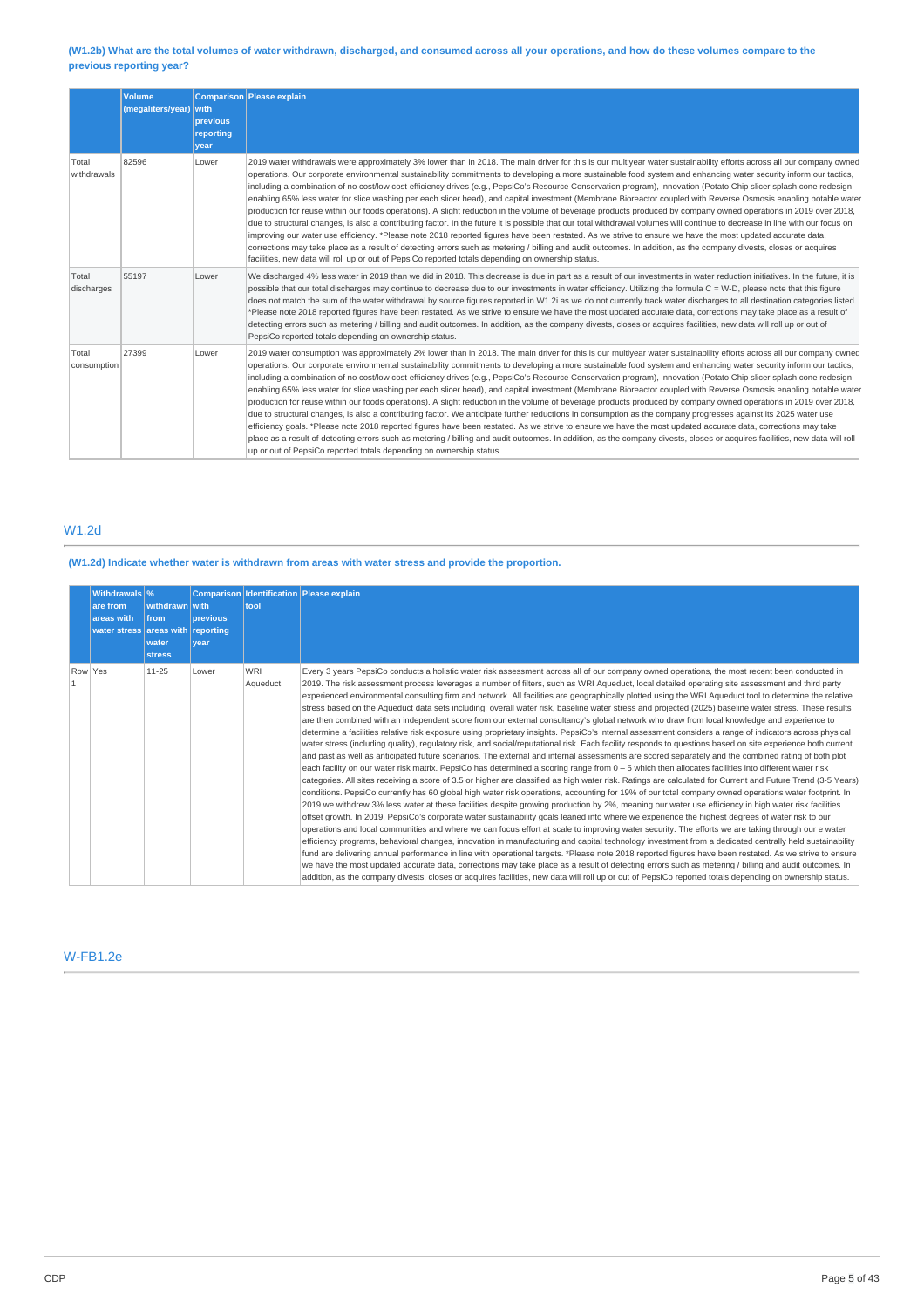## (W-FB1.2e) For each commodity reported in question W-FB1.1a, do you know the proportion that is produced/sourced from areas with water stress?

| <b>Agricultural</b><br>commodities of this                                    | The proportion<br>commodity<br>produced in<br>areas with water<br>stress is known | The proportion of Please explain<br>this commodity<br>sourced from<br>areas with water<br>stress is known |                                                                                                                                                                                                                                                                                                                                                                                                                                                                                                                                                                                                                                                                                                                                |
|-------------------------------------------------------------------------------|-----------------------------------------------------------------------------------|-----------------------------------------------------------------------------------------------------------|--------------------------------------------------------------------------------------------------------------------------------------------------------------------------------------------------------------------------------------------------------------------------------------------------------------------------------------------------------------------------------------------------------------------------------------------------------------------------------------------------------------------------------------------------------------------------------------------------------------------------------------------------------------------------------------------------------------------------------|
| Maize                                                                         | Not applicable                                                                    | Yes                                                                                                       | This information is based on our agricultural water risk assessment, completed as part of our agricultural water efficiency goal. We utilized the WRI Aqueduct<br>tool to identify our water stressed growing areas.                                                                                                                                                                                                                                                                                                                                                                                                                                                                                                           |
| Other<br>commodities<br>from W-<br>FB1.1a,<br>please<br>specify<br>(Potatoes) | Not applicable                                                                    | Yes                                                                                                       | This information is based on our agricultural water risk assessment, completed as part of our agricultural water efficiency goal. We utilized the WRI Aqueduct<br>tool to identify our water stressed growing areas.                                                                                                                                                                                                                                                                                                                                                                                                                                                                                                           |
| Palm oil                                                                      | Not applicable                                                                    | No, not currently<br>but we intend to<br>collect this data<br>within the next two<br>years                | Palm oil was not in scope for our agricultural water efficiency goal, so this information is not available as part of our agricultural water risk assessment. In<br>2018 we enlisted Verisk Maplecroft, a global research firm and risk consultancy, to conduct a comprehensive risk assessment of 25 of our top agricultural raw<br>materials and sourcing origins to better understand the supply chains and geographic regions where we should prioritize our efforts. The assessment includes<br>an evaluation of several dimensions of environmental risks, including water. The results of this assessment will help inform sustainable agriculture strategy<br>and we intend to collect this data within the next year. |
| Sugar                                                                         | Not applicable                                                                    | No, not currently<br>but we intend to<br>collect this data<br>within the next two<br>years                | Sugar was not in scope for our agricultural water efficiency goal, so this information is not available as part of our agricultural water risk assessment. In 2018<br>we enlisted Verisk Maplecroft, a global research firm and risk consultancy, to conduct a comprehensive risk assessment of 25 of our top agricultural raw<br>materials and sourcing origins to better understand the supply chains and geographic regions where we should prioritize our efforts. The assessment include<br>an evaluation of several dimensions of environmental risks, including water. The results of this assessment will help inform sustainable agriculture strategy<br>and we intend to collect this data within the next year.     |
| Other<br>commodities<br>from W-<br>FB1.1a,<br>please<br>specify<br>(Wheat)    | Not applicable                                                                    | No, not currently<br>but we intend to<br>collect this data<br>within the next two<br>years                | Wheat was not in scope for our agricultural water efficiency goal, so this information is not available as part of our agricultural water risk assessment. In 2018<br>we enlisted Verisk Maplecroft, a global research firm and risk consultancy, to conduct a comprehensive risk assessment of 25 of our top agricultural raw<br>materials and sourcing origins to better understand the supply chains and geographic regions where we should prioritize our efforts. The assessment includes<br>an evaluation of several dimensions of environmental risks, including water. The results of this assessment will help inform sustainable agriculture strategy<br>and we intend to collect this data within the next year.    |

## W-FB1.2g

(W-FB1.2g) What proportion of the sourced agricultural commodities reported in W-FB1.1a originate from areas with water stress?

| Agricultural<br><b>commodities</b>                                          | % of total<br>agricultural<br>commodity<br>sourced from<br>areas with water<br><b>stress</b> | <b>Please explain</b>                                                                                                                                                                                                                                                                                                                                                                                                                                                                                                                                                                                                                   |
|-----------------------------------------------------------------------------|----------------------------------------------------------------------------------------------|-----------------------------------------------------------------------------------------------------------------------------------------------------------------------------------------------------------------------------------------------------------------------------------------------------------------------------------------------------------------------------------------------------------------------------------------------------------------------------------------------------------------------------------------------------------------------------------------------------------------------------------------|
| Maize                                                                       | 26-50                                                                                        | 47% of our whole maize volume originates from water stressed areas and is in-scope of PepsiCo's agriculture water efficiency goal. This figure is unchanged from prior<br>reporting years. This figure was calculated as part of our base-lining exercise for the agriculture water efficiency goal. The figure could either increase or decrease in future<br>years depending on changes to our procurement of maize. The metric also provides our agronomy teams the geographic areas to focus on in terms of reducing water use<br>in irrigation and in so doing supporting our 2025 agricultural water efficiency goal (see w8.1)   |
| Other sourced<br>commodities from<br>W-FB1.2e, please<br>specify (Potatoes) | 26-50                                                                                        | 47% of our potato volume originates from water stressed areas and is in-scope of PepsiCo's agriculture water efficiency goal. This figure was calculated as part of our<br>base-lining exercise for the agriculture water use efficiency goal. This figure is unchanged from prior reporting years. The figure could either increase or decrease in future<br>years depending on changes to our procurement of potatoes. The metric also provides our agronomy teams the geographic areas to focus on in terms of reducing water<br>use in irrigation and in so doing supporting our 2025 agricultural water efficiency goal (see w8.1) |

## W1.2h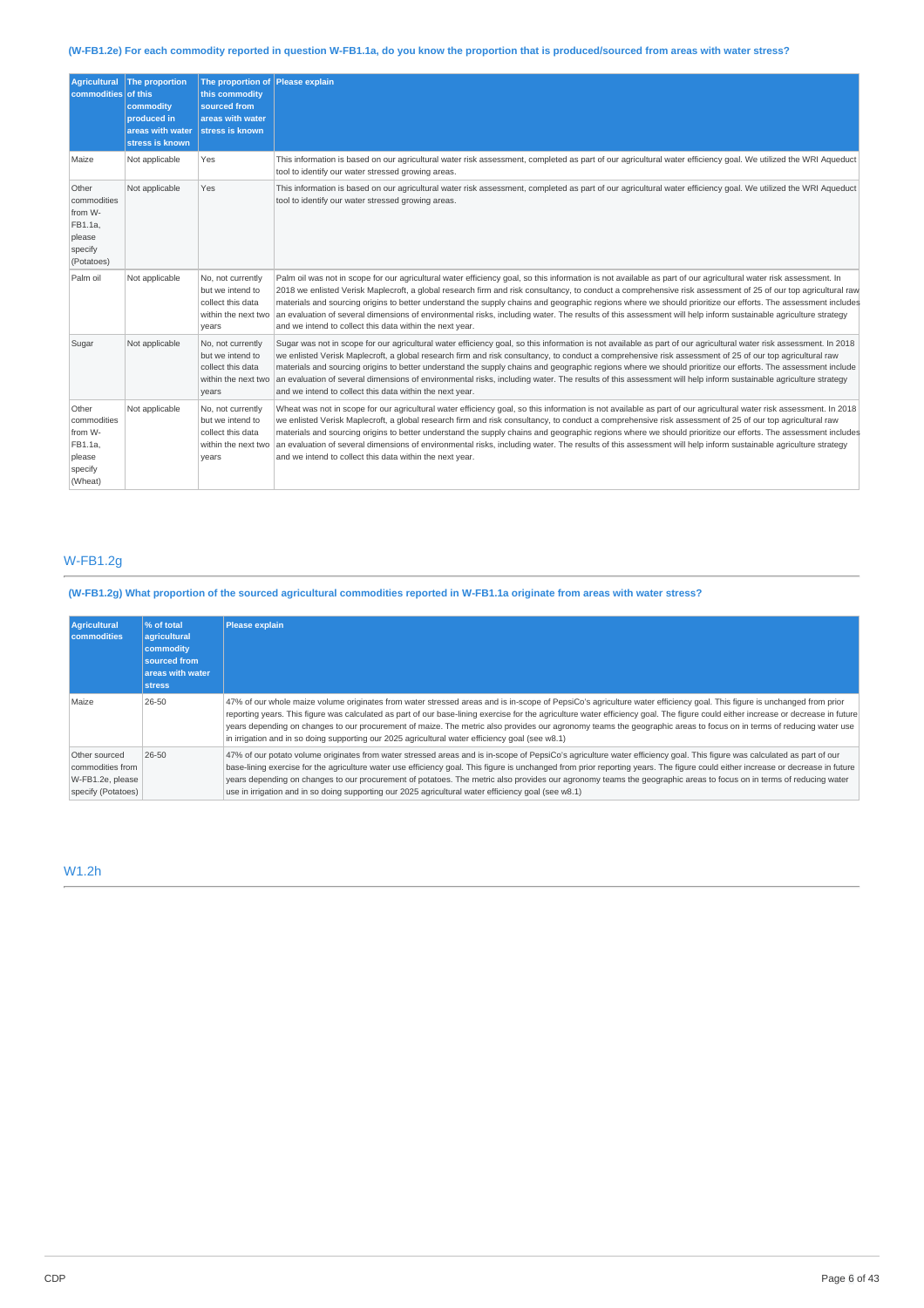## **(W1.2h) Provide total water withdrawal data by source.**

|                                                                                              | <b>Relevance Volume</b> | (megaliters/year)         | <b>with</b><br>previous<br>reporting<br>year | <b>Comparison Please explain</b>                                                                                                                                                                                                                                                                                                                                                                                                                                                                                                                                                                                                                                           |
|----------------------------------------------------------------------------------------------|-------------------------|---------------------------|----------------------------------------------|----------------------------------------------------------------------------------------------------------------------------------------------------------------------------------------------------------------------------------------------------------------------------------------------------------------------------------------------------------------------------------------------------------------------------------------------------------------------------------------------------------------------------------------------------------------------------------------------------------------------------------------------------------------------------|
| Fresh surface<br>water, including<br>rainwater, water<br>from wetlands,<br>rivers, and lakes | Relevant                | 104                       | Lower                                        | Fresh surface water is relevant because we are investing in rainwater harvesting to reduce our reliance on potable water. Almost 100% of our<br>fresh surface water derives from rainwater harvesting at a number of company owned operations. In 2019 rain water harvesting at our company<br>owned was approximately 8ML lower than prior year (7%), due to lower rainfall at these locations in 2019.                                                                                                                                                                                                                                                                   |
| <b>Brackish surface</b><br>water/Seawater                                                    | Not<br>relevant         | <not applicable=""></not> | $<$ Not<br>Applicable>                       | PepsiCo's ingredient and food safety standards mean that we cannot use brackish surface or sea water in our manufacturing processes.                                                                                                                                                                                                                                                                                                                                                                                                                                                                                                                                       |
| Groundwater-<br>renewable                                                                    | Relevant                | 23684                     | Lower                                        | Groundwater is relevant because approximately 29% of our water consumption is obtained from renewable ground water sources. In 2019 we<br>abstracted 3% less groundwater than prior year. This lines up with our overall reduction in total water withdrawals by the company in 2019 over<br>prior year. This is driven by PepsiCo's water efficiency efforts under its water sustainability strategy. Direct operations efficiency improvement<br>tactics include best practice development and deployment, research and development innovation in design of equipment, and capital investment<br>in new technology.                                                      |
| Groundwater-<br>non-renewable                                                                | Not<br>relevant         | <not applicable=""></not> | $<$ Not<br>Applicable>                       | PepsiCo does not draw from non-renewable groundwater sources and does not plan to do so in the future.                                                                                                                                                                                                                                                                                                                                                                                                                                                                                                                                                                     |
| Produced/Entrained Not<br>water                                                              | relevant                | <not applicable=""></not> | $<$ Not<br>Applicable>                       | PepsiCo does not rely on or draw produced or process water, and does not plan to do so in the future.                                                                                                                                                                                                                                                                                                                                                                                                                                                                                                                                                                      |
| Third party sources Relevant                                                                 |                         | 58844                     | Lower                                        | Third party water sources are relevant because they make up the majority - by volume -of our sourced water for our operations. In 2019 we<br>abstracted 3% less water from third party sources over prior year. This aligns up with our overall reduction in total water withdrawals by the<br>company in 2019 over prior year. This is driven by PepsiCo's water efficiency efforts under its water security strategy. Direct operations efficiency<br>improvement tactics include best Practice deployment (PepsiCo ReCon Program), R+D innovation in design of equipment (Splash Cone<br>redesign), Capital investment in new technology, CCRO and MBR / RO technology. |

## W1.2i

## **(W1.2i) Provide total water discharge data by destination.**

|                                               | Relevance Volume                  | (megaliters/year) with    | previous<br>reporting<br>year | Comparison Please explain                                                                                                                                                                                                                                                                                                                                                                                                                                                                                        |
|-----------------------------------------------|-----------------------------------|---------------------------|-------------------------------|------------------------------------------------------------------------------------------------------------------------------------------------------------------------------------------------------------------------------------------------------------------------------------------------------------------------------------------------------------------------------------------------------------------------------------------------------------------------------------------------------------------|
| Fresh surface<br>water                        | Relevant<br>but volume<br>unknown | <not applicable=""></not> | $<$ Not<br>Applicable>        | Freshwater discharges are relevant as some PepsiCo facilities discharge treated wastewater to this destination. However, Wwe are unable to answer<br>this question this year but intend to do so as wastewater reporting continues to improve.                                                                                                                                                                                                                                                                   |
| Brackish<br>surface<br>water/seawater unknown | Relevant<br>but volume            | <not applicable=""></not> | $<$ Not<br>Applicable>        | Brackish surface water / seawater discharges are relevant as some PepsiCo facilities discharge treated wastewater to this destination. However, we<br>are unable to answer this question this year but intend to do so as wastewater reporting continues to improve.                                                                                                                                                                                                                                             |
| Groundwater                                   | Relevant                          | 9395                      | Higher                        | Groundwater discharges are relevant because as some PepsiCo facilities discharge treated water to this end point. Discharge volumes to groundwater<br>have increased as we improve reporting on discharges. The increase, as compared to last year, is due to PepsiCo now reporting on data relating to<br>treated wastewater that is used for land application in 2020 – accounting for approximately 75% of the volume reported. This has been done to align<br>with CDPs definition of groundwater discharge. |
| Third-party<br>destinations                   | Relevant                          | 37171                     | Lower                         | Third-party destinations are important as a number of PepsiCo facilities discharge to this destination. 2019 discharge volumes to third parties were 8%<br>lower as compared to 2018. Third party destinations are relevant as they represent the largest destination for our wastewater. As our water<br>withdrawals have decreased, our wastewater discharges have also decreased. We anticipate the same trend in the future.                                                                                 |

## W-FB1.3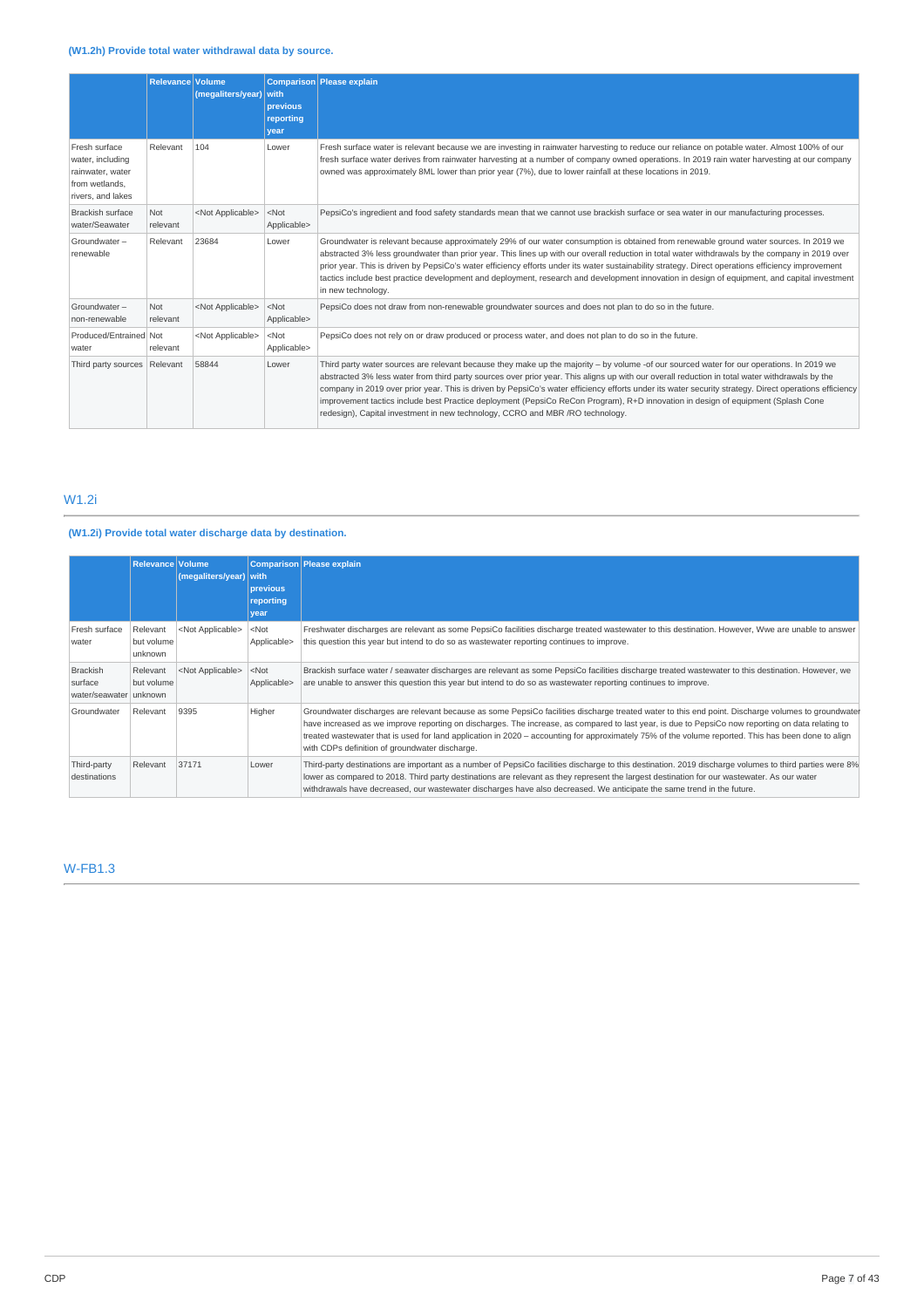## **(W-FB1.3) Do you collect/calculate water intensity for each commodity reported in question W-FB1.1a?**

| <b>Agricultural</b>                                                           | <b>Water intensity</b><br>commodities information for this information for this<br>produced<br>commodity is<br>collected/calculated collected/calculated | <b>Water intensity</b><br>sourced commodity<br>is. | <b>Please explain</b>                                                                                                                                                                                                                                                                                                                                                                                                                                                                                                                                                                                                                                                                                                                                                                                                  |
|-------------------------------------------------------------------------------|----------------------------------------------------------------------------------------------------------------------------------------------------------|----------------------------------------------------|------------------------------------------------------------------------------------------------------------------------------------------------------------------------------------------------------------------------------------------------------------------------------------------------------------------------------------------------------------------------------------------------------------------------------------------------------------------------------------------------------------------------------------------------------------------------------------------------------------------------------------------------------------------------------------------------------------------------------------------------------------------------------------------------------------------------|
| Maize                                                                         | Not applicable                                                                                                                                           | Yes                                                | We have a goal to improve the water-use efficiency of our direct agricultural supply chain by 15% by 2025 in high-water-risk sourcing areas against a<br>2015 baseline. Maize is in-scope for this goal. We are measuring theoretical water-use efficiency based on applied water, which will be validated and<br>refined through in-field measurements. In collaboration with WRI, we undertook a study to evaluate our high water risk crops, and we utilized the UN<br>Food and Agriculture Organization's (FAO) Cropwat 8 modelling tool to determine our baseline crop water footprint. We gathered the baseline data and<br>progress through at least the 2017 crop year. For each farmer group, we have calculated their baseline water opportunity and identified local goals and<br>implementation plans.     |
| Other<br>commodities<br>from W-<br>FB1.1a,<br>please<br>specify<br>(Potatoes) | No, not currently and Yes<br>we have no plans to<br>collect/calculate this<br>data within the next<br>two years                                          |                                                    | We have a goal to improve the water-use efficiency of our direct agricultural supply chain by 15% by 2025 in high-water-risk sourcing areas against a<br>2015 baseline. Potatoes are in-scope for this goal. We are measuring theoretical water-use efficiency based on applied water, which will be validated<br>and refined through in-field measurements. In collaboration with WRI, we undertook a study to evaluate our high water risk crops, and we utilized the UN<br>Food and Agriculture Organization's (FAO) Cropwat 8 modelling tool to determine our baseline crop water footprint. We gathered the baseline data and<br>progress through at least the 2017 crop year. For each farmer group, we have calculated their baseline water opportunity and identified local goals and<br>implementation plans. |
| Palm oil                                                                      | Not applicable                                                                                                                                           | Yes                                                | PepsiCo's Sustainable from the Start Program (SftS) aims to incorporate life cycle thinking into all aspects of new product development. The goal of the<br>program is to ensure that our new products are more sustainable right out of the gate. We evaluate sustainability by looking at lifecycle carbon and<br>water impacts of our products and recyclability of our packaging. Life cycle impacts include everything from growing the agricultural ingredients,<br>manufacturing, packaging and moving the product, and disposing of the packaging. SftS includes water impact factors for all of our agricultural<br>ingredients, including palm oil.                                                                                                                                                          |
| Sugar                                                                         | Not applicable                                                                                                                                           | Yes                                                | PepsiCo's Sustainable from the Start Program (SftS) aims to incorporate life cycle thinking into all aspects of new product development. The goal of the<br>program is to ensure that our new products are more sustainable right out of the gate. We evaluate sustainability by looking at lifecycle carbon and<br>water impacts of our products and recyclability of our packaging. Life cycle impacts include everything from growing the agricultural ingredients,<br>manufacturing, packaging and moving the product, and disposing of the packaging. SftS includes water impact factors for all of our agricultural<br>ingredients, including sugar.                                                                                                                                                             |
| Other<br>commodities<br>from W-<br>FB1.1a,<br>please<br>specify<br>(Wheat)    | Not applicable                                                                                                                                           | Yes                                                | PepsiCo's Sustainable from the Start Program (SftS) aims to incorporate life cycle thinking into all aspects of new product development. The goal of the<br>program is to ensure that our new products are more sustainable right out of the gate. We evaluate sustainability by looking at lifecycle carbon and<br>water impacts of our products and recyclability of our packaging. Life cycle impacts include everything from growing the agricultural ingredients,<br>manufacturing, packaging and moving the product, and disposing of the packaging. SftS includes water impact factors for all of our agricultural<br>ingredients, including wheat.                                                                                                                                                             |

## W-FB1.3b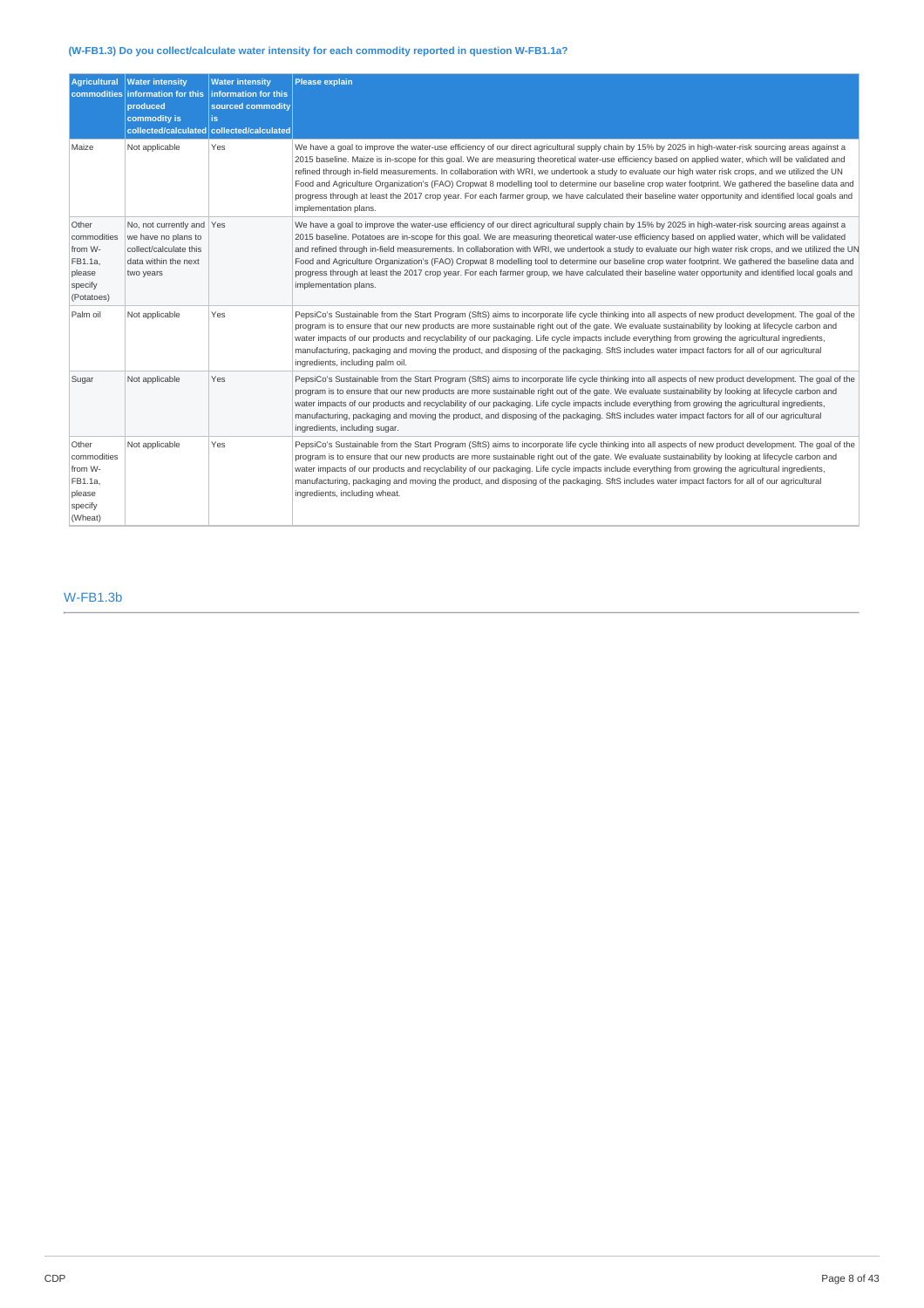#### (W-FB1.3b) Provide water intensity information for each of the agricultural commodities identified in W-FB1.3 that you source.

**Agricultural commodities** Maize

**Water intensity value (m3)** 513

**Numerator: Water aspect** Total water withdrawals

**Denominator**

Tons

**Comparison with previous reporting year** About the same

#### **Please explain**

Our global goal is to improve water-use efficiency in high water risk direct agricultural supply chain by 15% by 2025. We undertook a study to evaluate our high water risk crops, utilizing UN FAO Cropwat 8 to determine our baseline crop water footprint. Baseline data and progress through the 2017 crop year (which ended in 2018 calendar year). We calculated each farmer group's baseline water opportunity and identified local goals and implementation plans. Calculated water intensity of corn was 513 m3 of water per metric ton (mt) of corn, which reflected an improvement of 1 m3 of water per mt of corn from 2015. Our strategy to improve performance against this metric is to work with farmers through various interventions. We expect the water intensity to continue to decrease in the future. This metric supports our decision making toolkit in terms of gauging where additional work may be required to improve irrigation efficiency such as looking at pivot telemetry, irrigation scheduling etc.

#### **Agricultural commodities**

Other sourced commodities from W-FB1.3, please specify (Potatoes)

**Water intensity value (m3)** 175

**Numerator: Water aspect** Total water withdrawals

**Denominator**

Tons

**Comparison with previous reporting year** About the same

#### **Please explain**

Our global goal is to improve water-use efficiency in high water risk direct agricultural supply chain by 15% by 2025. We undertook a study to evaluate our high water risk crops, utilizing UN FAO Cropwat 8 to determine our baseline crop water footprint. Baseline data and progress through the 2017 crop year (which ended in 2018 calendar year). We calculated water intensity of potatoes as 175 m3 of water per metric ton of potato, an improvement from 182 m3 of water per metric ton of potato since 2015. Our strategy to improve performance against this metric is to work with farmers through various interventions. We expect the water intensity to continue to decrease in the future. This metric supports our decision making toolkit in terms of gauging where additional work may be required to improve irrigation efficiency such as looking at pivot telemetry, irrigation scheduling etc.

## W1.4

**(W1.4) Do you engage with your value chain on water-related issues?** Yes, our suppliers Yes, our customers or other value chain partners

W1.4a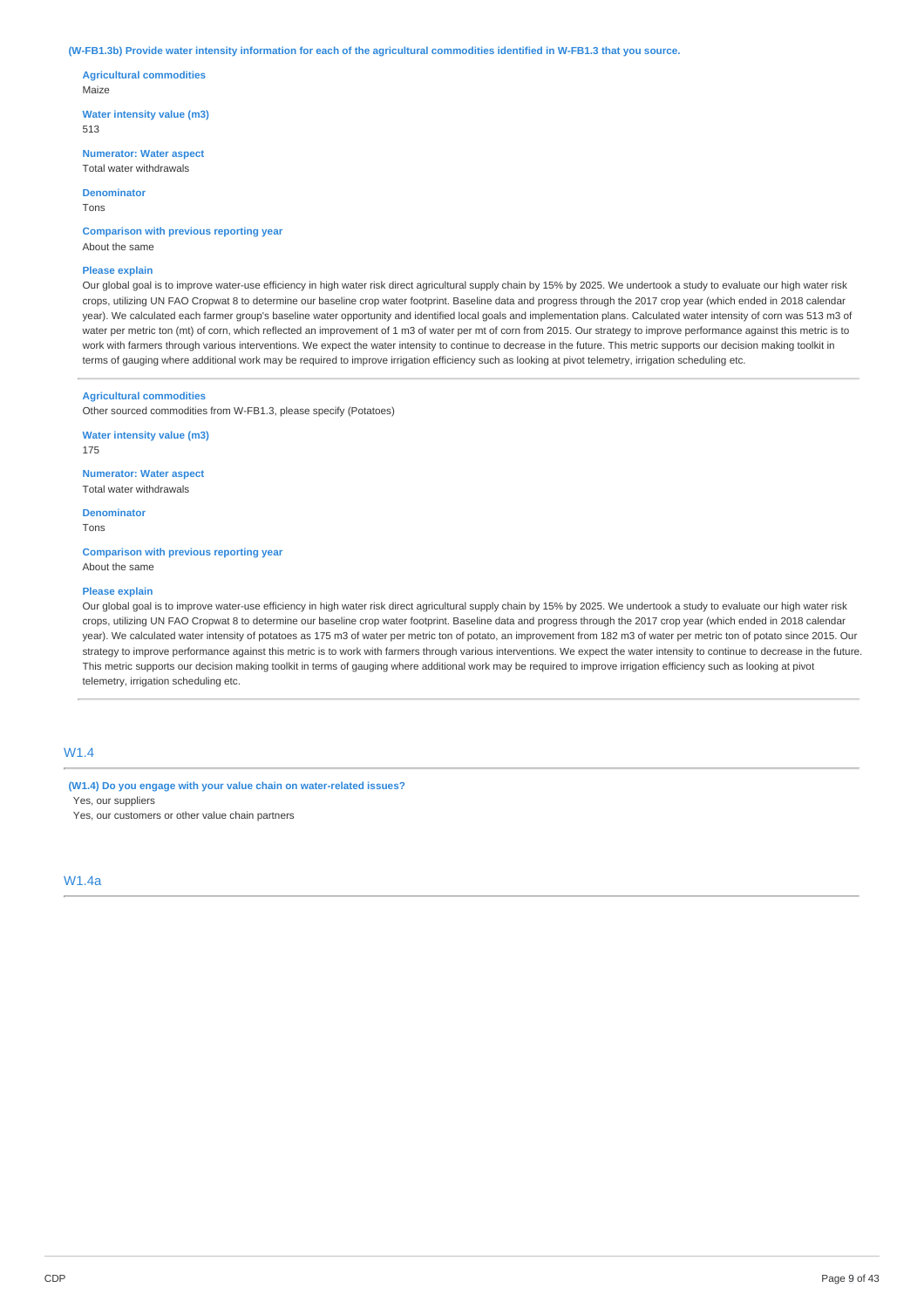(W1.4a) What proportion of suppliers do you request to report on their water use, risks and/or management information and what proportion of your procurement **spend does this represent?**

#### **Row 1**

**% of suppliers by number**

51-75

## **% of total procurement spend**

26-50

#### **Rationale for this coverage**

Our Sustainable Farming Program (SFP), is a program we use to engage with growers on farms of all sizes and types around the world in order to encourage continual improvement in sustainable farming practices, expand respect for workers' human rights, enhance growers' capabilities, and address risks. We have initiated SFP with farmers from which we source directly, given our existing relationships with those farmers and the importance of directly sourced agricultural raw materials to the continuity of our business. This coverage is part of our ongoing efforts related to our agricultural water efficiency goal. We select suppliers for reporting based on their business activity (farming), relationship to PepsiCo (direct suppliers) and location (water-stressed regions). Incentives - It is expected that by participating in this engagement, they will benefit from SFPs tools, learnings, and best practices. Suppliers report this metric in line with their contractual conditions.

#### **Impact of the engagement and measures of success**

Within PepsiCo, this information is used to create a strategy for water-use efficiency improvements. The information requested from suppliers includes on-farm water management practices and the methods and timing for how they plan on improving water use efficiency in their operations. For us, success here would be an improvement in water-use efficiency. The percentage of Farm Management Groups (FMGs) engaged is one metric by which we are measuring progress. The second metric representing our ultimate objective - is the percentage of directly sourced agricultural raw materials that we have verified as sustainably sourced. In 2018, this number was 51% and in 2019 increased to nearly 80%.

#### **Comment**

This response is in regards to our agricultural supply chain. At this time, we are not able to report the percent of suppliers by number that report on their water use, risks and/or management information. Our water stewardship program is based on addressing key areas of risk across the PepsiCo value chain.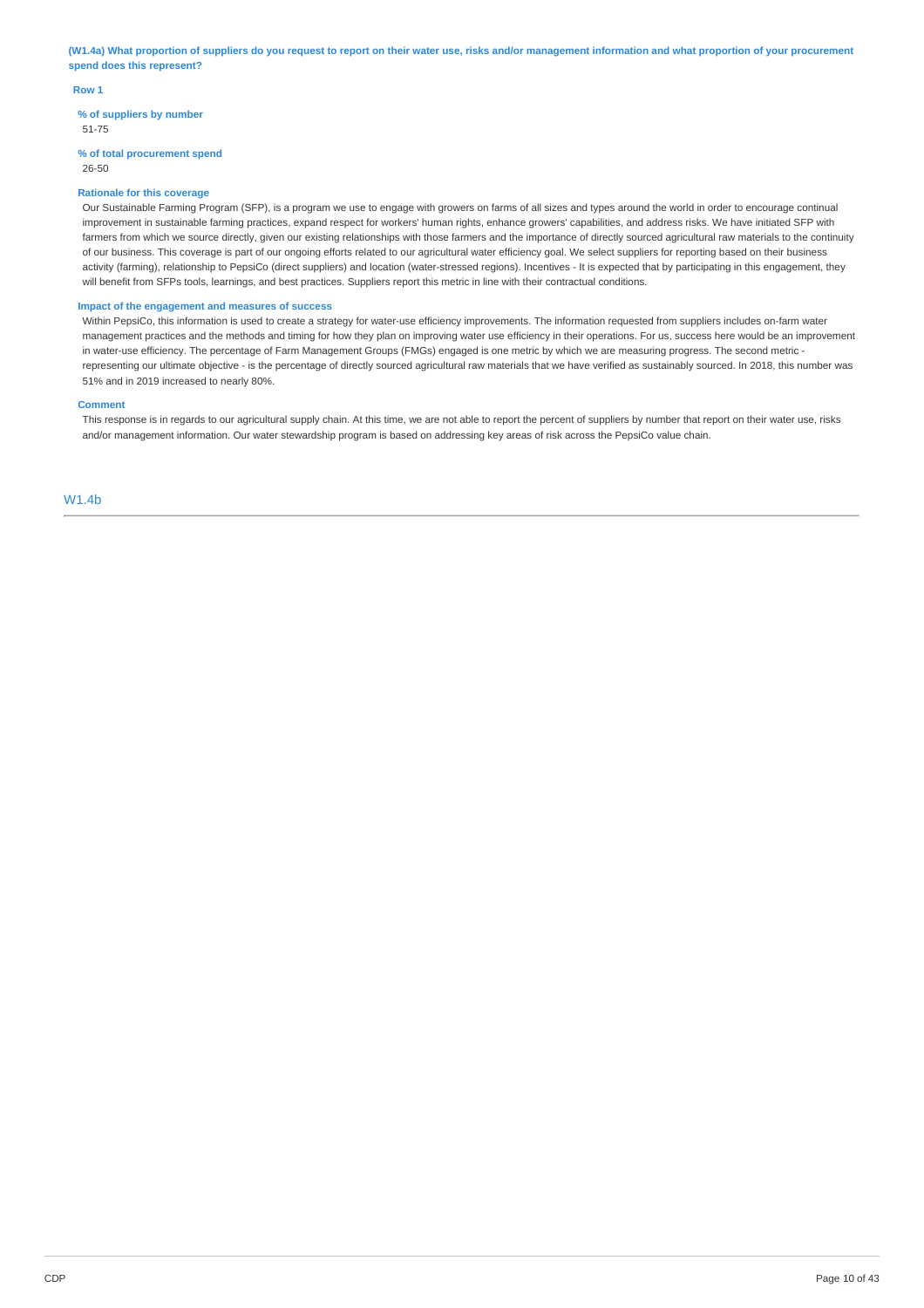#### **(W1.4b) Provide details of any other water-related supplier engagement activity.**

**Type of engagement** Innovation & collaboration

#### **Details of engagement**

Encourage/incentivize innovation to reduce water impacts in products and services Encourage/incentivize suppliers to work collaboratively with other users in their river basins Provide training and support on sustainable agriculture practices to improve water stewardship Educate suppliers about water stewardship and collaboration

**% of suppliers by number** 51-75

**% of total procurement spend** 26-50

#### **Rationale for the coverage of your engagement**

Our Sustainable Farming Program (SFP) (formerly our Sustainable Farming Initiative, or SFI), is a program we use to engage with growers on farms of all sizes and types around the world in order to encourage continual improvement in sustainable farming practices, expand respect for workers' human rights, enhance growers' capabilities, and address risks. We have initiated SFP with farmers from which we source directly, given our existing relationships with those farmers and the importance of directly sourced agricultural raw materials to the continuity of our business. We believe that both incentivizing innovation and providing training and support on sustainable agriculture practices are crucial for farmers to improve those practices.

#### **Impact of the engagement and measures of success**

We will measure the success of these engagements by the resulting improvements in water-use efficiency in support of our goal to reach 15% improvement by 2025. One measure of success is improved water use intensity for the commodities supplied. In addition, this engagement is also benefiting the farmers we supply from; we are helping them access more efficient irrigation equipment, supporting best practices for scheduling and maintenance, and enabling them to move from flood irrigation to more efficient methods. We have also created more than 200 demonstration farms around the world, many of which feature water use efficiency best practices.

#### **Comment**

#### **Type of engagement**

Incentivizing for improved water management and stewardship

#### **Details of engagement**

Offer financial incentives to suppliers reducing your operational water impacts through the products they supply to you Offer financial incentives to suppliers improving water management and stewardship across their own operations and supply chain

**% of suppliers by number** 26-50

**% of total procurement spend** 26-50

#### **Rationale for the coverage of your engagement**

Our Sustainable Farming Program (SFP) (formerly our Sustainable Farming Initiative, or SFI), is a program we use to engage with growers on farms of all sizes and types around the world in order to encourage continual improvement in sustainable farming practices, expand respect for workers' human rights, enhance growers' capabilities, and address risks. We have initiated SFP with farmers from which we source directly, given our existing relationships with those farmers and the importance of directly sourced agricultural raw materials to the continuity of our business. We believe that incentivizing farmers for improved water management and stewardship practices is crucial for them to improve those practices.

#### **Impact of the engagement and measures of success**

We will measure the success of these engagements by the resulting improvements in water-use efficiency in support of our goal to reach 15% improvement by 2025. One measure of success is improved water use intensity for the commodities supplied. In addition, this engagement is also benefiting the farmers we supply from; we are helping them access more efficient irrigation equipment, supporting best practices for scheduling and maintenance, and enabling them to move from flood irrigation to more efficient methods. We have also created more than 200 demonstration farms around the world, many of which feature water use efficiency best practices. We will measure the success of these engagements by the resulting improvements in water-use efficiency.

**Comment**

#### $M1AC$

#### (W1.4c) What is your organization's rationale and strategy for prioritizing engagements with customers or other partners in its value chain?

We value our collaborations with other stakeholders and are actively involved in creating and fostering collaborations to improve water security. Stakeholders include peer companies, as well as non-profit organizations and industry groups. These engagements help us learn about emerging sustainability topics, better inform our efforts, and help us work to create value for society. We use a variety of mechanisms to solicit feedback from our stakeholders, including bilateral meetings and participation in stakeholder networks, outreach programs, webinars and working together on a wide variety of topics, including water. Some examples of our water-related value chain engagements are provided here. We work with value chain partners and certification schemes. As an example, along with Walmart and others, PepsiCo is a founding member of the Midwest Row Crop Collaborative (MRCC). MRCC is a diverse coalition of industry and nonprofit groups working to expand agricultural solutions that protect air and water quality and enhance soil health. In another example, in 2018 PepsiCo provided full access to our Sustainable Farming Program (SFP) Toolkit with the SAI Platform. The SFP Toolkit is an elaborate set of training materials, workshop activities, guides and exercises to support farmers in adopting more sustainable agriculture practices. Sharing this Toolkit will help the SAI Platform strengthen the reach and adoption of its Farm Sustainability Assessment program. One method of measuring the success of our engagement is to monitor the increased adoption of sustainable agriculture practices at a large scale. We are strong believers that collaboration can be a powerful driver of change. That is why we actively work with several organizations that foster insights and best practice sharing on agricultural practices within the global food and beverage and related industries. In addition to the SAI Platform, these also include the Cool Farm Alliance and Field to Market Initiative.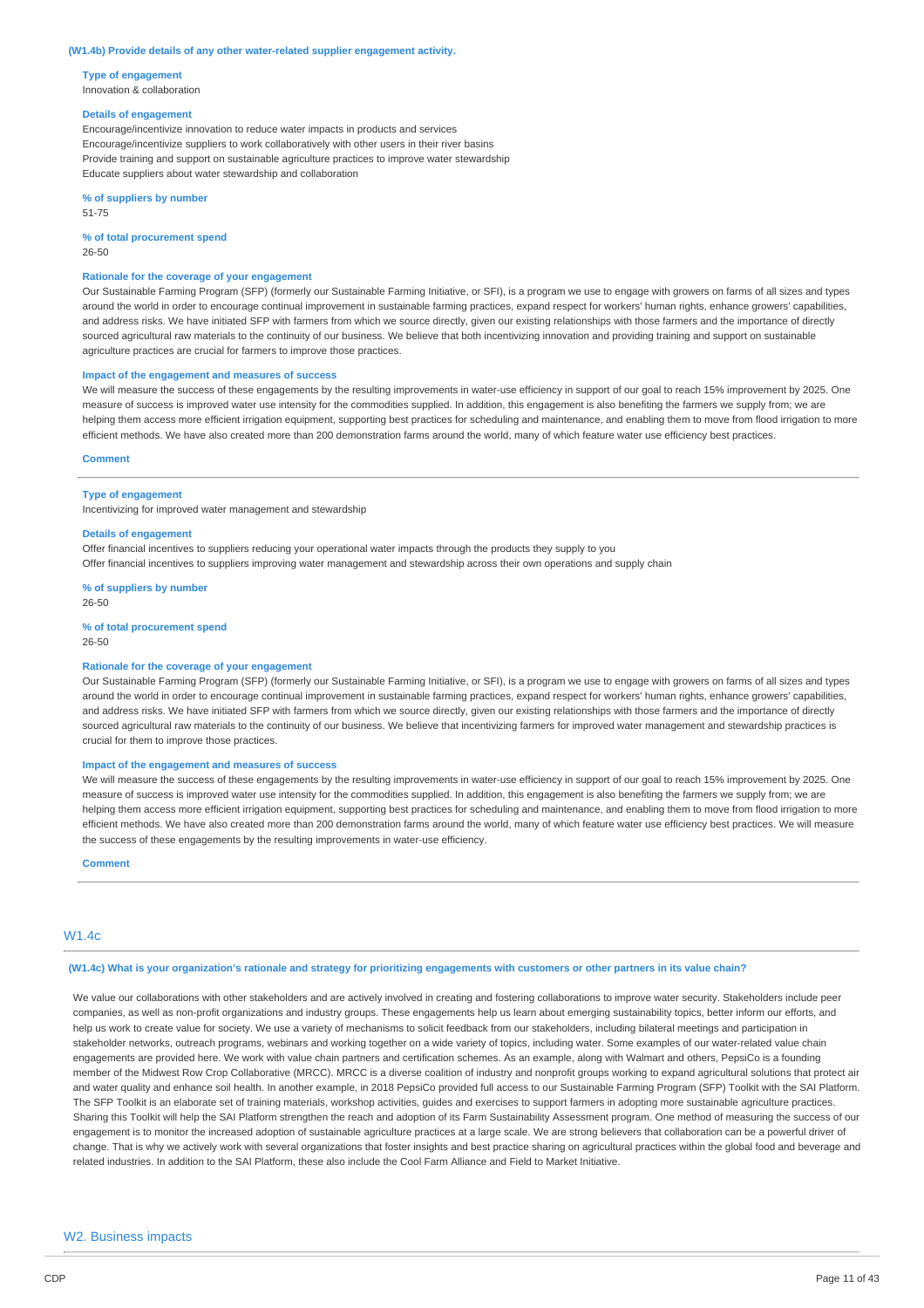## W2.1

**(W2.1) Has your organization experienced any detrimental water-related impacts?** No

### W2.2

(W2.2) In the reporting year, was your organization subject to any fines, enforcement orders, and/or other penalties for water-related regulatory violations? Yes, fines, enforcement orders or other penalties but none that are considered as significant

#### W2.2a

**(W2.2a) Provide the total number and financial value of all water-related fines.**

#### **Row 1**

**Total number of fines**

4

**Total value of fines**

18167

**% of total facilities/operations associated**

1

**Number of fines compared to previous reporting year** Much lower

#### **Comment**

The financial value of the fines and/or other penalties in the period under review decreased by 54%

### W3. Procedures

## W-FB3.1

(W-FB3.1) How does your organization identify and classify potential water pollutants associated with its food, beverage, and tobacco sector activities that could **have a detrimental impact on water ecosystems or human health?**

PepsiCo has strict requirements for incoming and effluent water quality at our facilities, and we require adherence to the Company's standards, or local regulatory standards, whichever is more stringent. Methods used to identify potential pollutants including standards used: PepsiCo's Global Environment, Health and Safety Management System is a set of management and technical standards that provide guidance on acceptable and applicable operating parameters for our operations. Wastewater constituents that are considered pollutants and monitored vary depending on the type of facility, their discharge destinations, and local requirements, but PepsiCo standard parameters include biochemical oxygen demand (BOD), chemical oxygen demand (COD), total suspended solids (TSS), total Nitrogen, Phosphorous, Oil and grease, pH, Temperature, and Fecal coliform or E. coli. These are categorized by the type of facility discharging the wastewater and we monitor each separately. Our level of concern of and discharge standards for each of these parameters is dependent on local conditions such as the receiving body of water's quality and local ecosystems. One technical standard that we use is the Discharge of Process Wastewater Standard, which is aligned with the World Bank's International Finance Council and Business for Social Responsibility's (BSR) Sustainable Water Group. Types of impacts on humans and ecosystems: We have identified the chemical, biological, and physical properties of water outlined in our standard as ones that could negatively affect human and ecosystem use. Examples of impacts include potential eutrophication and groundwater contamination. Value chain & variations across value chain: Within our value chain, agrochemicals are one of the nine pillars under our Sustainable Farming Program (formerly referred to as our Sustainable Farming Initiative), providing a platform through which PepsiCo gathers information on pesticide management and application, including measures to support safe, legal and responsible use while minimizing agrochemical application through practices such as Integrated Pest Management (IPM). The agrochemical pillar includes four fundamental principles that are required and three progressive principles that are encouraged. Because we source from many countries, local watershed considerations may vary across our value chain. For example, in the United States, excess nutrients are the main driver of the growth of algae blooms and harmful conditions for aquatic life in the Chesapeake Bay and the Gulf of Mexico. And in India, the largest source of water pollution is untreated effluent and are more relevant concerns for all water stakeholders. PepsiCo also leads or participates in a variety of forums to address water pollution in supply chains and watersheds such as the Midwest Row Crop Collaborative.

## W-FB3.1a

(W-FB3.1a) Describe how your organization minimizes the adverse impacts of potential water pollutants on water ecosystems or human health associated with **your food, beverage, and tobacco sector activities.**

**Potential water pollutant** Other, please specify (Organic matter)

**Activity/value chain stage** Manufacturing – direct operations

**Description of water pollutant and potential impacts**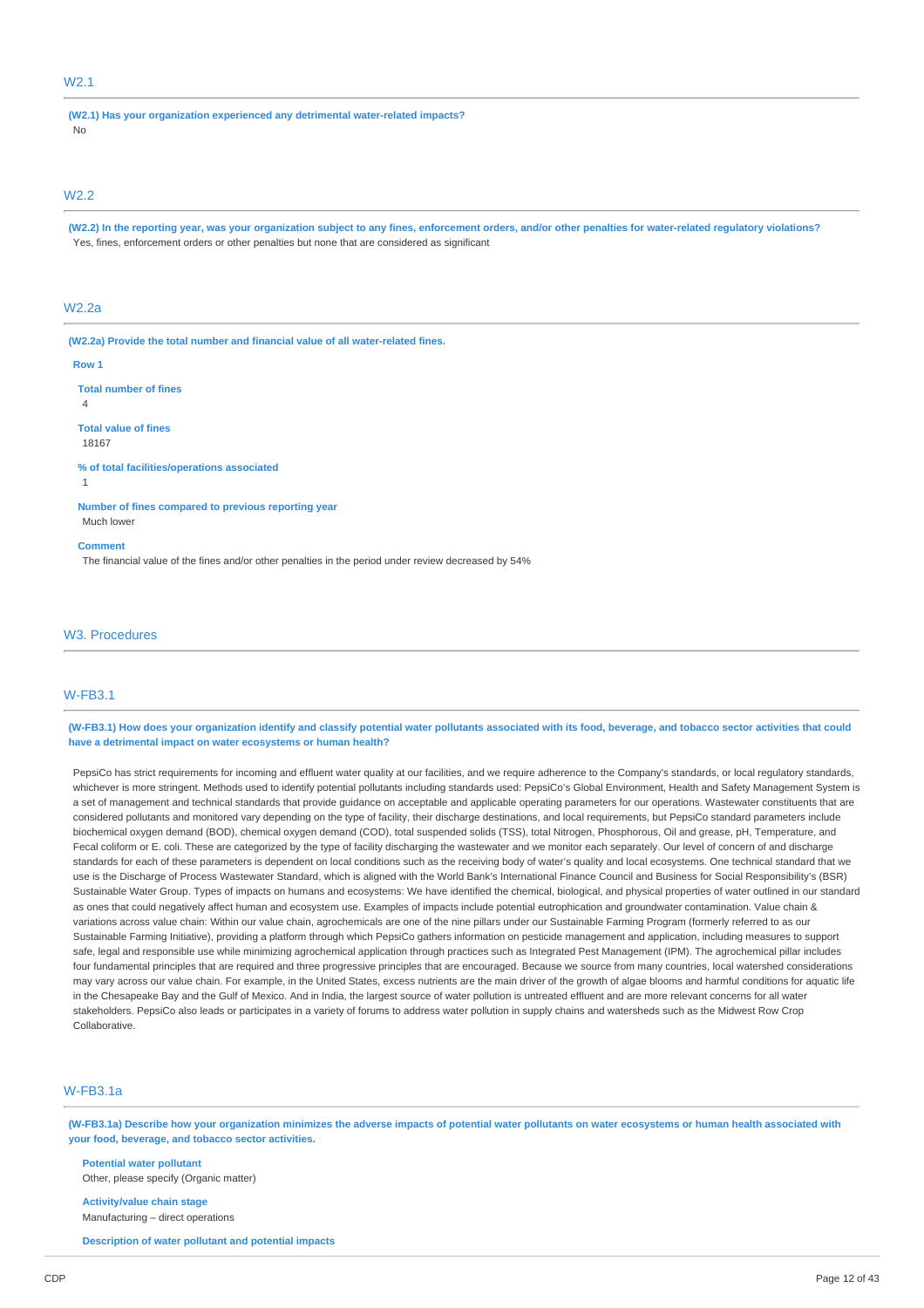Biological oxygen demand (BOD) refers to the amount of dissolved oxygen needed by aerobic biological organisms to break down organic material in water. Untreated wastewater from beverage operations that includes organic materials has the potential to reduce dissolved oxygen. BOD can therefore pose a risk to aquatic ecosystems of receiving water bodies.

#### **Management procedures**

Waste water management Follow regulation standards

#### **Please explain**

PepsiCo strives to have 100 percent of wastewater from our operations meet PepsiCo's high standards for protection of the environment. Success is measured according to this goal and against our wastewater standard. As part of this wastewater standard, we have set a limit of 50 mg BOD/L of wastewater discharged from our manufacturing facilities. Each of our facilities have written wastewater management plans that define the specific policies and procedures in place to manage wastewater associated environmental aspects and impacts. These management procedures, as well as our effluent treatment infrastructure, help us ensure that we meet our target of 50mg/L to avoid the associated risk of disrupting any aquatic ecosystems with reducing dissolved oxygen. Refer to water quality goal in section W8.1

#### **Potential water pollutant** Fertilizers

**Activity/value chain stage**

Agriculture – supply chain

#### **Description of water pollutant and potential impacts**

We recognize the potential impacts of fertilizers (such as phosphorous loading which can speed up eutrophication in aquatic environments) and have therefore incorporated best management practices for fertilizers into our Sustainable Agriculture Policy. For example, our Sustainable Farming Program trains farmers on optimal fertilizer management. For both our direct agricultural operations as well as our agricultural supply chain operations, the scale and magnitude of the potential impacts of fertilizers is dependent on local conditions, including the on-farm management practices, the crops being grown and fertilizers used, and the proximity to water sources

#### **Management procedures**

Soil conservation practices Crop management practices Sustainable irrigation and drainage management Fertilizer management Calculation of fertilizer intensity data Waste water management Follow regulation standards

#### **Please explain**

PepsiCo aims to optimize the applied water footprint to crop and livestock systems, as well as responsibly manage runoff risks of pollution or contamination of ground or surface water with pesticides, nutrients, or soil. PepsiCo works with farmers to develop effective water management plans for addressing water risk. We evaluate success by routinely evaluating farmer compliance with our Sustainable Farming Program, including the implementation of fertilizer management through our farmer engagement. To achieve compliance with our Sustainable Farming Program, farmers must demonstrate adoption of best management practices.

#### **Potential water pollutant**

Pesticides and other agrochemical products

## **Activity/value chain stage**

Agriculture – supply chain

#### **Description of water pollutant and potential impacts**

We recognize the potential impacts of fertilizers (such as phosphorous loading which can speed up eutrophication in aquatic environments) and have therefore incorporated best management practices for fertilizers into our Sustainable Agriculture Policy. For example, our Sustainable Farming Program trains farmers on optimal fertilizer management. For both our direct agricultural operations as well as our agricultural supply chain operations, the scale and magnitude of the potential impacts of fertilizers is dependent on local conditions, including the on-farm management practices, the crops being grown and fertilizers used, and the proximity to water sources.

#### **Management procedures**

Soil conservation practices Crop management practices Sustainable irrigation and drainage management Pesticide management Substitution of pesticides for less toxic or environmentally hazardous alternatives Waste water management Follow regulation standards

#### **Please explain**

We track the progress of our growers who have integrated pest management (IPM) that meets our minimum expectations. PepsiCo is in the process of engaging with our agriculture teams and growers to support the growers and implementing IPM improvement programs, including training on what constitutes an acceptable IPM that is appropriate for the size/capability of the grower and also to build the business case to adopt IPM. Our goal is 100% compliance with our SFP, and we plan to leverage thirdparty verification to ensure that growers are using the right practices, including IPM. The impact of IPM on pesticide application will vary according to a complex set of factors, including crop type, region and climate but, in principle IPM supports the reduction in the amount of pesticides used.

#### **Potential water pollutant**

Manure and slurries

### **Activity/value chain stage**

Agriculture – direct operations Agriculture – supply chain

#### **Description of water pollutant and potential impacts**

For both our direct agricultural operations as well as our agricultural supply chain operations, the scale and magnitude of the potential impacts of manure and slurries are dependent on local conditions, including the on-farm management practices, the waste management procedures, and the proximity to water sources.

## **Management procedures**

Animal waste management Livestock management Waste water management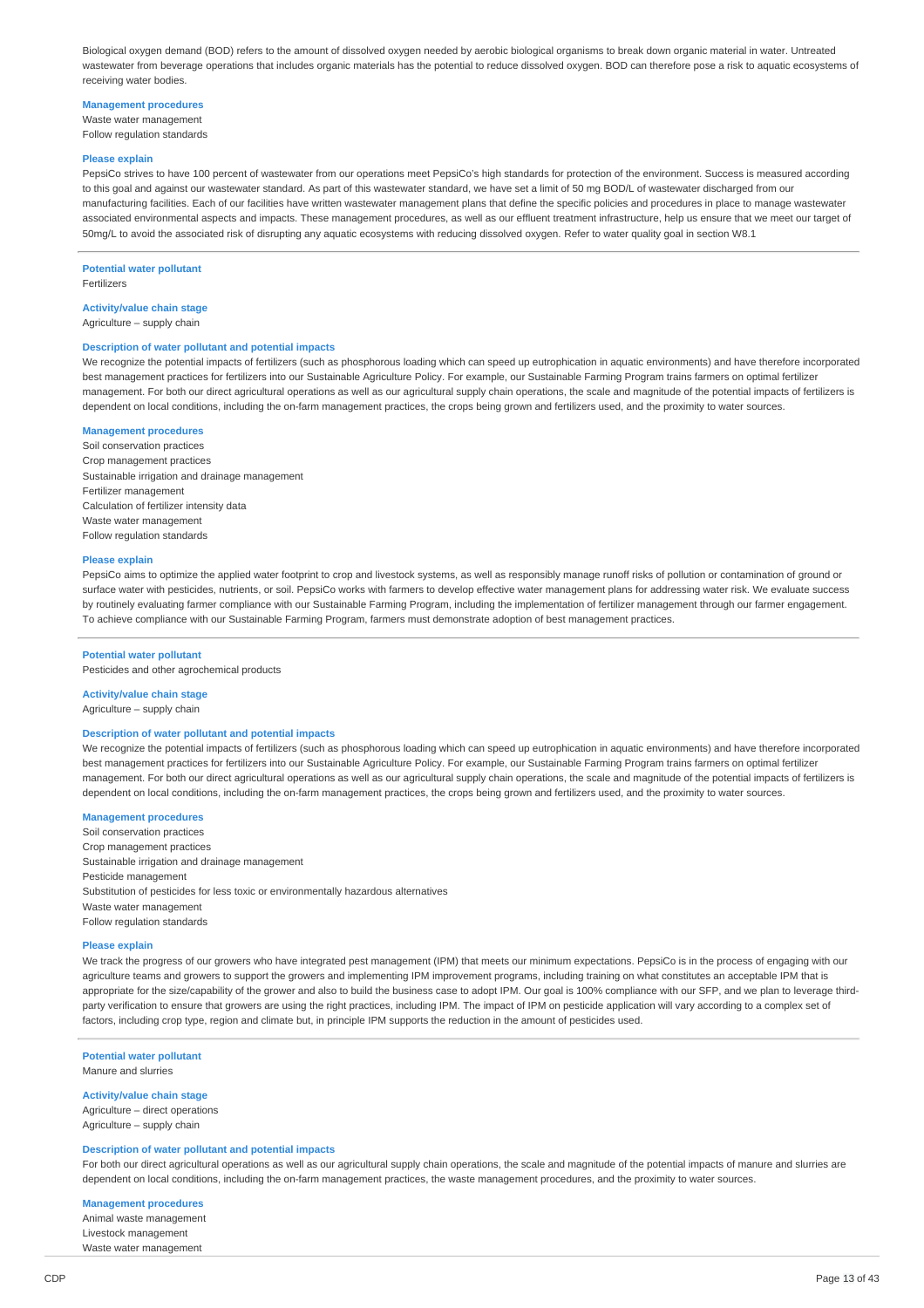#### **Please explain**

PepsiCo aims to optimize the applied water footprint to crop and livestock systems, as well as responsibly manage runoff risks of pollution or contamination of ground or surface water with pesticides, nutrients or soil. PepsiCo aims to work with farmers to develop effective water management plans for addressing water risk. We routinely evaluate farmer compliance with our Sustainable Farming Program, including the implementation of manure and slurries management, where applicable. To achieve compliance with our Sustainable Farming Program, farmers must demonstrate adoption of best management practice. This is of particular relevance to our dairy operations and suppliers in Russia and Eastern Europe.

## W3.3

**(W3.3) Does your organization undertake a water-related risk assessment?** Yes, water-related risks are assessed

## W3.3a

**(W3.3a) Select the options that best describe your procedures for identifying and assessing water-related risks.**

#### **Direct operations**

**Coverage**

Full

#### **Risk assessment procedure**

Water risks are assessed as part of an enterprise risk management framework

## **Frequency of assessment**

More than once a year

## **How far into the future are risks considered?**

More than 6 years

## **Type of tools and methods used**

Tools on the market International methodologies Other

#### **Tools and methods used**

WRI Aqueduct Alliance for Water Stewardship Standard Internal company methods External consultants

#### **Comment**

In addition to the global operations water risk assessments described below, we identify and assess water-related risks through an Enterprise Risk Management process on a 6-month time frame. For our global operations assessment, we use the WRI Aqueduct tool, combined with local site surveys, to determine the level of water risk in three categories: physical, regulatory and reputational/social. Both current risk and anticipated future water risk were assessed and assigned a risk score. We conduct this full operations water risk assessment every three years, but we review and assess our water risk every year based on changes to the business and our facilities. In addition, we joined the Alliance for Water Stewardship in 2018 and are beginning to adopt the standard at high water risk facilities.

#### **Supply chain**

**Coverage** Partial

#### **Risk assessment procedure**

Water risks are assessed as part of an enterprise risk management framework

#### **Frequency of assessment** More than once a year

**How far into the future are risks considered?** More than 6 years

#### **Type of tools and methods used**

Tools on the market Databases **Other** 

#### **Tools and methods used**

WRI Aqueduct FAO/AQUASTAT Internal company methods External consultants

#### **Comment**

We identify and assess water-related risks through an Enterprise Risk Management process on a 6-month time frame. We also evaluate our water risk specific to our direct agricultural supply chain as part of our agricultural water-use efficiency goal described above.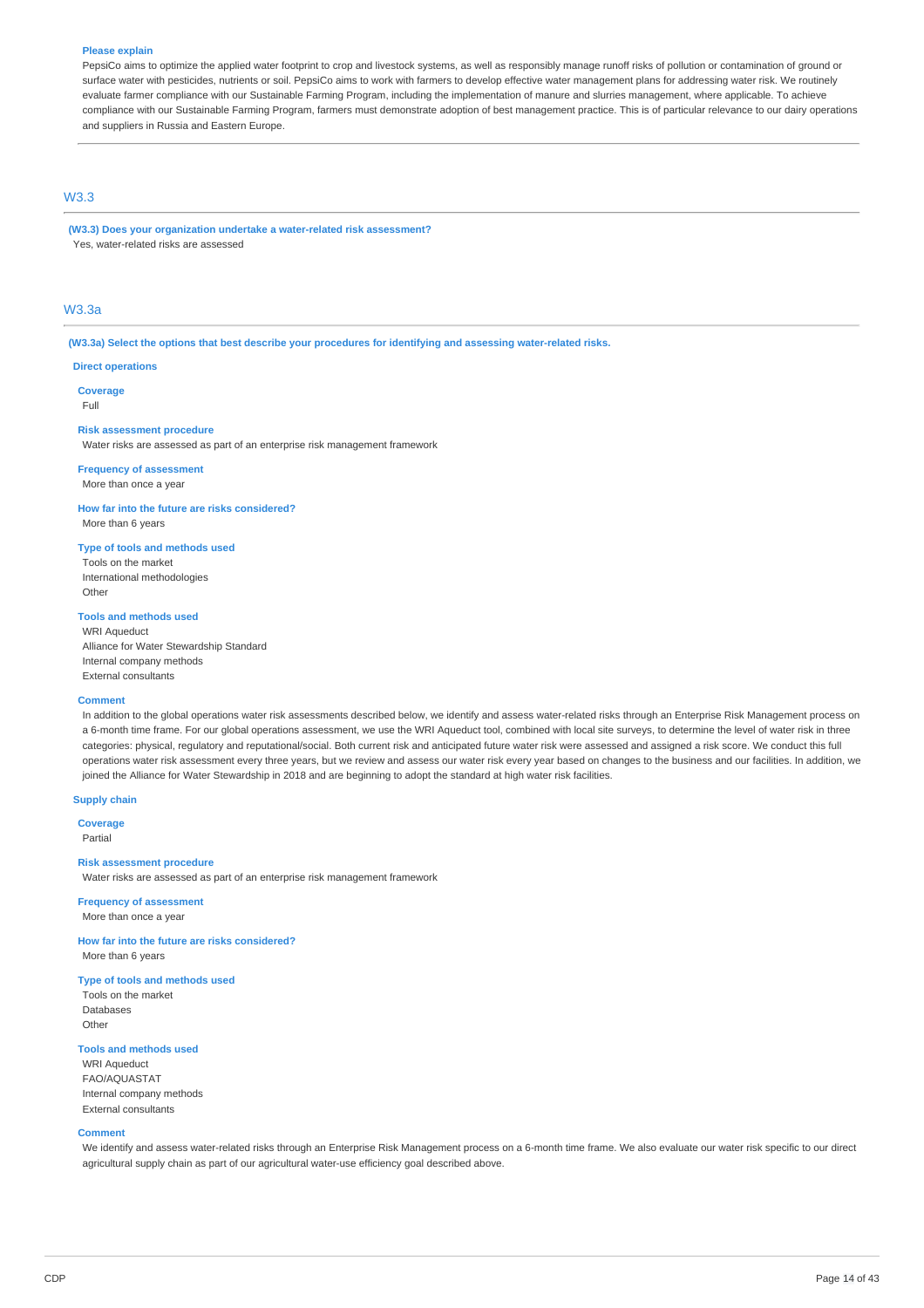## **Other stages of the value chain**

**Coverage** Partial

## **Risk assessment procedure**

Water risks are assessed in an environmental risk assessment

**Frequency of assessment**

Annually

**How far into the future are risks considered?** More than 6 years

**Type of tools and methods used**

International methodologies Databases Other

## **Tools and methods used**

Life Cycle Assessment Internal company methods Other, please specify (Ecoinvent, World Food Lifecycle Database, and an in-house customized LCA tool for Pepsico)

#### **Comment**

We identify and assess water-related risks for our products and their value chain using ISO standard life cycle assessment methodologies. Our Packaging Research & Development team created a Life Cycle Analysis tool utilizing ISO 14040/44 and PAS 2050 standards. PepsiCo uses the findings and tool capabilities to incorporate life cycle thinking in our day-to-day R&D data-based decision making. For ingredients, we use the impacts of the World Food Lifecycle Database to understand which crops are water-intensive in which regions.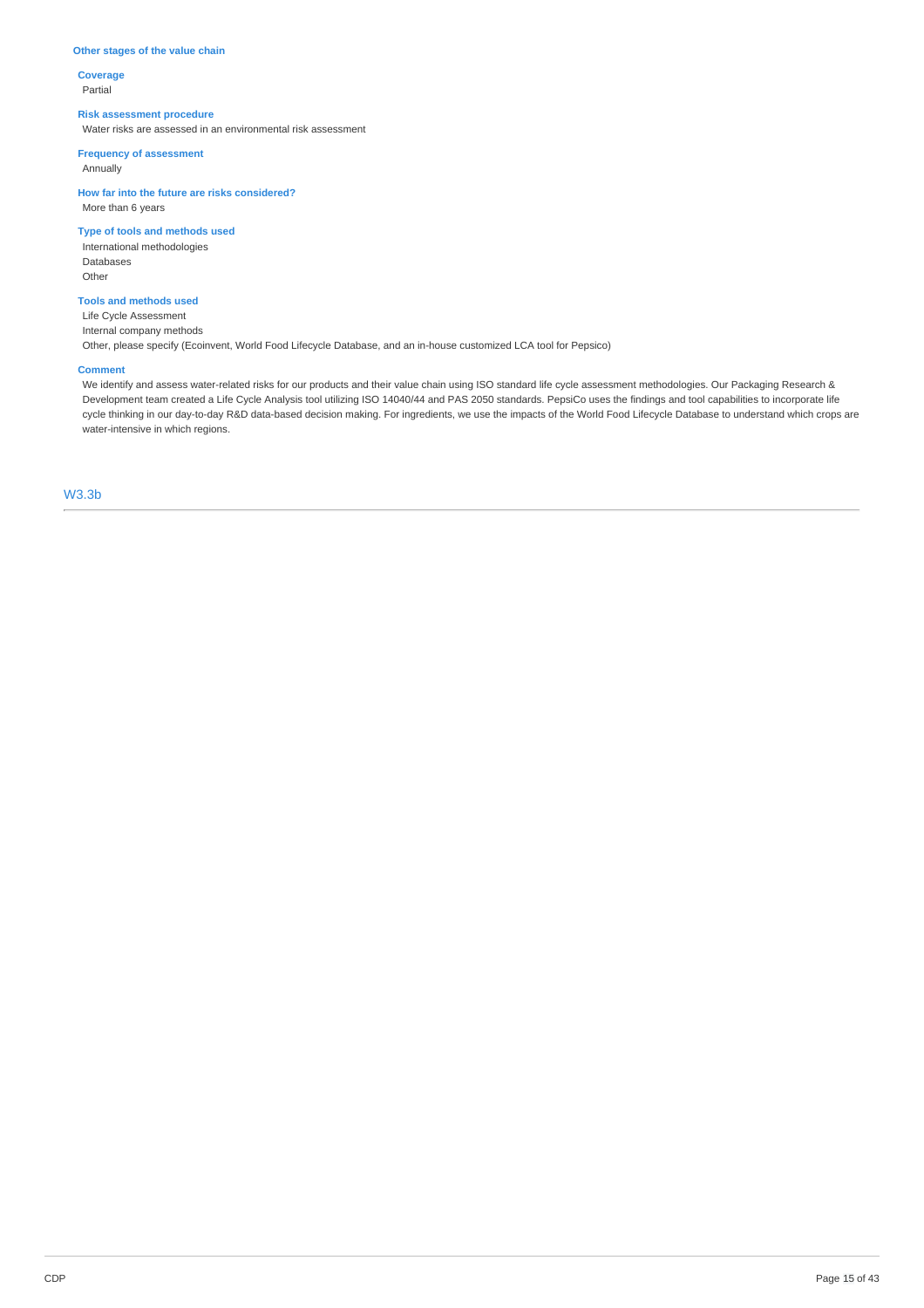## **(W3.3b) Which of the following contextual issues are considered in your organization's water-related risk assessments?**

|                                                                                                 | &<br>inclusion                  | Relevance Please explain                                                                                                                                                                                                                                                                                                                                                                                                                                                                                                                                                                                                                                                                                                                                                                                                                                                                                                                                                                                                                                                                                                                                                                                                                                                                                                                                                                                                                                                                                                                                                                                                                                                                                                                                                                                                                                                                                                                                                                                                                       |
|-------------------------------------------------------------------------------------------------|---------------------------------|------------------------------------------------------------------------------------------------------------------------------------------------------------------------------------------------------------------------------------------------------------------------------------------------------------------------------------------------------------------------------------------------------------------------------------------------------------------------------------------------------------------------------------------------------------------------------------------------------------------------------------------------------------------------------------------------------------------------------------------------------------------------------------------------------------------------------------------------------------------------------------------------------------------------------------------------------------------------------------------------------------------------------------------------------------------------------------------------------------------------------------------------------------------------------------------------------------------------------------------------------------------------------------------------------------------------------------------------------------------------------------------------------------------------------------------------------------------------------------------------------------------------------------------------------------------------------------------------------------------------------------------------------------------------------------------------------------------------------------------------------------------------------------------------------------------------------------------------------------------------------------------------------------------------------------------------------------------------------------------------------------------------------------------------|
| Water<br>availability at a<br>basin/catchment<br>level                                          | Relevant,<br>always<br>included | Relevance: Water availability is highly relevant to our business because water is a key ingredient in our beverages and is critical for growing ingredients for our food products.<br>Assessment: We conduct source vulnerability assessments at priority high-risk facilities to ensure that we have a comprehensive picture of local water availability within the context of<br>the local watershed. Through these assessments along with our water risk assessment process, we gain knowledge of both current stressors on water availability as well as projected<br>future stressors. PepsiCo's water risk assessments for all of its company-owned manufacturing operations use a method in which data are collected from 4 inputs: 1) WRI Aqueduct<br>tool; 2) WBCSD Global Water Tool; 3) internal company knowledge at site level, and; 4) expertise of external independent hydrologists with local knowledge and expertise. Information<br>from these sources is compiled to develop a comprehensive view of water-related risk facing each site within their specific local context, both now and out to 2025, and to categorize<br>risks as physical, regulatory or social/reputational. All sites receiving a score of 3.5 or higher (from within a range of 0 to 5) are classified as high water risk and are subject to mitigation<br>requirements, including targets on water efficiency improvements and watershed replenishment. Additional sites with a lower score that are designated as high water risk based on<br>local knowledge are subject to mitigation requirements as well. We utilize the expertise of independent hydrologists to validate the results of both the tools and the site surveys in an<br>effort to ensure that the results are consistent and credible. Water risk assessments are done for our direct operations as well as our direct agricultural sourcing of key ingredients.<br>Based on the tools we utilize, we consider both current and emerging issues regarding water availability. |
| Water quality at<br>a<br>basin/catchment<br>level                                               | Relevant,<br>always<br>included | Water quality is highly relevant to our business because high quality freshwater is a key ingredient in our products. We conduct source vulnerability assessments at priority high-risk<br>facilities to ensure that we have a comprehensive picture of local water availability, including quality, within the context of the local watershed. Through these assessments along with<br>our water risk assessment process utilizing WRI Aqueduct, internal company methods, and external consultants, we gain knowledge of both current stressors on water quality as well<br>as projected future stressors.                                                                                                                                                                                                                                                                                                                                                                                                                                                                                                                                                                                                                                                                                                                                                                                                                                                                                                                                                                                                                                                                                                                                                                                                                                                                                                                                                                                                                                   |
| Stakeholder<br>conflicts<br>concerning<br>water resources<br>at a<br>basin/catchment<br>level   | Relevant,<br>always<br>included | Local stakeholder conflicts concerning water resources at a basin or catchment level are of high relevance to our business because our manufacturing facilities are often co-located<br>with communities and other industries; all stakeholders are relying on a shared resource. As part of our 'Other, internal company methods' tool, we utilized a water stress assessment<br>survey for our sites that provides more detailed insight into local water conditions by addressing water quantity, water quality and external factors such as competition, economics and<br>community concerns. This tool factors in both current and emerging stakeholder concerns or potential conflicts that our business may be impacted by.                                                                                                                                                                                                                                                                                                                                                                                                                                                                                                                                                                                                                                                                                                                                                                                                                                                                                                                                                                                                                                                                                                                                                                                                                                                                                                             |
| Implications of<br>water on your<br>key<br>commodities/raw<br>materials                         | Relevant,<br>always<br>included | Water is key to our ability to source ingredients for our products; droughts and other water-related events can disrupt our commodity supply chains and impact the availability and cost<br>of our raw materials. We conducted a water risk assessment on our major agricultural sourcing regions around the globe using WRI Aqueduct, FAO/AQUASTAT, and external<br>consultants. This assessment identified areas of high water risk and enables us to target investment in water efficiency improvements with our farmer communities as well as plan for<br>future supply disruptions. We include this information in our water risk assessments as it is vital to our business; water is key for agriculture. We assess the issue and identify risks in<br>partnership with external consultants and non-governmental organization (NGO) partners to best identify current issues with emerging urgency as well as emerging issues that may<br>arise based on trends and changes such as climate change.                                                                                                                                                                                                                                                                                                                                                                                                                                                                                                                                                                                                                                                                                                                                                                                                                                                                                                                                                                                                                                    |
| Water-related<br>regulatory<br>frameworks                                                       | Relevant,<br>always<br>included | Water-related regulatory frameworks, or governance and regulations, will likely increase in many of the areas we operate in as more regions continue to face increased water stress.<br>Our license to operate in communities is dependent on these frameworks. As part of our 'Other, internal company methods' and 'Other, external consultants' tools, we engaged with<br>external consultants to develop and utilize a water stress assessment survey for our sites that provides a more detailed insight into local regulatory conditions affecting both water<br>supply (i.e., allocation restrictions) and water costs (i.e., tariffs). This includes both current and emerging regulatory frameworks that our facilities may be impacted by.                                                                                                                                                                                                                                                                                                                                                                                                                                                                                                                                                                                                                                                                                                                                                                                                                                                                                                                                                                                                                                                                                                                                                                                                                                                                                           |
| Status of<br>ecosystems and<br>habitats                                                         | Relevant,<br>always<br>included | Sustainable water management requires us to consider the status of ecosystems and habitats where we operate and that we might impact. In 2018 we joined the Alliance for Water<br>Stewardship, through which we will strive for sustainable water management in a catchment context, and whose Standard includes ecosystems as an important 'water stakeholder'.<br>As part of our 'Other, internal company methods' and 'Other, external consultants' tools, we engaged with external consultants to develop and utilize a water stress assessment<br>survey for our sites to provide a more detailed insight into local conditions. This can include situations where there are water quality concerns that could impact the status of<br>ecosystems and habitats. We regularly review the need, opportunity and our ability to increase the number of factors that we consider in assessing risks related to water and may<br>more explicitly incorporate this in our future assessments. In addition, we believe that sustainable agriculture should optimize the use of resources to improve farm productivity and<br>preserve soil fertility, water and air quality, and biodiversity in agricultural operations. Working with external consultants and NGOs, we aim to keep an eye on emerging issues as well<br>as current issues with emerging importance.                                                                                                                                                                                                                                                                                                                                                                                                                                                                                                                                                                                                                                                                            |
| Access to fully-<br>functioning,<br>safely managed<br><b>WASH</b> services<br>for all employees | Relevant,<br>always<br>included | Our business depends on the thousands of dedicated employees in our manufacturing sites who ensure the safety and quality of our products, and we in turn, are committed to<br>ensuring safe conditions for them. Critical to this is the provision of employees' access to safe water, sanitation and hygiene (WASH) for our employees. In 2014, we developed a<br>global PepsiCo standard for Potable Water Management, which includes water, sanitation and hygiene (WASH), which applies to all company-owned facilities, all company-managed<br>and leased facilities, as well as majority-owned joint ventures. This standard was developed in part due to our 'Other, external consultants' tools as we consulted with others to develop<br>these requirements. As part of this, PepsiCo has an internal self-assessment program to measure WASH compliance. The assessment takes place annually and has been<br>implemented at all company-owned plants. We use a WASH self-assessment questionnaire that is sent out to all of our company-owned manufacturing facilities. However, if a facility<br>is scheduled for an annual external audit it would not complete a self-assessment. We are also a signatory of the WASH in the Workplace pledge and have a goal of appropriate<br>access to WASH for 100% of our own manufacturing employees by 2025.                                                                                                                                                                                                                                                                                                                                                                                                                                                                                                                                                                                                                                                                             |
| Other contextual<br>issues, please<br>specify                                                   | Relevant,<br>always<br>included | Other relevant issues which are considered as part of the water risk assessment process includes grey infrastructure. To this extent we assess the risk our facilities are exposed to in<br>terms of grey infrastructure failure such as the ability to receive a predictable and reliable supply of fresh water from source (e.g. third party water supplier); and the ability to receive a<br>predictable and reliable quality level of fresh water from third party sources. In addition we assess the continuing reliability of third part wastewater treatment facilities - where<br>applicable - to ensure our wastewater discharges are being treated to the required quality standards. PepsiCo collects data from 4 inputs in its assessment process: 1) WRI Aqueduct<br>tool; 2) WBCSD Global Water Tool; 3) internal company knowledge at site level, and; 4) expertise of external independent hydrologists with local knowledge and expertise. Information<br>from these sources is compiled to develop a comprehensive view of water-related risk facing the site within their specific local context, both now and out to 2025, and to categorize<br>risks as physical, regulatory or social/reputational. Sites receiving a score of 3.5 or higher (from within a range of 0 to 5) are classified as high water risk and are subject to mitigation<br>requirements, including targets on water efficiency improvements and watershed replenishment. We utilize the expertise of independent hydrologists to validate the results of both the<br>tools and the site surveys in an effort to ensure the results are consistent and credible.                                                                                                                                                                                                                                                                                                                                                                                     |

## W3.3c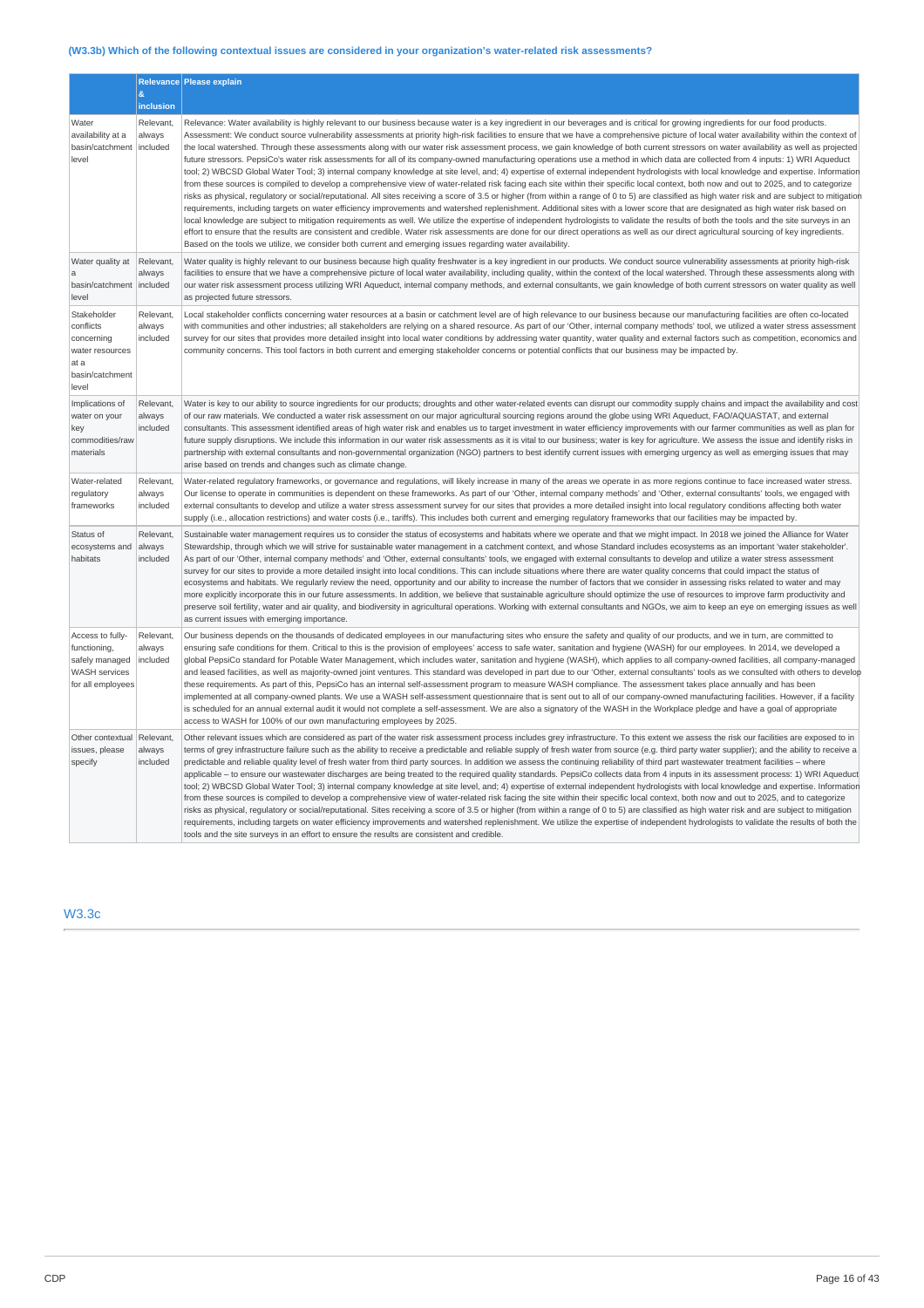#### **(W3.3c) Which of the following stakeholders are considered in your organization's water-related risk assessments?**

|                                                                | $\mathbf{g}$                                | Relevance   Please explain                                                                                                                                                                                                                                                                                                                                                                                                                                                                                                                                                                                                                                                                                                                                                                                |
|----------------------------------------------------------------|---------------------------------------------|-----------------------------------------------------------------------------------------------------------------------------------------------------------------------------------------------------------------------------------------------------------------------------------------------------------------------------------------------------------------------------------------------------------------------------------------------------------------------------------------------------------------------------------------------------------------------------------------------------------------------------------------------------------------------------------------------------------------------------------------------------------------------------------------------------------|
|                                                                | inclusion                                   |                                                                                                                                                                                                                                                                                                                                                                                                                                                                                                                                                                                                                                                                                                                                                                                                           |
| Customers                                                      | Relevant<br>always<br>included              | We consider customers in our water related risk assessments because some of our key customers have expectations for performance on water by their suppliers, including Walmart<br>and Sam's Club. We engage these stakeholders through dialogue and the expectations of these customers are included in risk assessments related to PepsiCo's water stewardship<br>strategy and program implementation. We also respond to Walmart's request for our participation in their CDP Supply Chain program.                                                                                                                                                                                                                                                                                                     |
| Employees                                                      | Relevant.<br>always<br>included             | We consider employees in our water-related assessments because they have the potential to significantly impact PepsiCo water stewardship programs and water goal achievement.<br>As such, risks associated with employee behavior with regard to water may be included in local risk assessments, particularly where water-related risks have occurred. In such cases,<br>the potential for employees to reduce risk and improve site performance on water is assessed and actions are taken accordingly. We engage senior managers at the facility level<br>through dialogue during our water risk assessment process in order to obtain information regarding water risks that are specific to each site.                                                                                               |
| Investors                                                      | Relevant,<br>always<br>included             | A key element of our overall water stewardship strategy and risk management approach is to achieve and maintain a reputation for transparency and leadership in this area, including<br>among our investors. Investor inquiries regarding PepsiCo's water-related performance is taken into account in our water risk assessments. The primary means that we employ to<br>address and manage risk with investors is through participation in the CDP Water public reporting platform.                                                                                                                                                                                                                                                                                                                     |
| Local<br>communities                                           | Relevant,<br>always<br>included             | Local communities are key to our continued licenses to operate, and their interests in water and PepsiCo's performance on water are foundations of our water strategy. As such, risks<br>to PepsiCo's reputation as a water steward within the local community are assessed as part of our internal company method, the site survey element of our risk assessment process.<br>We also keep an eye on external media information regarding water in the areas where we operate, as they are often linked to local communities' concerns or impacts.                                                                                                                                                                                                                                                       |
| <b>NGOs</b>                                                    | Relevant,<br>always<br>included             | NGOs are relevant to our water-related risk assessments because they often have deep local knowledge and experience with local water-related areas. For example, we partner with<br>The Nature Conservancy (TNC) at the watershed level in Latin America, the United States, and in South Africa, in watersheds where TNC is considered an expert on watershed<br>protection. We also consult with NGOs for their technical knowledge; on example is how we utilize WRI's Aqueduct tool.                                                                                                                                                                                                                                                                                                                  |
| Other water<br>users at a<br>basin/catchment included<br>level | Relevant,<br>always                         | At some sites with high water risk, the other water users at the local level may be important for scaled-up risk mitigation efforts that goes beyond our operations. For example, our<br>facility teams at several sites in India have coordinated with community groups and water users on the water stewardship projects that PepsiCo has supported. In these cases, we<br>include them in risk assessment and mitigation planning.                                                                                                                                                                                                                                                                                                                                                                     |
| Regulators                                                     | Relevant,<br>always<br>included             | PepsiCo complies with all laws and regulations globally and, in addition, further seeks to collaborate with regulators on water related risks. At some sites with high water risk, local<br>requlators and government administrators responsible for water governance can be important to efforts for scaled-up risk mitigation efforts because they have the ability to impact<br>change beyond what we can do in our own operations and practices. In these cases, we include them in risk assessment and mitigation planning by taking into consideration their<br>current and upcoming regulations regarding water and wastewater. For example, we look at regulatory impacts and a horizon scan for future changes in the 3-5-year timeframe<br>through our internal company method of site surveys. |
| River basin<br>management<br>authorities                       | Relevant,<br>sometimes<br>included          | At some sites with high water insecurity, river basin management authorities responsible for regional water planning can be important to efforts for scaled-up risk mitigation efforts<br>because they have the ability to impact change beyond what we can do in our own operations and practices. In these cases, we include them in risk assessment and mitigation<br>planning by considering their river basin management plans and assessments.                                                                                                                                                                                                                                                                                                                                                      |
| Statutory<br>special interest<br>groups at a<br>local level    | Not<br>relevant,<br>explanation<br>provided | For PepsiCo, special interest groups tend to be focused primarily on nutrition and plastics/packaging and for this reason they do not play a significant role in our water risk<br>assessments. Based on these current trends, we don't anticipate those groups to increase in relevance in the future; however, they are included in broader business risk assessment<br>procedures.                                                                                                                                                                                                                                                                                                                                                                                                                     |
| Suppliers                                                      | Relevant,<br>always<br>included             | Water risk in our supply chain is centered on our franchise bottler operations, co-manufacturing/co-packing partners, and farmer-sourced agriculture suppliers because many of them<br>are located in water stressed locations. We work directly with such business partners to mitigate water risk. Part of our Sustainable Sourcing Program provides us with the opportunity<br>to engage our suppliers with the Sedex/SMETA 4-Pillar Audit, which includes meeting environmental regulations and laws and environmental management systems, policies, and<br>procedures under its Environment pillar.                                                                                                                                                                                                  |
| Water utilities at<br>a local level                            | Relevant,<br>always<br>included             | At some locations, the root cause of water scarcity is the inability of local water utility infrastructure to deliver water in an efficient and effective way. Thus, the local water utility and its<br>plans to improve infrastructure would be an important consideration in local water risk assessments at these sites. Engagement with the local water utility could come in the form of<br>evaluating existing water and wastewater services as well as plans for system maintenance, monitoring, and upgrades.                                                                                                                                                                                                                                                                                     |
| Other<br>stakeholder,<br>please specify                        | Please<br>select                            |                                                                                                                                                                                                                                                                                                                                                                                                                                                                                                                                                                                                                                                                                                                                                                                                           |

### W3.3d

(W3.3d) Describe your organization's process for identifying, assessing, and responding to water-related risks within your direct operations and other stages of **your value chain.**

Through our Enterprise Risk Management process, we identify and assess water-related risks within our direct operations and other stages of our value chain twice a year. Supplementing that process, we also conduct a global water risk assessment of all our company-owned operations every three years. This was last completed in 2019 and the next global operations assessment will be completed in 2022. We used the WRI Aqueduct tool, combined with local site surveys and engagement of an external consultant to determine the level of water risk in three categories: physical, regulatory and reputational/social. The combination of these three tools is used to assess 100% of companies, entities or groups over which financial control is exercised. We chose to use a combination of all three tools in order to make our assessment comprehensive blending both external data with local facility knowledge (historical and current). Both current risk and anticipated future water risk are assessed and assigned a combined risk score using all three tools. All sites with a score in excess of 3.5 (out of 5) are designated as high water risk. Additional sites with a lower score may also be (and have been) designated as high water risk based on local knowledge.

One important way in which we use the outcomes of the water risk assessment is that sites designated as high risk are subject to three 2025 goals: they will need to replenish 100% of water used at the site, they are in-scope for our 25% operational water use efficiency goal, and they will need to adopt the Alliance for Water Stewardship standard as a vehicle for water advocacy by 2025. We completed a similar water risk assessment process for our major farmer-sourced agricultural sourcing regions. We anticipate repeating this global agriculture risk assessment on a three-year cycle with annual reviews, with our most recent assessment having taken place in 2019. All top tier risk locations list were reviewed based on the results of the global exercise. On a country by country basis, risk assessment may be carried out more frequently as per local demands. Any new construction of PepsiCo facilities now requires a PepsiCo Sustainability Capital Expenditure Filter to be completed as part of the business case justification, of which water sustainability is a significant element.

## W4. Risks and opportunities

## W4.1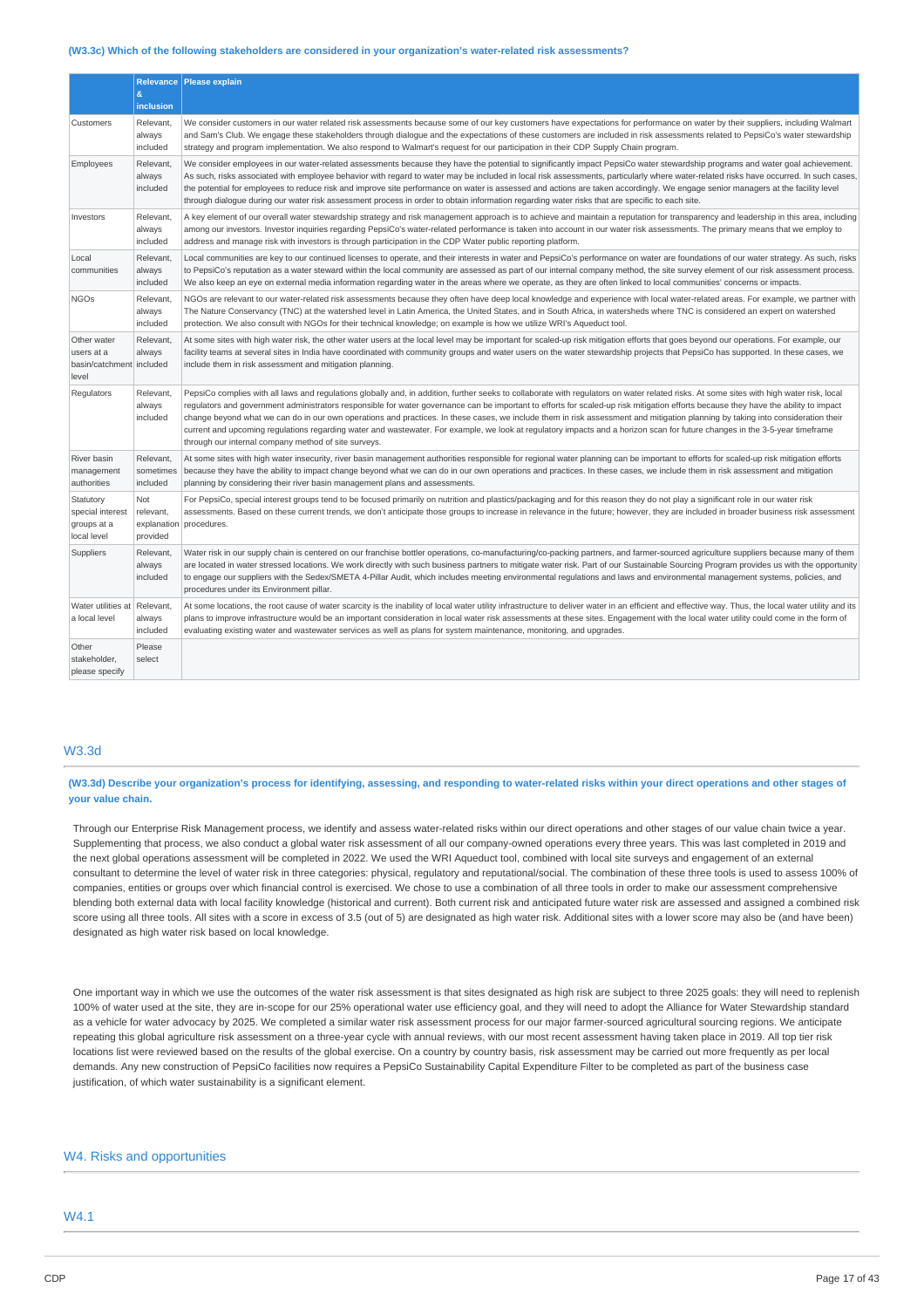#### (W4.1) Have you identified any inherent water-related risks with the potential to have a substantive financial or strategic impact on your business? Yes, both in direct operations and the rest of our value chain

## W4.1a

#### **(W4.1a) How does your organization define substantive financial or strategic impact on your business?**

PepsiCo incorporates the following factors when defining substantive change in PepsiCo's direct operations, revenue or expenditure from water risk: 1) magnitude of potential impact on operating costs and/or current and future revenue; and 2) potential impact on stakeholder expectations or perceptions. Substantive change would generally be considered any material change to a site's operating environment/costs and/or to PepsiCo's reputation locally, regionally or globally. One example of a potential substantive impact would be the prolonged closure of a manufacturing facility due to water-related issues. While neither were characterized as 'substantive', we have seen examples of production disruptions at our facilities in Cape Town and in southern India due to flooding. Should such material change occur, the impact (and any potential need to review the definition) would be reviewed and re-assessed by our senior executive team. This definition of substantive change applies to both direct operations and to elements of our supply and value chains (for example, changes to how we source agricultural raw materials due to water-related risks).

## W4.1b

(W4.1b) What is the total number of facilities exposed to water risks with the potential to have a substantive financial or strategic impact on your business, and **what proportion of your company-wide facilities does this represent?**

|        | <b>Total</b><br><b>of</b> | 96<br>number   company-<br>wide<br>facilities facilities | <b>Comment</b>                                                                                                                                                                                                                                                                                                                                                                                                                                                                                                                                                                                                                                                                                                                                                                                                                                                                                                                                                                                                                                                                                                                                                                                                                                                                                                                                                                                                                   |
|--------|---------------------------|----------------------------------------------------------|----------------------------------------------------------------------------------------------------------------------------------------------------------------------------------------------------------------------------------------------------------------------------------------------------------------------------------------------------------------------------------------------------------------------------------------------------------------------------------------------------------------------------------------------------------------------------------------------------------------------------------------------------------------------------------------------------------------------------------------------------------------------------------------------------------------------------------------------------------------------------------------------------------------------------------------------------------------------------------------------------------------------------------------------------------------------------------------------------------------------------------------------------------------------------------------------------------------------------------------------------------------------------------------------------------------------------------------------------------------------------------------------------------------------------------|
|        | exposed this              |                                                          |                                                                                                                                                                                                                                                                                                                                                                                                                                                                                                                                                                                                                                                                                                                                                                                                                                                                                                                                                                                                                                                                                                                                                                                                                                                                                                                                                                                                                                  |
|        |                           | to water represents                                      |                                                                                                                                                                                                                                                                                                                                                                                                                                                                                                                                                                                                                                                                                                                                                                                                                                                                                                                                                                                                                                                                                                                                                                                                                                                                                                                                                                                                                                  |
|        | risk                      |                                                          |                                                                                                                                                                                                                                                                                                                                                                                                                                                                                                                                                                                                                                                                                                                                                                                                                                                                                                                                                                                                                                                                                                                                                                                                                                                                                                                                                                                                                                  |
| Row 10 |                           | $1 - 25$                                                 | PepsiCo conducts water risk assessments for all of its company-owned manufacturing operations using the data collected from the following four input methods: 1) WRI Aqueduct tool;<br>2) internal company knowledge at site level; and 3) expertise of external independent hydrologists with local knowledge and expertise. Information from these sources is compiled to<br>develop a comprehensive view of water-related risk facing each site within their specific local context, both now and out to 2025, and to categorize risks as physical, requlatory or<br>social/reputational. All sites receiving a score of 3.5 or higher (from within a range of 0 to 5) are classified as high water risk and are subject to mitigation requirements, including targets<br>on water efficiency improvements and watershed replenishment. Additional sites with a lower score that are designated as high water risk based on local knowledge are subject to<br>mitigation requirements as well. We utilize the expertise of independent hydrologists to validate the results of both the tools and the site surveys in an effort to ensure the results are<br>consistent and credible. In previous submissions, PepsiCo has disclosed it full number of high risk facilities irrespective of magnitude. For the 2019 submission we have revised this in<br>line with the CDP definition of facilities with "Substantive Risk". |

## W4.1c

(W4.1c) By river basin, what is the number and proportion of facilities exposed to water risks that could have a substantive financial or strategic impact on your **business, and what is the potential business impact associated with those facilities?**

#### **Country/Area & River basin**

| United States of America                                                                                               |  | Sacramento River - San Joaquin River                       |
|------------------------------------------------------------------------------------------------------------------------|--|------------------------------------------------------------|
|                                                                                                                        |  |                                                            |
| Number of facilities exposed to water risk<br>4                                                                        |  |                                                            |
| % company-wide facilities this represents<br>$1 - 25$                                                                  |  |                                                            |
| Production value for the metals & mining activities associated with these facilities<br><not applicable=""></not>      |  |                                                            |
| % company's annual electricity generation that could be affected by these facilities<br><not applicable=""></not>      |  |                                                            |
| % company's global oil & gas production volume that could be affected by these facilities<br><not applicable=""></not> |  |                                                            |
| % company's total global revenue that could be affected<br>Less than 1%                                                |  |                                                            |
| <b>Comment</b><br>Estimate based on net book value of reported facilities                                              |  |                                                            |
| <b>Country/Area &amp; River basin</b>                                                                                  |  |                                                            |
| United States of America                                                                                               |  | Other, please specify (San Francisco / Greater California) |
|                                                                                                                        |  |                                                            |
| Number of facilities exposed to water risk<br>$\mathcal{P}$                                                            |  |                                                            |

#### **% company-wide facilities this represents** Less than 1%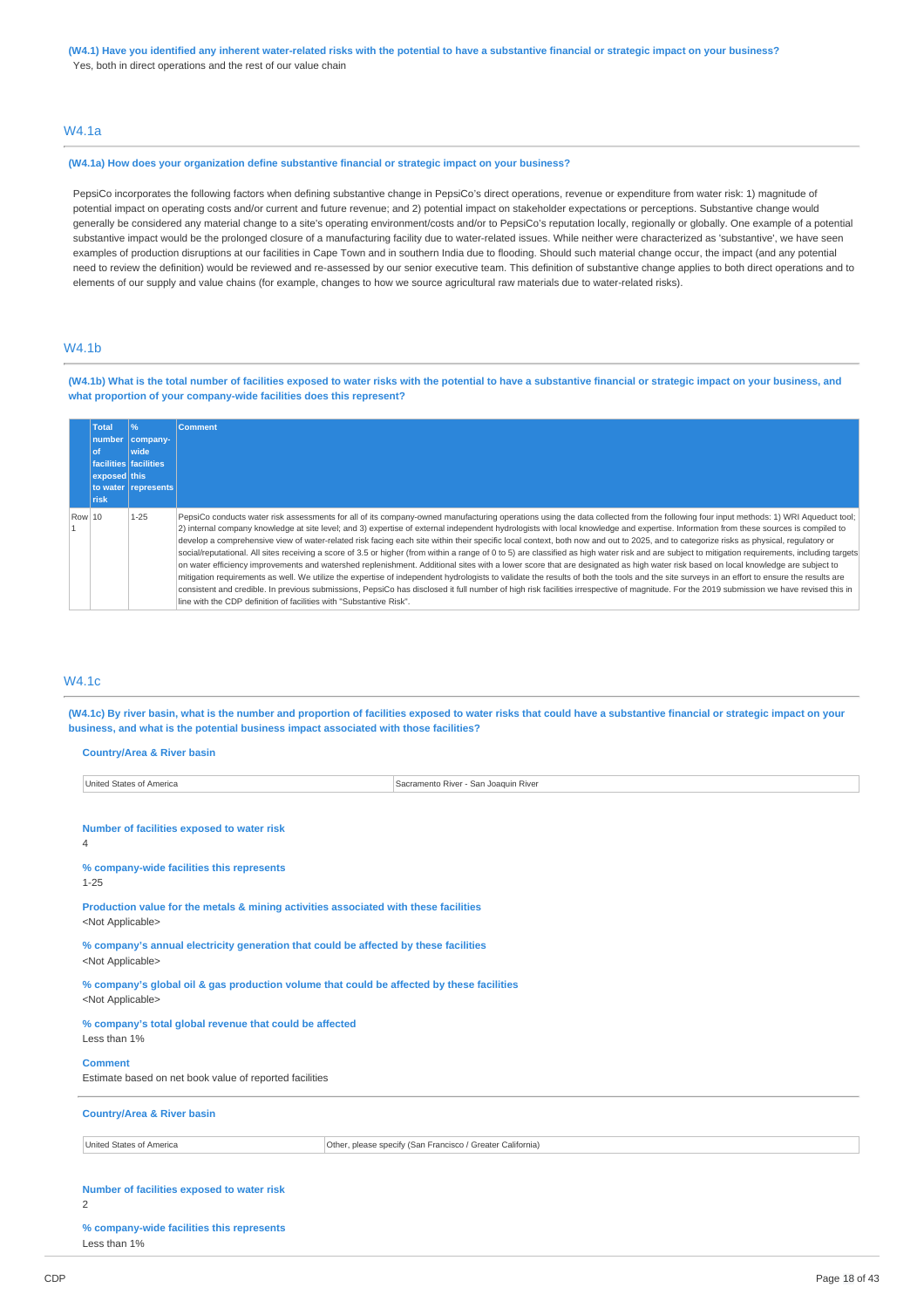**Production value for the metals & mining activities associated with these facilities** <Not Applicable>

**% company's annual electricity generation that could be affected by these facilities** <Not Applicable>

**% company's global oil & gas production volume that could be affected by these facilities** <Not Applicable>

#### **% company's total global revenue that could be affected** Less than 1%

#### **Comment**

Estimate based on net book value of reported facilities

#### **Country/Area & River basin**

United States of America **Other, please specify (San Gabriel / Greater California)** 

## **Number of facilities exposed to water risk**

3

## **% company-wide facilities this represents**

1-25

#### **Production value for the metals & mining activities associated with these facilities** <Not Applicable>

**% company's annual electricity generation that could be affected by these facilities** <Not Applicable>

**% company's global oil & gas production volume that could be affected by these facilities** <Not Applicable>

**% company's total global revenue that could be affected** Less than 1%

#### **Comment**

Estimate based on net book value of reported facilities

#### **Country/Area & River basin**

United States of America **Other, please specify (Oxnard / Greater California)** 

#### **Number of facilities exposed to water risk** 1

#### **% company-wide facilities this represents** Less than 1%

**Production value for the metals & mining activities associated with these facilities** <Not Applicable>

**% company's annual electricity generation that could be affected by these facilities** <Not Applicable>

**% company's global oil & gas production volume that could be affected by these facilities** <Not Applicable>

#### **% company's total global revenue that could be affected** Less than 1%

**Comment**

Estimate based on net book value of reported facilities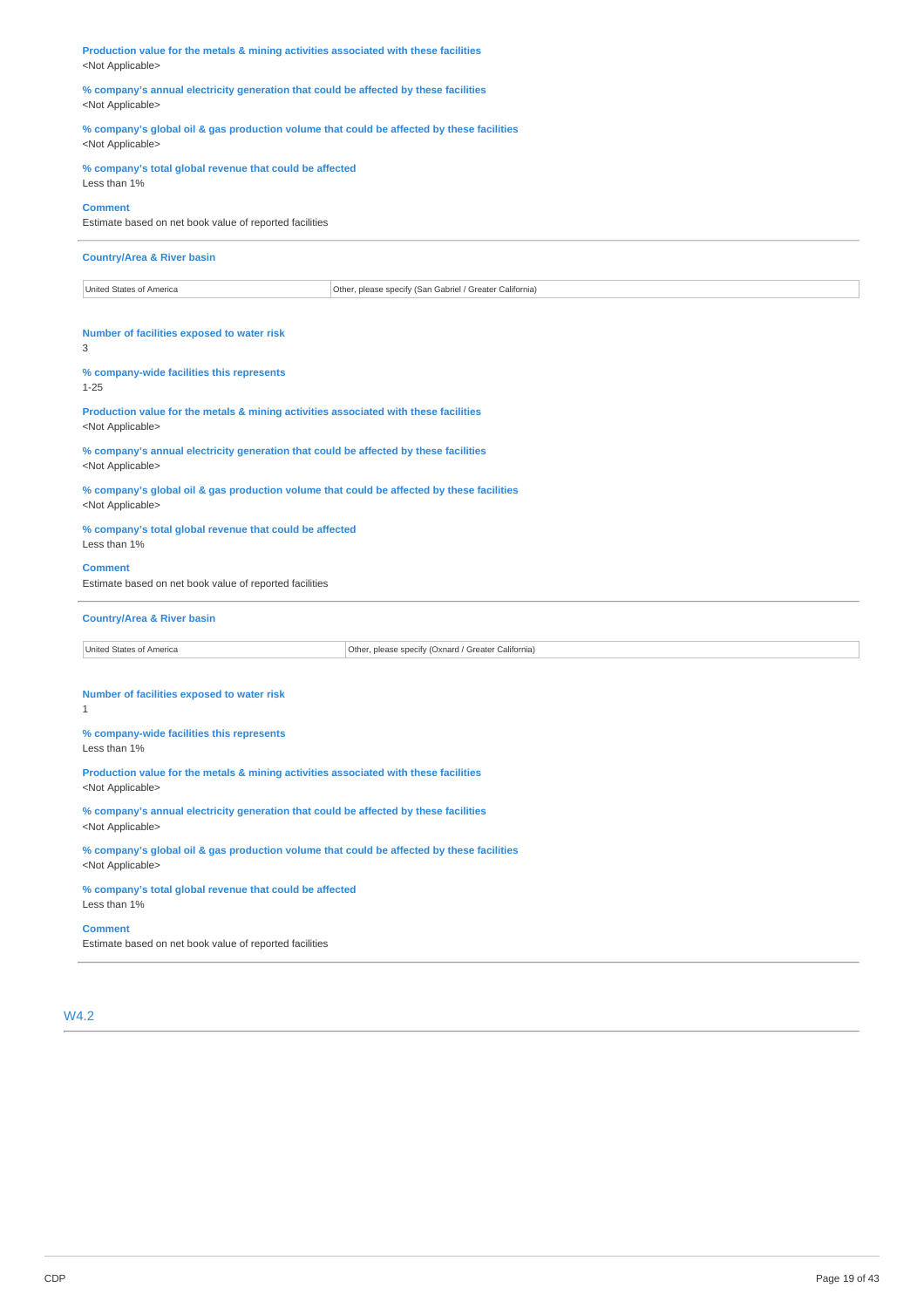(W4.2) Provide details of identified risks in your direct operations with the potential to have a substantive financial or strategic impact on your business, and your **response to those risks.**

| <b>Country/Area &amp; River basin</b> |  |  |
|---------------------------------------|--|--|

| <b>United States</b><br>America | Other, please specify (Greater California) |
|---------------------------------|--------------------------------------------|
|                                 |                                            |

#### **Type of risk & Primary risk driver**

| Physical | Drought |
|----------|---------|
|          |         |

#### **Primary potential impact**

Please select

### **Company-specific description**

Current and future water stress around the Greater California watershed in the U.S. could impact the ability of our current facilities to continue production without disruption in the future. In 2019, PepsiCo had several high water risk food and beverage manufacturing facilities located within the California. Drought conditions in the basin affect water availability for all water stakeholders, including our facilities.

#### **Timeframe**

1-3 years

#### **Magnitude of potential impact** High

**Likelihood**

### Likely

**Are you able to provide a potential financial impact figure?** Yes, a single figure estimate

**Potential financial impact figure (currency)** 250000000

**Potential financial impact figure - minimum (currency)**

<Not Applicable>

**Potential financial impact figure - maximum (currency)** <Not Applicable>

#### **Explanation of financial impact**

The potential financial impact estimate is based on a scenario whereby PepsiCo's highest water risk facility in the region could be forced to close due to lack of water, leaving a stranded asset.

#### **Primary response to risk**

Implement nature-based solutions

#### **Description of response**

PepsiCo's response in these watersheds is to implement our global water strategy where we strive for Positive Water Impact in and near the communities where we work meaning our efforts and collaborations will be designed to enable long-term, sustainable water security for our business and others who depend on water availability. This global strategy is implemented through focusing on watershed management, conserving water within our operations, reducing water use in our agricultural supply chain, promoting access to water and advocating for strong water governance within communities. We are implementing this strategy now in the Colorado River basin, which supplies Southern California cities where we have facilities located, through our collaboration with The Nature Conservancy (TNC). In this program, we collaborate with TNC on conservation activities within the Colorado River basin as well as support irrigation efficiency improvements to reduce demand for water in this area. In 2019 we replenished over 370 million liters of water back to the Colorado River basin. These efforts support both water risk mitigation and enhance PepsiCo's reputation.

## **Cost of response**

1020000

#### **Explanation of cost of response**

We estimate response costs to be 'low', specifically we estimate them to be <1% of PepsiCo's global revenue. We utilized current costs of response through our 'Recycle for Nature' collaboration to estimate an approximate total annual cost of response to these risks. We expect these costs to continue into the future at approximately the same level. PepsiCo contributed 37% of project costs while the remaining funding came through other partners in the program.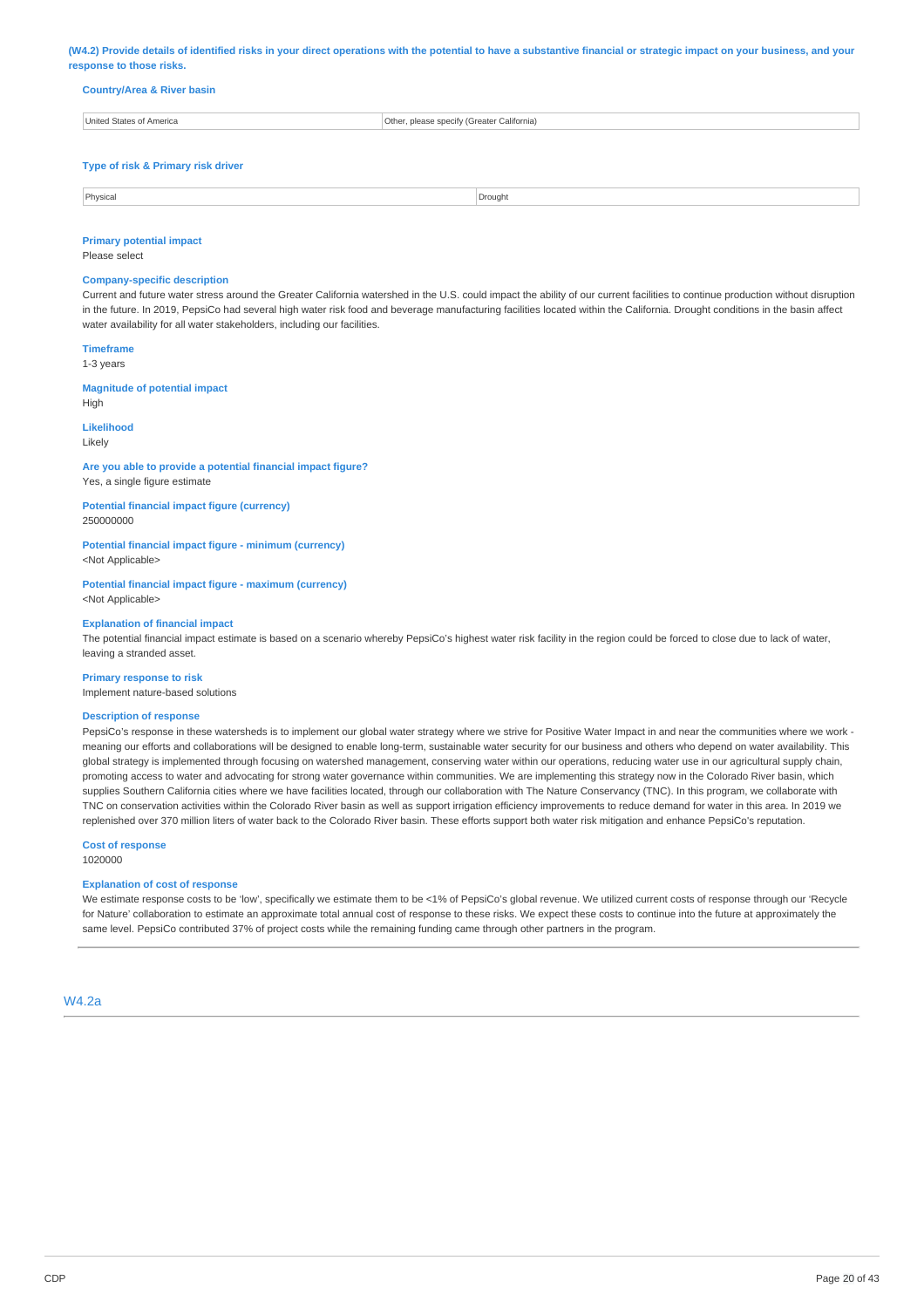(W4.2a) Provide details of risks identified within your value chain (beyond direct operations) with the potential to have a substantive financial or strategic impact **on your business, and your response to those risks.**

#### **Country/Area & River basin**

South Africa **Berg-Olifants** 

**Stage of value chain** Supply chain

**Type of risk & Primary risk driver** Please select

**Primary potential impact** Supply chain disruption

#### **Company-specific description**

Mean precipitation increases or decreases could lead to change in supply patterns for key crops such as potatoes, oranges and oats, potentially higher transportation costs, potentially higher commodity costs and uncertainty of crop availability. We continuously monitor our operations and sourcing from high water risk areas using the Aqueduct tool from the World Resources Institute (WRI), as well as internal assessments. For example, in South Africa, 100% of our potatoes used in Simba Foods are sourced domestically, and 30% of those come from Western Cape, a region which is highly water stressed and is facing increased water risk due to climate change. Our Sustainable Agriculture team is working with our growers in South Africa and other high water risk areas to improve agricultural water use efficiency as part of our sustainability objectives in the supply chain.

**Timeframe**

More than 6 years

**Magnitude of potential impact**

Medium-high

**Likelihood** Likely

**Are you able to provide a potential financial impact figure?** Yes, a single figure estimate

**Potential financial impact figure (currency)** 6000000

**Potential financial impact figure - minimum (currency)** <Not Applicable>

**Potential financial impact figure - maximum (currency)** <Not Applicable>

#### **Explanation of financial impact**

This estimate is not limited to South Africa. PepsiCo investments in improving crop yields are proprietary. PepsiCo has a corporate Sustainable Agriculture team in place comprised of a Vice President, Director and Manager. The team is supported by agriculture experts in our business divisions in implementing sustainable agriculture practices at our key crop suppliers.

**Primary response to risk**

Supplier engagement **Promote the adoption of sustainable irrigation practices among suppliers** 

#### **Description of response**

PepsiCo's goal is to operate in a sustainable manner and we have undertaken several initiatives to manage the risk of consumer buying habits while simultaneously lessening our dependence upon climate-sensitive commodities. For example, to adapt to and mitigate the temperature and precipitation impact, PepsiCo has implemented our Sustainable Farming Program (SFP) (formerly our Sustainable Farming Initiative, or SFI) which enables our company-owned and contract growers, including those in South Africa, to compete in a resource constrained future. In 2018, we have invested in programs to improve water efficiency in water stressed regions, enhance soil health and improve farm yields and resiliency at the same time. PepsiCo investments in improving crop yields are proprietary. PepsiCo has a corporate Sustainable Agriculture team in place comprising a Vice President, Director and Manager. The team is supported by agriculture experts in our business divisions in implementing sustainable agriculture practices at our key crop suppliers.

## **Cost of response**

8000000

#### **Explanation of cost of response**

This estimate is not limited to South Africa. PepsiCo investments in improving crop yields are proprietary. PepsiCo has a corporate Sustainable Agriculture team in place comprised of a Vice President, Director and Manager. The team is supported by agriculture experts in our business divisions in implementing sustainable agriculture practices at our key crop suppliers.

## W4.3

(W4.3) Have you identified any water-related opportunities with the potential to have a substantive financial or strategic impact on your business? Yes, we have identified opportunities, and some/all are being realized

## W4.3a

(W4.3a) Provide details of opportunities currently being realized that could have a substantive financial or strategic impact on your business.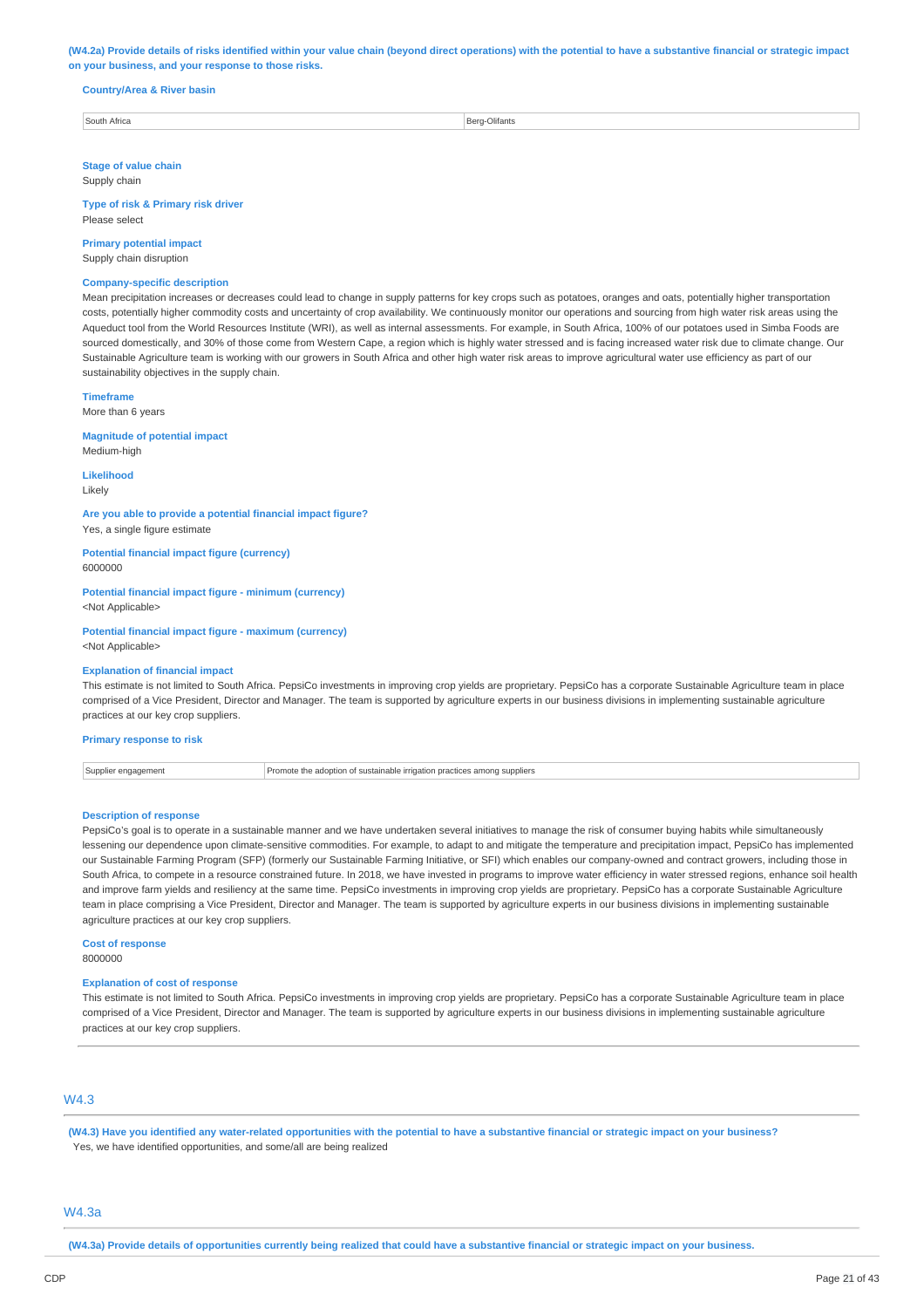#### **Type of opportunity Other**

#### **Primary water-related opportunity** Other, please specify (Securing supply chain)

## **Company-specific description & strategy to realize opportunity**

The aspirational aim of our water stewardship program is to improve water security for our supply chain and the communities in which we operate. This is a strategic opportunity for PepsiCo because mitigating local water insecurity will lead to increased business resilience to water stress. As one example, part of our strategy is to replenish 100% of the water we consume in manufacturing operations located in high-water-risk areas, ensuring that such replenishment takes place in the same watershed where the extraction has occurred. For example, in Monterrey, Mexico, we have invested in the TNC Water Fund which uses market financial mechanisms to drive improved protection of source watersheds. We have invested over \$3 million in Water Funds in Latin America as well as watershed conservation projects in North America.

**Estimated timeframe for realization**

4 to 6 years

**Magnitude of potential financial impact** Low

**Are you able to provide a potential financial impact figure?** Yes, a single figure estimate

**Potential financial impact figure (currency)** 3000000

**Potential financial impact figure – minimum (currency)** <Not Applicable>

**Potential financial impact figure – maximum (currency)** <Not Applicable>

#### **Explanation of financial impact**

This estimate is based on the financial impact of ongoing watershed initiatives, of about \$3 MM, that PepsiCo is supporting in working with The Nature Conservancy (TNC) in the United States and in Latin America, in addition to community water protection work that PepsiCo is supporting in India.

# **Type of opportunity**

Markets

## **Primary water-related opportunity**

Improved community relations

#### **Company-specific description & strategy to realize opportunity**

Working collaboratively with the PepsiCo Foundation and other partners, our strategy is to provide access to safe water to a total of 25 million people (from 2006) in the worlds' most at-water-risk areas, with a focus on communities near our operations. This is a strategic opportunity for PepsiCo because many of the geographies that PepsiCo operates in have populations without basic access to water; as these geographies are important to PepsiCo's business, we also have a responsibility to act as a responsible corporate citizen in the communities where we operate. The initiatives, in which we have engaged with our portfolio of NGO collaborators, provide a transformative opportunity. Our collaboration is expected to result in greater water availability where it did not previously exist, thereby providing more sustainable access to water for those communities, more sustainable solutions to the global water crisis, and more sustainable access to water for our manufacturing operations. For example, the PepsiCo Foundation has partnered with several organizations to invest millions of dollars in providing access to safe water to over 22 million people in some of the planet's most water-stressed regions such as India, Latin America, and China.

**Estimated timeframe for realization**

4 to 6 years

**Magnitude of potential financial impact**  $\overline{L}$ 

**Are you able to provide a potential financial impact figure?** Yes, a single figure estimate

**Potential financial impact figure (currency)** 40000000

**Potential financial impact figure – minimum (currency)** <Not Applicable>

**Potential financial impact figure – maximum (currency)** <Not Applicable>

#### **Explanation of financial impact**

PepsiCo has invested over \$40 million in safe water access solutions with strategic collaborators as part of its goal to support a total of 25 million people with safe water access by 2025, and has reached over 22 million people so far.

#### **Type of opportunity** Resilience

### **Primary water-related opportunity**

Increased supply chain resilience

## **Company-specific description & strategy to realize opportunity**

Our strategy is to improve the water-use efficiency of our direct agricultural supply chain by 15% in high-water-risk sourcing areas, a volume approximately equivalent to the entire water use of all PepsiCo direct operations. PepsiCo has an opportunity to improve the resiliency of our agricultural supply chain through better water management. PepsiCo is engaged in a dialogue partnership with industry peers as part of the Midwest Row Crop Collaborative (MRCC), which also includes leading NGOs. MRCC focuses on U.S. states that PepsiCo relies on heavily for corn. Relevant to both our supply chain and the agriculture industry and region at large is that necessar improvements in Midwest farming practices are necessary to ensure supply resiliency and reduce pollution (one of MRCC's goals is to reduce nutrient loading from target states in support of the Gulf of Mexico Hypoxia Task Force goal); this includes PepsiCo's individual supply chain but extends beyond our individual influence.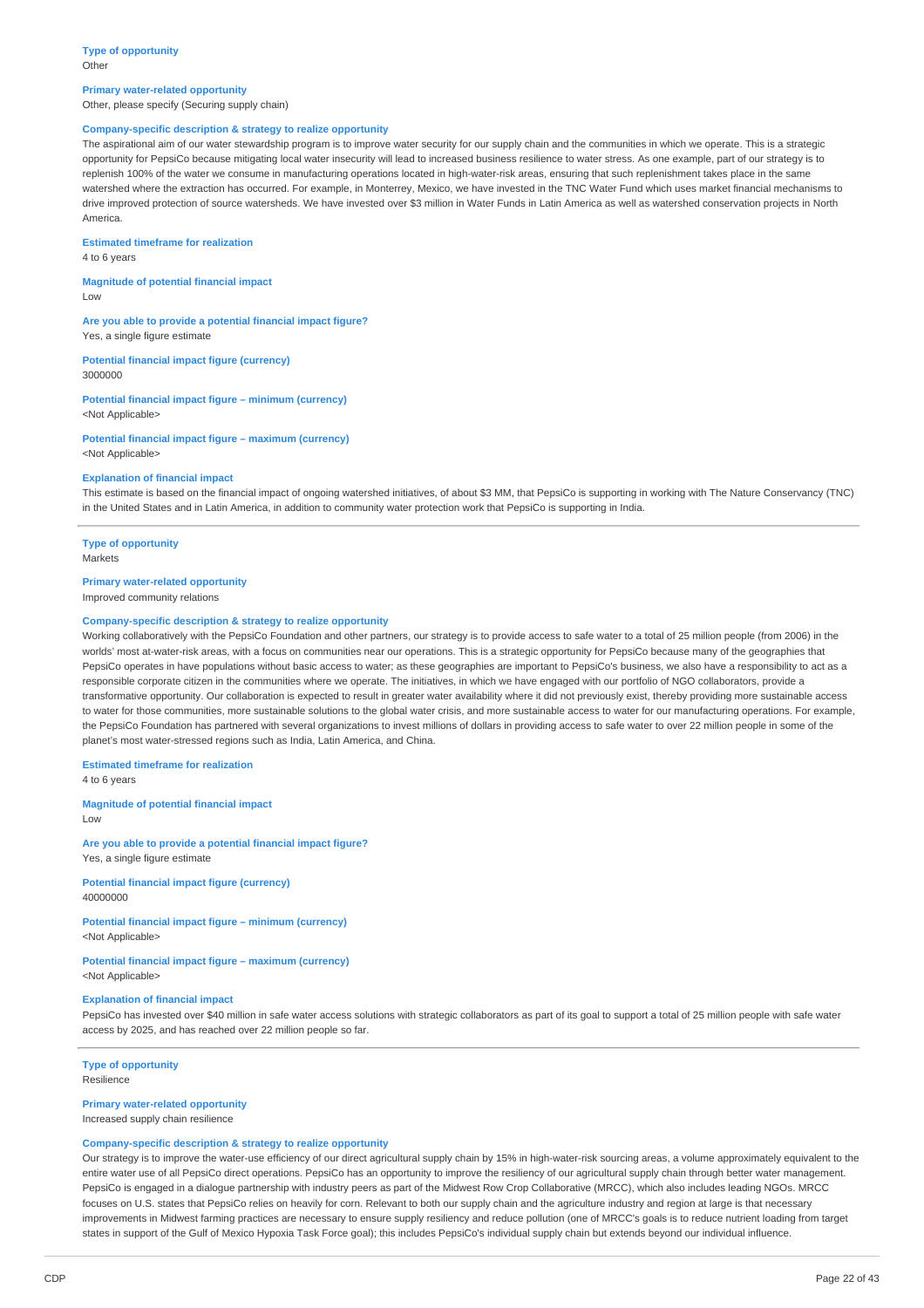## **Estimated timeframe for realization**

4 to 6 years

#### **Magnitude of potential financial impact** Low

#### **Are you able to provide a potential financial impact figure?** Yes, a single figure estimate

**Potential financial impact figure (currency)** 450000

**Potential financial impact figure – minimum (currency)** <Not Applicable>

## **Potential financial impact figure – maximum (currency)**

<Not Applicable>

#### **Explanation of financial impact**

PepsiCo has invested \$450,000 in MRCC, but the total partner investment is \$8MM. This is a good example of a collective action effort to improve supply chain resilience in an important agriculture region for PepsiCo as well as our industry peers.

**Type of opportunity Other** 

## **Primary water-related opportunity**

Other, please specify (Collective Action)

#### **Company-specific description & strategy to realize opportunity**

Our strategy is to advocate for strong water governance in communities and watersheds where we operate, promoting water solutions that meet local water needs, and to initiate and support collaborative efforts with other stakeholders to address water risk and mitigate water insecurity. Our ability to achieve our goals is possible in part by collaborating with businesses, academic experts and NGOs. For example, we are actively involved in the UN Global Compact's CEO Water Mandate, the WBCSD water leadership group, the International Finance Corporation's 2030 Water Resources Group and the Beverage Industry Environmental Roundtable. These forums allow us to learn from other companies and share our own experiences across a spectrum of industries, including food and beverage manufacturing, power generation and construction. This also enables us to discuss water-related issues and advance solutions on a pre-competitive basis.

**Estimated timeframe for realization**

4 to 6 years

**Magnitude of potential financial impact** Low

**Are you able to provide a potential financial impact figure?** Yes, a single figure estimate

**Potential financial impact figure (currency)** 1500000

## **Potential financial impact figure – minimum (currency)**

<Not Applicable>

#### **Potential financial impact figure – maximum (currency)** <Not Applicable>

#### **Explanation of financial impact**

This is an estimate; our collective action efforts will, in most cases, align with our water stewardship efforts, whose costs have been estimated separately. One specific example here is our \$1.5 million commitment to the 2030 Water Resources Group over three years.

## **Type of opportunity** Efficiency

# **Primary water-related opportunity**

Cost savings

#### **Company-specific description & strategy to realize opportunity**

Our strategy is to build on the 25% improvement in water-use efficiency achieved from our original Performance with Purpose target with an additional 25% improvement by 2025, with a focus on manufacturing operations in high-water-risk areas. Conserving water is good for our business and the environment wherever we operate. This water efficiency will also deliver cost savings to our operations through reductions in water abstraction costs, utilities costs as well as waste water discharge compliance costs and chemical consumables. We set annual efficiency targets. In 2019, aiming to reduce the amount of water used for potato slicing and lubricating, our R&D function rolled out a new patented component-one that's just as effective as the standard equipment while using 64% less water. We're deploying this innovation globally, and it has the potential to save 640 million liters of water per year.

**Estimated timeframe for realization** 4 to 6 years

**Magnitude of potential financial impact** Medium

**Are you able to provide a potential financial impact figure?** Yes, a single figure estimate

**Potential financial impact figure (currency)** 21800000

**Potential financial impact figure – minimum (currency)** <Not Applicable>

**Potential financial impact figure – maximum (currency)** <Not Applicable>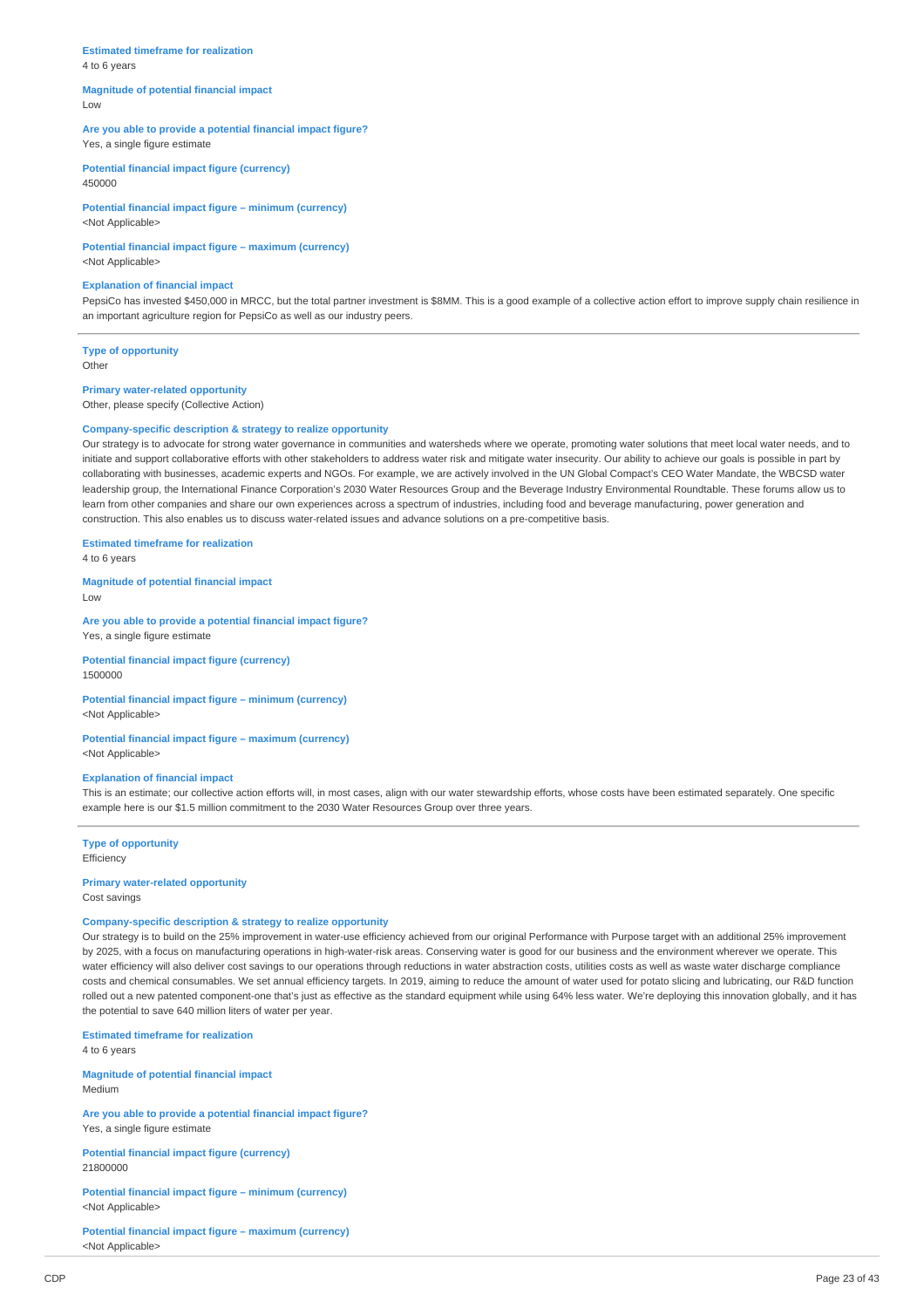In 2019 PepsiCo spent over \$21 million via its centrally-funded Capital Investments Sustainability fund for water use efficiency and upgrade projects. This has directly resulted in reducing the water use at some of our high risk facilities where CAPEX projects have been implemented.

## W5. Facility-level water accounting

## W5.1

(W5.1) For each facility referenced in W4.1c, provide coordinates, water accounting data, and a comparison with the previous reporting year.

| <b>Facility reference number</b><br>Facility 1                                                                                                               |  |
|--------------------------------------------------------------------------------------------------------------------------------------------------------------|--|
| <b>Facility name (optional)</b>                                                                                                                              |  |
| <b>Country/Area &amp; River basin</b>                                                                                                                        |  |
| United States of America<br>Other, please specify (Oxnard / Greater California)                                                                              |  |
|                                                                                                                                                              |  |
| <b>Latitude</b><br>35.383414                                                                                                                                 |  |
| Longitude<br>$-119.238414$                                                                                                                                   |  |
| <b>Located in area with water stress</b><br>Yes                                                                                                              |  |
| Primary power generation source for your electricity generation at this facility<br><not applicable=""></not>                                                |  |
| Oil & gas sector business division<br><not applicable=""></not>                                                                                              |  |
| Total water withdrawals at this facility (megaliters/year)<br>46                                                                                             |  |
| Comparison of total withdrawals with previous reporting year<br>Much lower                                                                                   |  |
| Withdrawals from fresh surface water, including rainwater, water from wetlands, rivers and lakes                                                             |  |
| Withdrawals from brackish surface water/seawater                                                                                                             |  |
| <b>Withdrawals from groundwater - renewable</b>                                                                                                              |  |
| <b>Withdrawals from groundwater - non-renewable</b>                                                                                                          |  |
| Withdrawals from produced/entrained water                                                                                                                    |  |
| <b>Withdrawals from third party sources</b><br>46                                                                                                            |  |
| Total water discharges at this facility (megaliters/year)<br>25                                                                                              |  |
| Comparison of total discharges with previous reporting year<br>Much lower                                                                                    |  |
| <b>Discharges to fresh surface water</b>                                                                                                                     |  |
| Discharges to brackish surface water/seawater                                                                                                                |  |
| <b>Discharges to groundwater</b>                                                                                                                             |  |
| <b>Discharges to third party destinations</b><br>25                                                                                                          |  |
| Total water consumption at this facility (megaliters/year)<br>20                                                                                             |  |
| Comparison of total consumption with previous reporting year<br>Much lower                                                                                   |  |
| <b>Please explain</b><br>Water efficiency initiatives at this facility have resulted in it being able to reduce it total water footprint as compared to 2018 |  |
| <b>Facility reference number</b><br>Facility 2                                                                                                               |  |

**Facility name (optional)**

**Country/Area & River basin**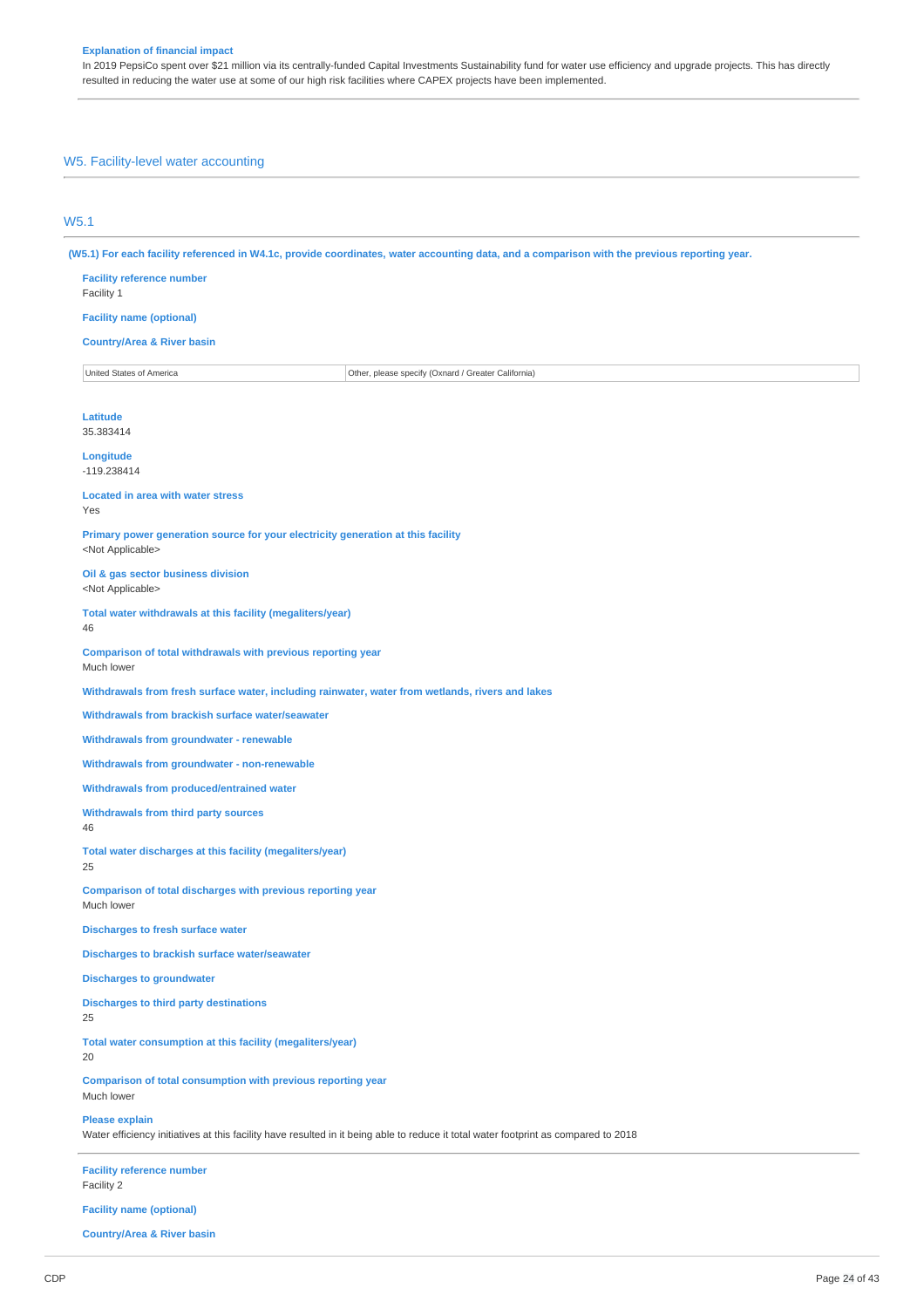### **Latitude**

38.483212

**Longitude** -121.398597

#### **Located in area with water stress** Yes

**Primary power generation source for your electricity generation at this facility** <Not Applicable>

**Oil & gas sector business division** <Not Applicable>

**Total water withdrawals at this facility (megaliters/year)** 436

**Comparison of total withdrawals with previous reporting year** Higher

**Withdrawals from fresh surface water, including rainwater, water from wetlands, rivers and lakes**

**Withdrawals from brackish surface water/seawater**

**Withdrawals from groundwater - renewable**

**Withdrawals from groundwater - non-renewable**

**Withdrawals from produced/entrained water**

**Withdrawals from third party sources**

436

**Total water discharges at this facility (megaliters/year)**

164

**Comparison of total discharges with previous reporting year** Higher

**Discharges to fresh surface water**

**Discharges to brackish surface water/seawater**

**Discharges to groundwater**

#### **Discharges to third party destinations** 164

**Total water consumption at this facility (megaliters/year)** 272

**Comparison of total consumption with previous reporting year** Higher

## **Please explain**

Net consumption at this facility was higher relative to 2018 due too an increase in production volumes, improvements were however made in water use efficiency.

**Facility reference number** Facility 3

**Facility name (optional)**

#### **Country/Area & River basin**

United States of America Sacramento River - San Joaquin River

**Latitude** 36.692868

**Longitude** -119.769691

**Located in area with water stress** Yes

**Primary power generation source for your electricity generation at this facility** <Not Applicable>

**Oil & gas sector business division** <Not Applicable>

**Total water withdrawals at this facility (megaliters/year)** 354

**Comparison of total withdrawals with previous reporting year** Higher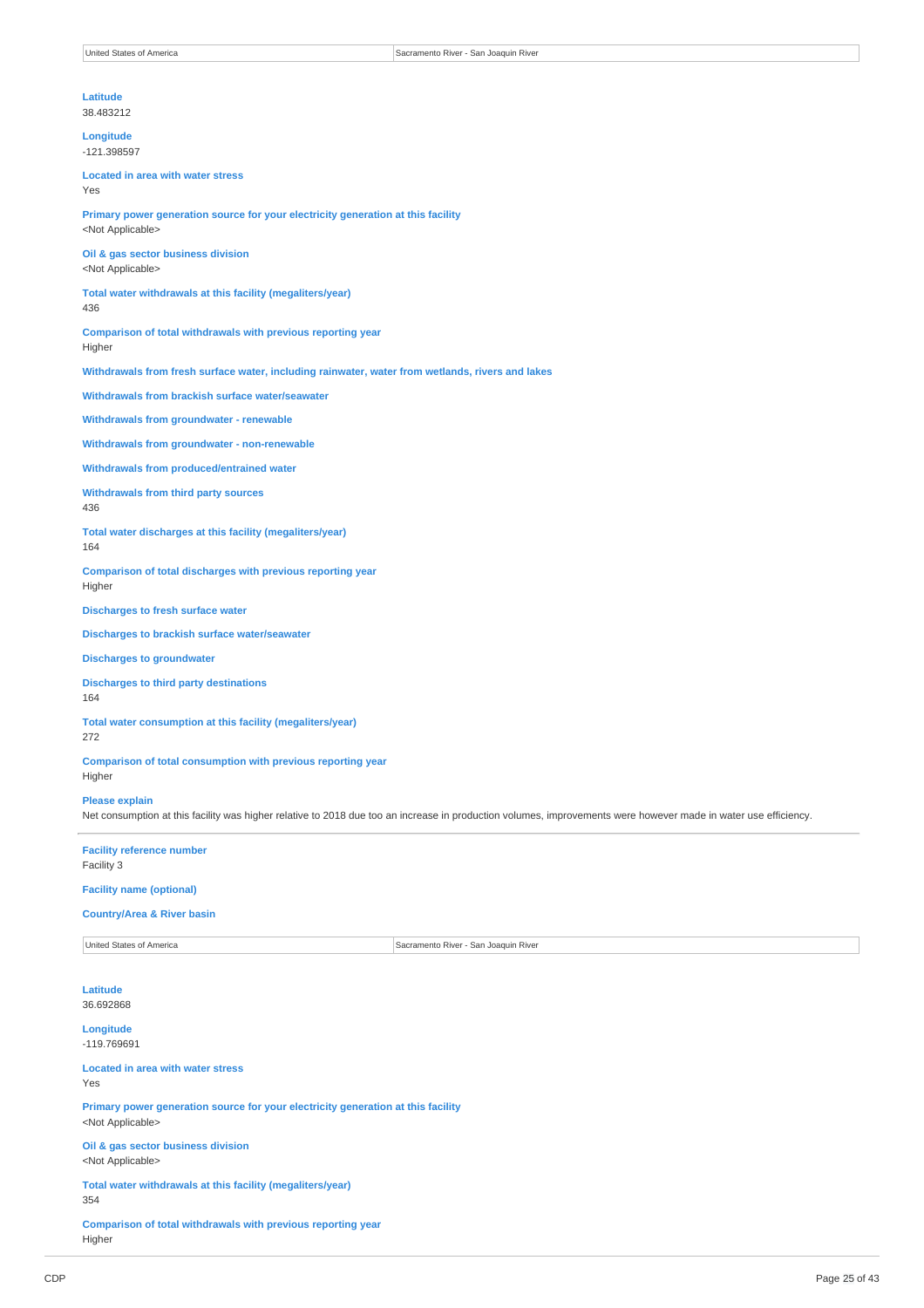**Withdrawals from fresh surface water, including rainwater, water from wetlands, rivers and lakes**

**Withdrawals from brackish surface water/seawater**

**Withdrawals from groundwater - renewable**

**Withdrawals from groundwater - non-renewable**

**Withdrawals from produced/entrained water**

**Withdrawals from third party sources**

354

**Total water discharges at this facility (megaliters/year)** 119

**Comparison of total discharges with previous reporting year** Higher

**Discharges to fresh surface water**

**Discharges to brackish surface water/seawater**

**Discharges to groundwater**

**Discharges to third party destinations** 119

**Total water consumption at this facility (megaliters/year)** 235

**Comparison of total consumption with previous reporting year** Higher

#### **Please explain**

Net consumption at this facility was higher relative to 2018 due too an increase in production volumes, improvements were however made in water use efficiency.

**Facility reference number** Facility 4

**Facility name (optional)**

#### **Country/Area & River basin**

United States of America **Other, please specify (San Francisco Bay / Greater California)** 

**Latitude** 37.612216

**Longitude** -122.082406

**Located in area with water stress** Yes

**Primary power generation source for your electricity generation at this facility** <Not Applicable>

**Oil & gas sector business division** <Not Applicable>

**Total water withdrawals at this facility (megaliters/year)** 250

**Comparison of total withdrawals with previous reporting year** Lower

**Withdrawals from fresh surface water, including rainwater, water from wetlands, rivers and lakes**

**Withdrawals from brackish surface water/seawater**

**Withdrawals from groundwater - renewable**

**Withdrawals from groundwater - non-renewable**

**Withdrawals from produced/entrained water**

**Withdrawals from third party sources** 250

**Total water discharges at this facility (megaliters/year)** 103

**Comparison of total discharges with previous reporting year** Lower

**Discharges to fresh surface water**

**Discharges to brackish surface water/seawater**

**Discharges to groundwater**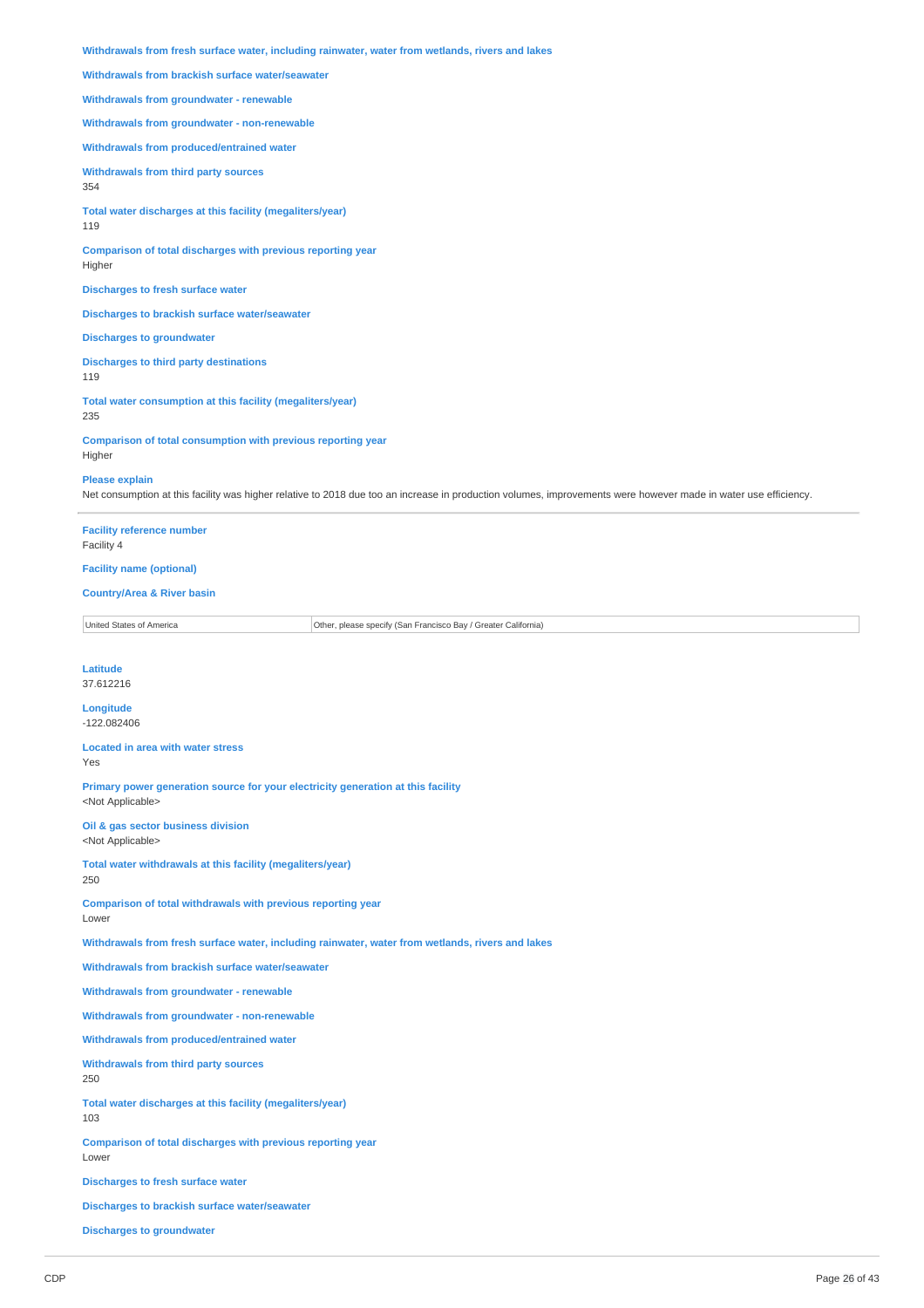#### **Discharges to third party destinations** 103

## **Total water consumption at this facility (megaliters/year)** 147

**Comparison of total consumption with previous reporting year** About the same

#### **Please explain**

Improvements in facility water use efficiency.

#### **Facility reference number** Facility 5

### **Facility name (optional)**

**Country/Area & River basin**

United States of America **Other, please specify (San Francisco Bay / Greater California)** 

**Latitude** 37.766187

**Longitude**

-122.202848

**Located in area with water stress** Yes

**Primary power generation source for your electricity generation at this facility** <Not Applicable>

**Oil & gas sector business division** <Not Applicable>

**Total water withdrawals at this facility (megaliters/year)** 195

**Comparison of total withdrawals with previous reporting year**

```
Lower
```
**Withdrawals from fresh surface water, including rainwater, water from wetlands, rivers and lakes**

**Withdrawals from brackish surface water/seawater**

**Withdrawals from groundwater - renewable**

**Withdrawals from groundwater - non-renewable**

**Withdrawals from produced/entrained water**

**Withdrawals from third party sources** 195

**Total water discharges at this facility (megaliters/year)**

## 91

**Comparison of total discharges with previous reporting year** About the same

**Discharges to fresh surface water**

**Discharges to brackish surface water/seawater**

**Discharges to groundwater**

**Discharges to third party destinations**

91

**Total water consumption at this facility (megaliters/year)**

103

**Comparison of total consumption with previous reporting year** Lower

## **Please explain**

Improvements in facility water use efficiency.

#### **Facility reference number** Facility 6

# **Facility name (optional)**

**Country/Area & River basin**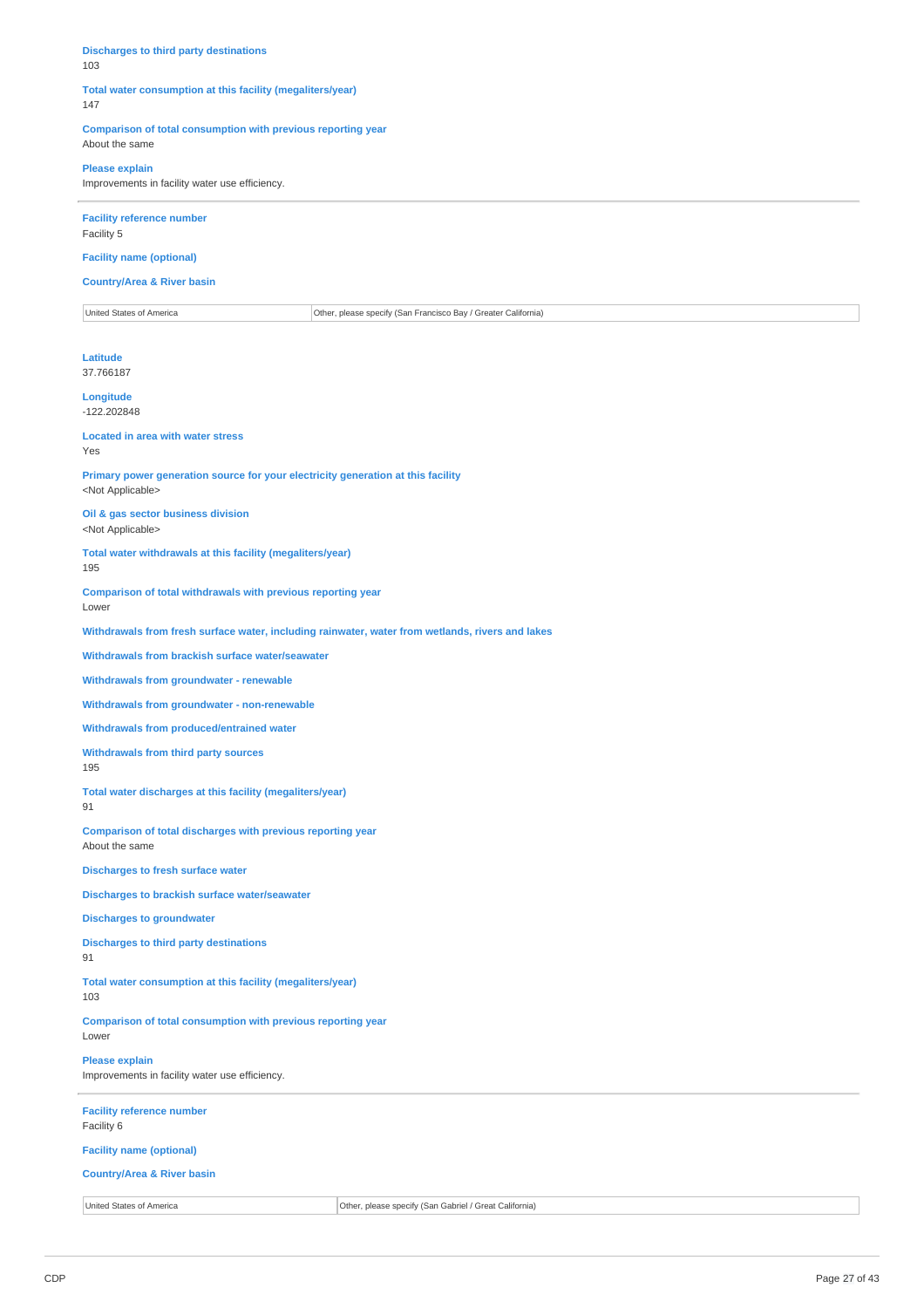#### **Longitude** -117.297394

**Located in area with water stress** Yes

**Primary power generation source for your electricity generation at this facility** <Not Applicable>

**Oil & gas sector business division** <Not Applicable>

**Total water withdrawals at this facility (megaliters/year)** 396

**Comparison of total withdrawals with previous reporting year** Higher

**Withdrawals from fresh surface water, including rainwater, water from wetlands, rivers and lakes**

**Withdrawals from brackish surface water/seawater**

**Withdrawals from groundwater - renewable**

**Withdrawals from groundwater - non-renewable**

**Withdrawals from produced/entrained water**

**Withdrawals from third party sources**

396

**Total water discharges at this facility (megaliters/year)** 126

**Comparison of total discharges with previous reporting year** Lower

**Discharges to fresh surface water**

**Discharges to brackish surface water/seawater**

**Discharges to groundwater**

**Discharges to third party destinations** 126

**Total water consumption at this facility (megaliters/year)** 270

**Comparison of total consumption with previous reporting year** Higher

#### **Please explain**

Net consumption at this facility was higher relative to 2018 due too an increase in production volumes, improvements were however made in water use efficiency.

**Facility reference number** Facility 7

## **Facility name (optional)**

#### **Country/Area & River basin**

United States of America **Other, please specify (San Gabriel / Great California**)

**Latitude** 34.039631

**Longitude** -117.977316

**Located in area with water stress**

Yes

**Primary power generation source for your electricity generation at this facility** <Not Applicable>

**Oil & gas sector business division** <Not Applicable>

**Total water withdrawals at this facility (megaliters/year)** 363

**Comparison of total withdrawals with previous reporting year** About the same

**Withdrawals from fresh surface water, including rainwater, water from wetlands, rivers and lakes**

**Withdrawals from brackish surface water/seawater**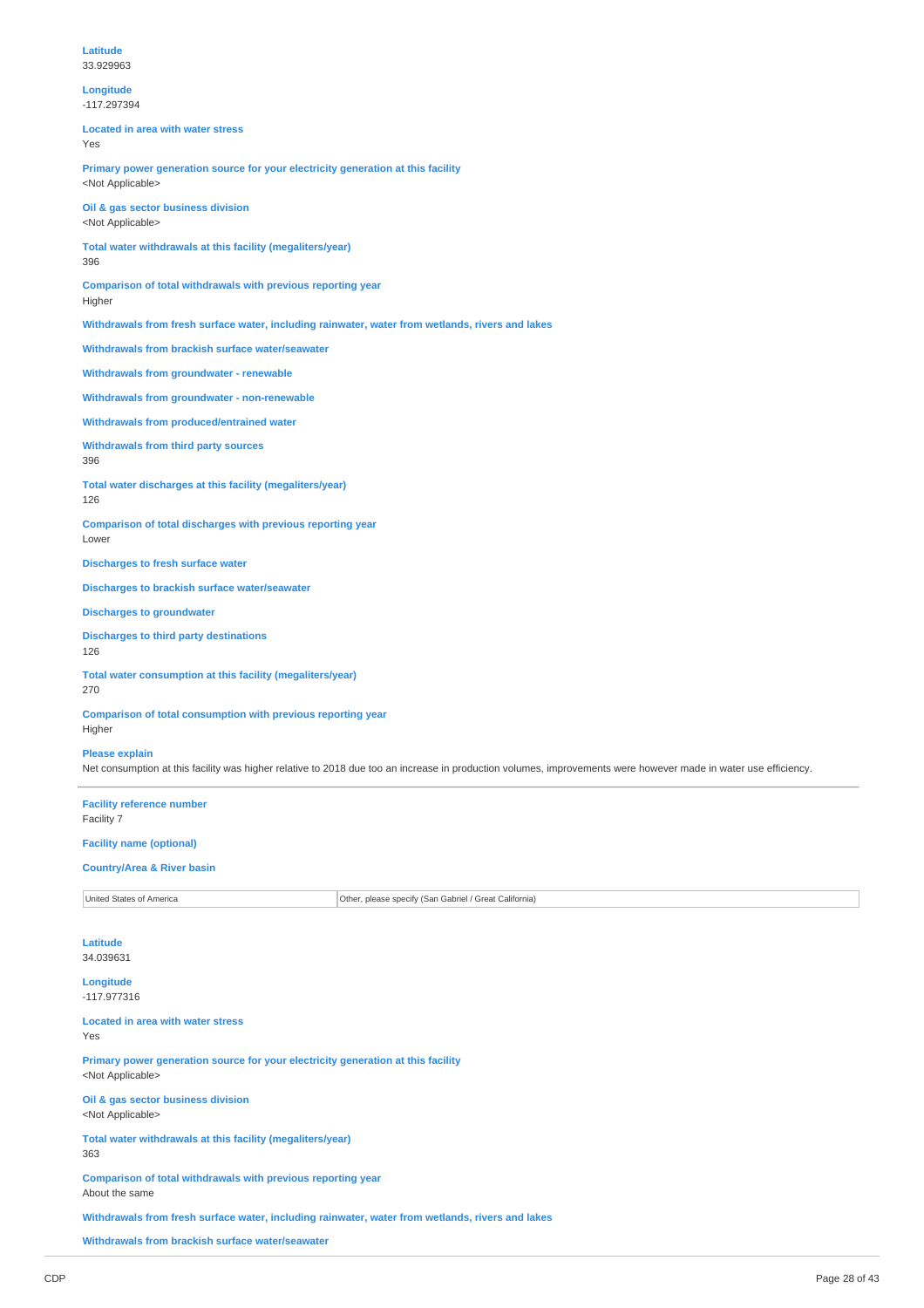#### **Withdrawals from groundwater - renewable**

**Withdrawals from groundwater - non-renewable**

## **Withdrawals from produced/entrained water**

**Withdrawals from third party sources**

363

**Total water discharges at this facility (megaliters/year)**

277

**Comparison of total discharges with previous reporting year** Higher

**Discharges to fresh surface water**

**Discharges to brackish surface water/seawater**

**Discharges to groundwater**

**Discharges to third party destinations** 277

**Total water consumption at this facility (megaliters/year)** 86

**Comparison of total consumption with previous reporting year** Lower

#### **Please explain**

Net withdrawals remained more or less constant as compared to 2018 however consumption and effluent discharges were impacted by production volume changes.

**Facility reference number**

Facility 8

**Facility name (optional)**

#### **Country/Area & River basin**

United States of America Sacramento River - San Joaquin River - San Joaquin River - San Joaquin River - San Joaquin River

**Latitude**

35.383414

#### **Longitude** -119.238414

#### **Located in area with water stress** Yes

**Primary power generation source for your electricity generation at this facility** <Not Applicable>

**Oil & gas sector business division** <Not Applicable>

**Total water withdrawals at this facility (megaliters/year)** 1427

**Comparison of total withdrawals with previous reporting year**

## Lower

**Withdrawals from fresh surface water, including rainwater, water from wetlands, rivers and lakes**

**Withdrawals from brackish surface water/seawater**

**Withdrawals from groundwater - renewable** 1427

**Withdrawals from groundwater - non-renewable**

**Withdrawals from produced/entrained water**

**Withdrawals from third party sources**

**Total water discharges at this facility (megaliters/year)** 1284

**Comparison of total discharges with previous reporting year** Lower

**Discharges to fresh surface water**

**Discharges to brackish surface water/seawater**

**Discharges to groundwater** 1284

**Discharges to third party destinations**

**Total water consumption at this facility (megaliters/year)**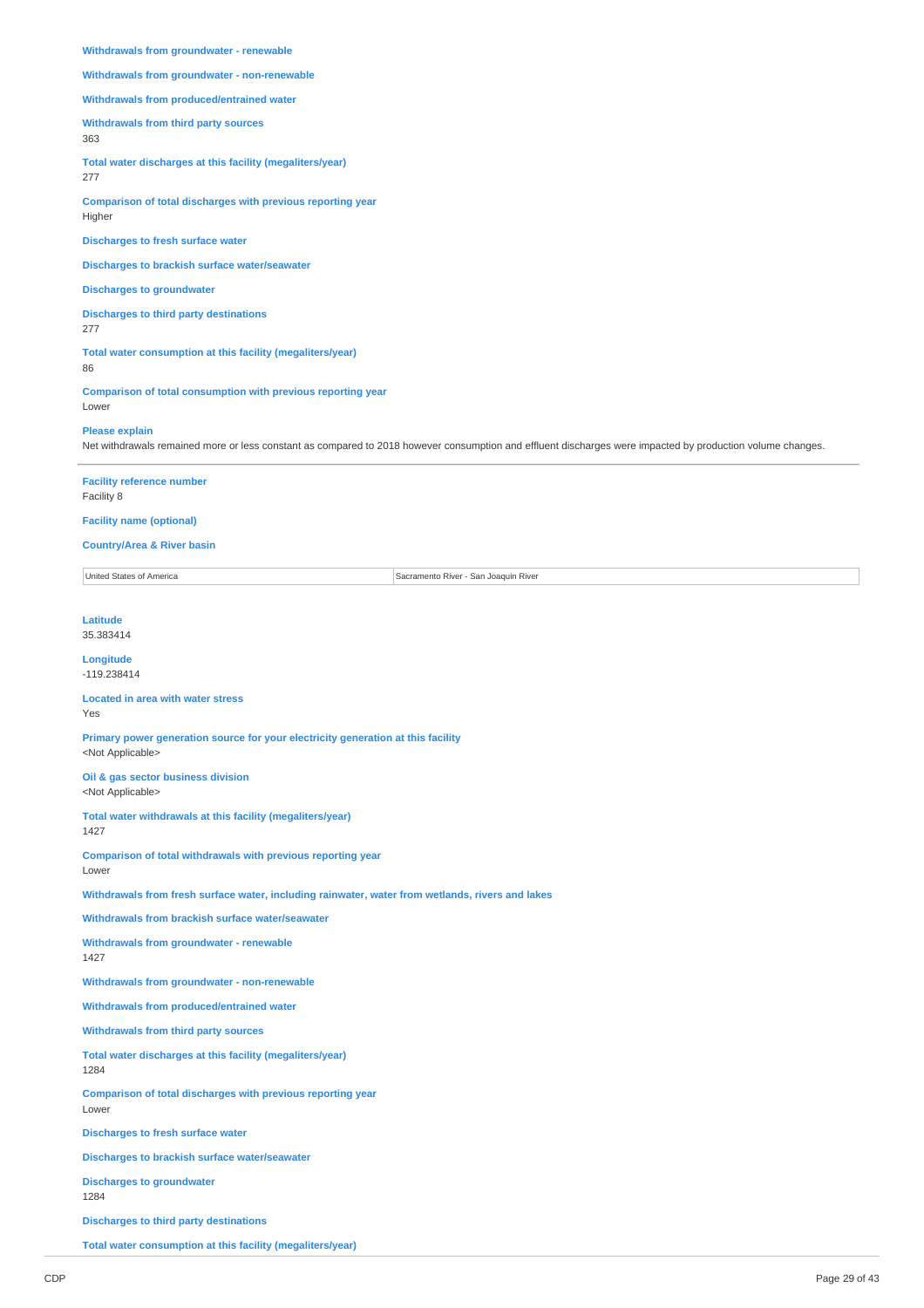#### 143

#### **Comparison of total consumption with previous reporting year** Lower

#### **Please explain**

Water use efficiency improvements have resulted in an overall lower water footprint for this facility.

## **Facility reference number**

Facility 9

## **Facility name (optional)**

## **Country/Area & River basin**

United States of America Sacramento River - San Joaquin River - San Joaquin River - San Joaquin River - San Joaquin River

#### **Latitude** 37.6308

**Longitude**

-120.919063

**Located in area with water stress** Yes

**Primary power generation source for your electricity generation at this facility** <Not Applicable>

**Oil & gas sector business division** <Not Applicable>

**Total water withdrawals at this facility (megaliters/year)** 757

**Comparison of total withdrawals with previous reporting year**

Lower

**Withdrawals from fresh surface water, including rainwater, water from wetlands, rivers and lakes**

**Withdrawals from brackish surface water/seawater**

**Withdrawals from groundwater - renewable** 748

**Withdrawals from groundwater - non-renewable**

**Withdrawals from produced/entrained water**

### **Withdrawals from third party sources**

9

**Total water discharges at this facility (megaliters/year)**

## 682

**Comparison of total discharges with previous reporting year** Lower

**Discharges to fresh surface water**

**Discharges to brackish surface water/seawater**

**Discharges to groundwater**

#### **Discharges to third party destinations** 682

**Total water consumption at this facility (megaliters/year)** 76

**Comparison of total consumption with previous reporting year**

Lower

## **Please explain**

Water use efficiency improvements have resulted in an overall lower water footprint for this facility.

**Facility reference number** Facility 10 **Facility name (optional) Country/Area & River basin** United States of America **Other, please specify (San Gabriel / Santa Ana)** 

#### **Latitude** 34.079394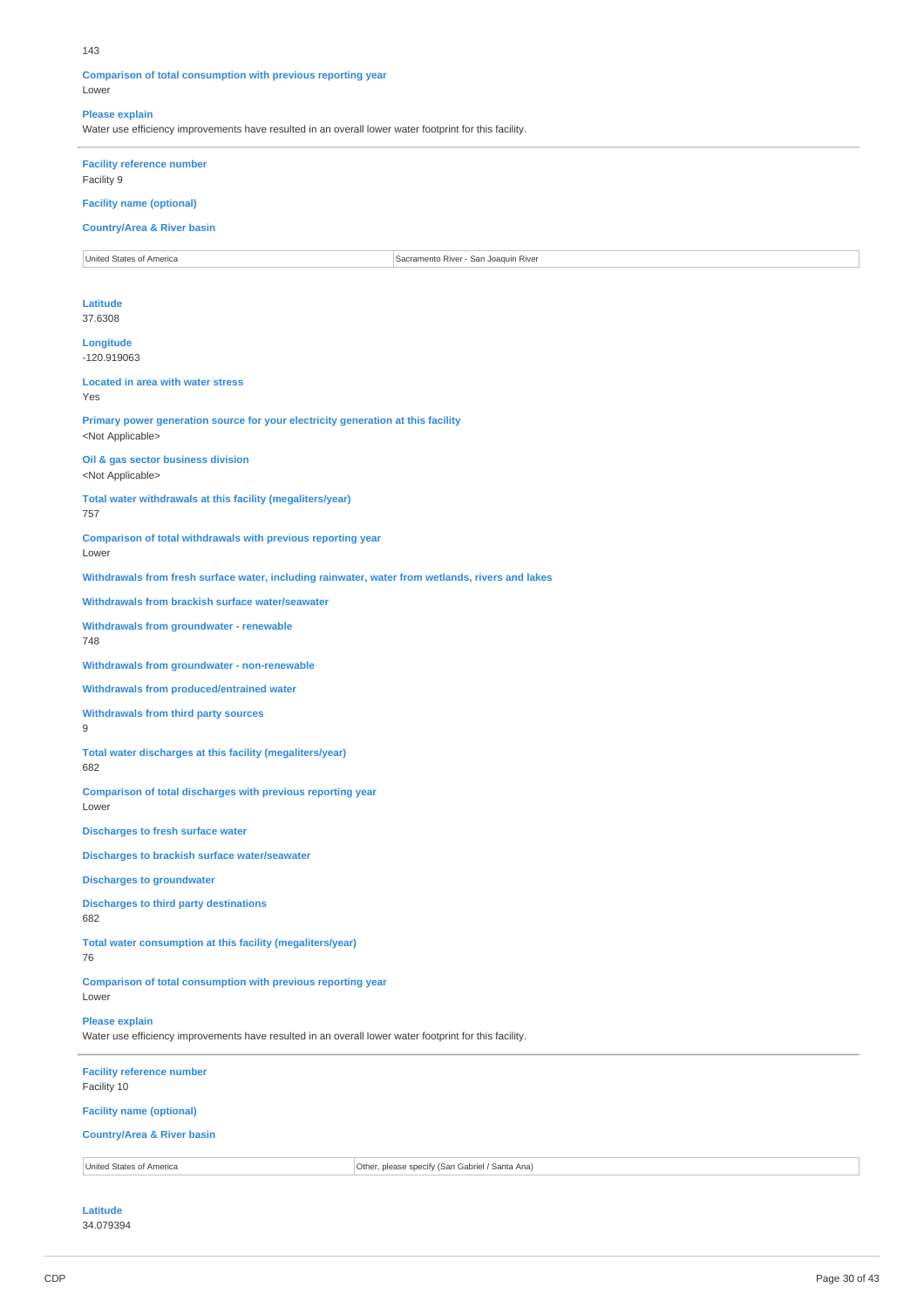| Longitude<br>$-117.591129$                                                                                    |
|---------------------------------------------------------------------------------------------------------------|
| <b>Located in area with water stress</b><br>Yes                                                               |
| Primary power generation source for your electricity generation at this facility<br><not applicable=""></not> |
| Oil & gas sector business division<br><not applicable=""></not>                                               |
| Total water withdrawals at this facility (megaliters/year)<br>311                                             |
| Comparison of total withdrawals with previous reporting year<br>Lower                                         |
| Withdrawals from fresh surface water, including rainwater, water from wetlands, rivers and lakes              |
| Withdrawals from brackish surface water/seawater                                                              |
| Withdrawals from groundwater - renewable                                                                      |
| Withdrawals from groundwater - non-renewable                                                                  |
| Withdrawals from produced/entrained water                                                                     |
| <b>Withdrawals from third party sources</b><br>311                                                            |
| Total water discharges at this facility (megaliters/year)<br>280                                              |
| Comparison of total discharges with previous reporting year<br>Lower                                          |
| <b>Discharges to fresh surface water</b>                                                                      |
| <b>Discharges to brackish surface water/seawater</b>                                                          |
| <b>Discharges to groundwater</b>                                                                              |
| <b>Discharges to third party destinations</b><br>280                                                          |
| Total water consumption at this facility (megaliters/year)<br>31                                              |

**Comparison of total consumption with previous reporting year** Lower

#### **Please explain**

Water use efficiency improvements have resulted in an overall lower water footprint for this facility.

## W5.1a

(W5.1a) For the facilities referenced in W5.1, what proportion of water accounting data has been externally verified?

## **Water withdrawals – total volumes**

**% verified** 76-100

#### **What standard and methodology was used?**

An external process led by auditors, Bureau Veritas, on data verification/assurance has been established and running in PepsiCo for many years. Bureau Veritas performed its assessment in accordance with International Standard on Assurance Engagements 3000 Revised, Assurance Engagements Other than Audits or Reviews of Historical Financial Information, effective for assurance reports dated on or after December 15, 2015, issued by the International Auditing and Assurance Standards Board (ISAE 3000 Revised). This is part of our Sustainability Data Governance methodology and is documented.

**Water withdrawals – volume by source**

**% verified**

## 76-100

### **What standard and methodology was used?**

An external audit process on data verification/assurance has been established and running in PepsiCo for many years. ERM performed its assessment in accordance with PepsiCo's GEHSMS standard 36 on Resource Conservation.

**Water withdrawals – quality**

## **% verified**

76-100

### **What standard and methodology was used?**

Beverage plants' treated water must conform to WHO potable water standards at a minimum and is regularly tested by both in-house and external approved water labs. Snacks plant must comply with PepsiCo GEHSMS 40 Potable Water Standard.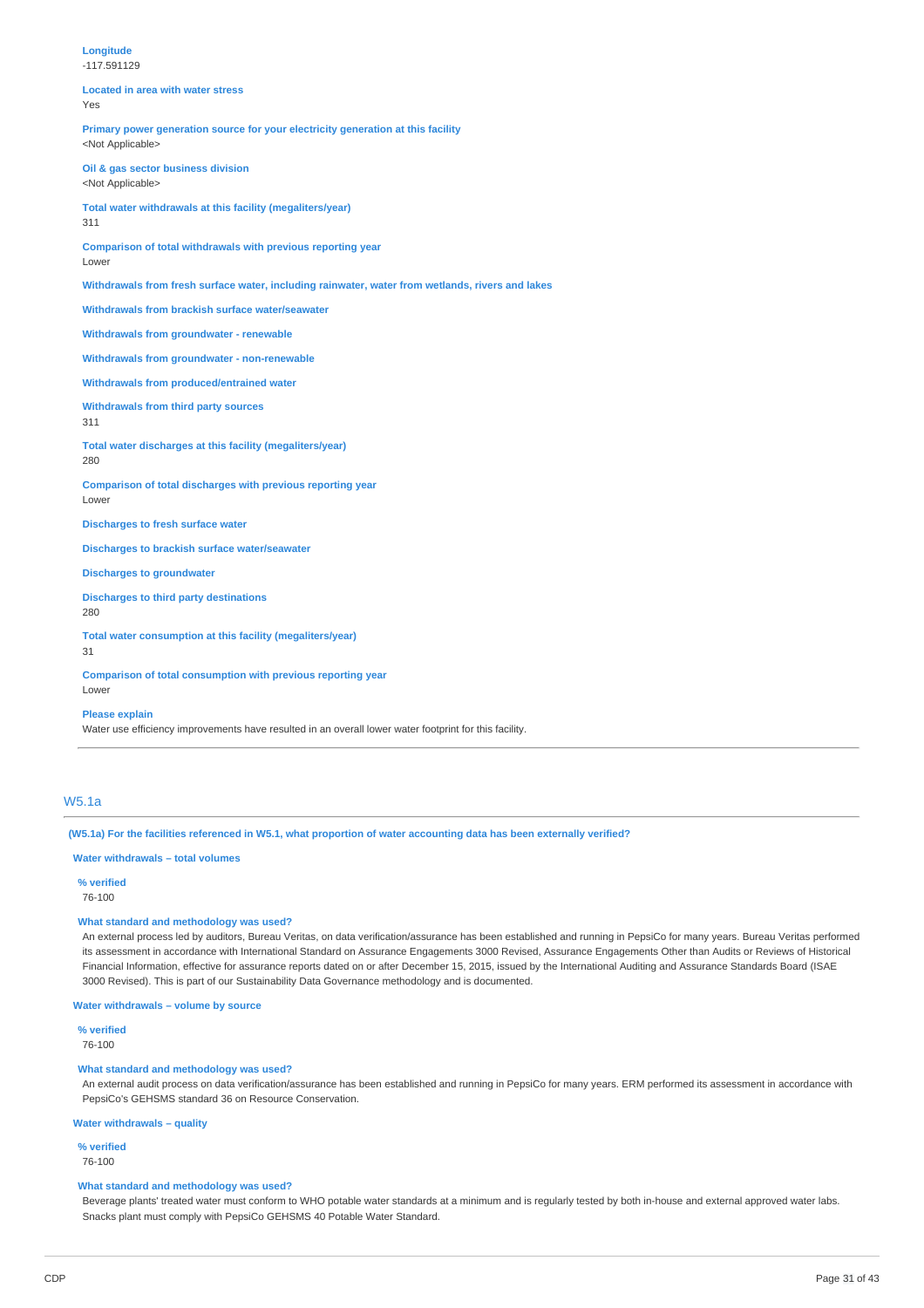#### **Water discharges – total volumes**

## **% verified**

76-100

### **What standard and methodology was used?**

An external audit process on data verification/assurance has been established and running in PepsiCo for many years. ERM performed its assessment in accordance with PepsiCo's GEHSMS standard 30 on Wastewater Discharge.

#### **Water discharges – volume by destination**

**% verified**

76-100

### **What standard and methodology was used?**

An external audit process on data verification/assurance has been established and running in PepsiCo for many years. ERM performed its assessment in accordance with PepsiCo's GEHSMS standard 30 on Wastewater Discharge.

#### **Water discharges – volume by treatment method**

**% verified**

76-100

#### **What standard and methodology was used?**

An external audit process on data verification/assurance has been established and running in PepsiCo for many years. ERM performed its assessment in accordance with PepsiCo's GEHSMS standard 30 on Wastewater Discharge.

#### **Water discharge quality – quality by standard effluent parameters**

#### **% verified**

76-100

#### **What standard and methodology was used?**

An external audit process on data verification/assurance has been established and running in PepsiCo for many years. ERM performed its assessment in accordance with PepsiCo's GEHSMS standard 30 on Wastewater Discharge.

#### **Water discharge quality – temperature**

## **% verified**

76-100

#### **What standard and methodology was used?**

An external audit process on data verification/assurance has been established and running in PepsiCo for many years. ERM performed its assessment in accordance with PepsiCo's GEHSMS standard 30 on Wastewater Discharge.

#### **Water consumption – total volume**

**% verified**

#### 76-100

## **What standard and methodology was used?**

An external process lead by auditors, Bureau Veritas, on data verification/assurance has been established and running in PepsiCo for many years. Bureau Veritas performed its assessment in accordance with ISAE 3000 Revised. This is part of our Sustainability Data Governance methodology and is documented. performed its assessment in accordance with ISAE 3000 Revised.

### **Water recycled/reused**

**% verified** 76-100

## **What standard and methodology was used?**

Subject to the same data assurance program outlined above led by our external auditors, Bureau Veritas. Bureau Veritas performed its assessment in accordance with ISAE 3000 Revised.

## W6. Governance

## W6.1

**(W6.1) Does your organization have a water policy?** Yes, we have a documented water policy that is publicly available

## W6.1a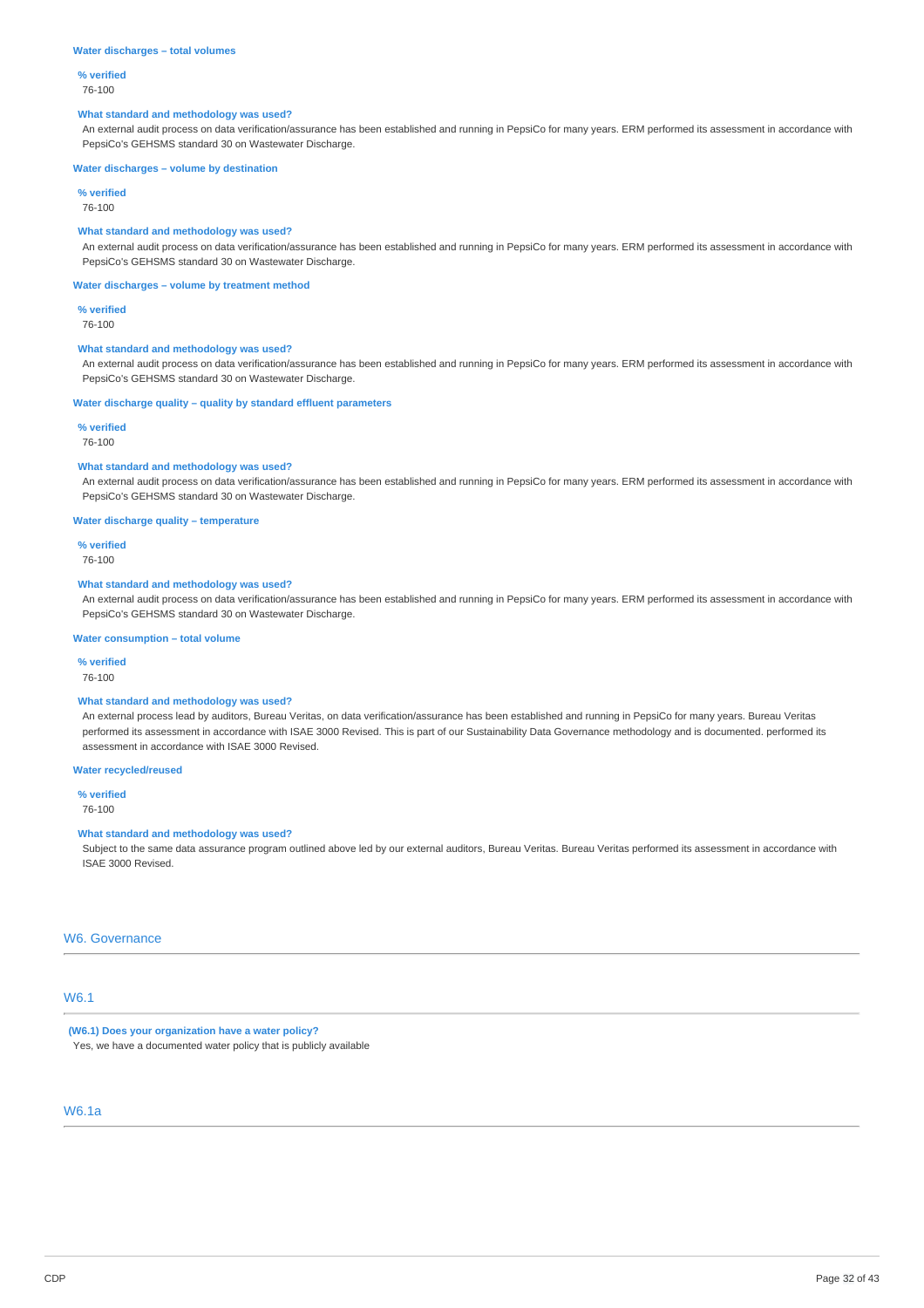## **(W6.1a) Select the options that best describe the scope and content of your water policy.**

|                                     | <b>Scope</b> | <b>Content</b>                                                                                                                                                                                                                                                                                                                                                                                                                                                                                                                                                                                                                                                                                                                                                                                                                                                                                                                                                                                                                                                      | Please explain                                                                                                                                                                                                                                                                                                                                                                                                                                                                                                                                                                                                                                                                                                                                                                                                                                                                                                                                                                                                                                                                                                                                                                                                                                                                                                                                                                                                      |
|-------------------------------------|--------------|---------------------------------------------------------------------------------------------------------------------------------------------------------------------------------------------------------------------------------------------------------------------------------------------------------------------------------------------------------------------------------------------------------------------------------------------------------------------------------------------------------------------------------------------------------------------------------------------------------------------------------------------------------------------------------------------------------------------------------------------------------------------------------------------------------------------------------------------------------------------------------------------------------------------------------------------------------------------------------------------------------------------------------------------------------------------|---------------------------------------------------------------------------------------------------------------------------------------------------------------------------------------------------------------------------------------------------------------------------------------------------------------------------------------------------------------------------------------------------------------------------------------------------------------------------------------------------------------------------------------------------------------------------------------------------------------------------------------------------------------------------------------------------------------------------------------------------------------------------------------------------------------------------------------------------------------------------------------------------------------------------------------------------------------------------------------------------------------------------------------------------------------------------------------------------------------------------------------------------------------------------------------------------------------------------------------------------------------------------------------------------------------------------------------------------------------------------------------------------------------------|
| Row Company<br>$\mathbf{1}$<br>wide |              | Description of business<br>dependency on water<br>Description of business<br>impact on water<br>Description of water-<br>related performance<br>standards for direct<br>operations<br>Reference to international<br>standards and widely-<br>recognized water<br>initiatives<br>Company water targets<br>and goals<br>Commitment to align with<br>public policy initiatives,<br>such as the SDGs<br>Commitments beyond<br>regulatory compliance<br>Commitment to water-<br>related innovation<br>Commitment to<br>stakeholder awareness<br>and education<br>Commitment to water<br>stewardship and/or<br>collective action<br>Commitment to safely<br>managed Water,<br>Sanitation and Hygiene<br>(WASH) in the workplace<br>Commitment to safely<br>managed Water,<br>Sanitation and Hygiene<br>(WASH) in local<br>communities<br>Acknowledgement of the<br>human right to water and<br>sanitation<br>Recognition of<br>environmental linkages,<br>for example, due to<br>climate change<br>Other, please specify<br>(commitment to<br>collaboration/partnerships) | PepsiCo's Water Management policy applies to our entire company, including all companies, entities or groups over which financial control is exercised. PepsiCo is<br>reliant on water in our products, our supply chain and in the communities of which we are a part. The sustained crisis of global water insecurity and the closely<br>interlinked crises of food, climate and health insecurity have been increasing in awareness by diverse stakeholders, including influencers, investors, customers,<br>academics, employees and consumers. With awareness of these global realities comes increased visibility of corporate practices and heightened expectations of<br>performance. PepsiCo continues to activate a robust, comprehensive water stewardship strategy, underpinned by our public commitment to respect water as a human<br>right, based on five key imperatives: Improving water efficiency in our direct operations; Extending conservation to our supply chain, particularly agriculture; Pursuing<br>integrated watershed management; Partnering to help provide community access to safe water; and Stewarding public water advocacy and engagement. In addition,<br>we continue to partner externally to seek innovative solutions to the challenges we face, and also explore competitive opportunities through our products and business<br>models to use and transport less water. |

## W6.2

**(W6.2) Is there board level oversight of water-related issues within your organization?** .<br>Yes

## W6.2a

(W6.2a) Identify the position(s) (do not include any names) of the individual(s) on the board with responsibility for water-related issues.

| <b>Position</b> | Please explain                                                                                                                                                                                                   |
|-----------------|------------------------------------------------------------------------------------------------------------------------------------------------------------------------------------------------------------------|
| l of            |                                                                                                                                                                                                                  |
| individual      |                                                                                                                                                                                                                  |
| Board-          | Under PepsiCo's By-Laws and Corporate Governance Guidelines, the Board has the responsibility to manage the business of the Company. Sustainability matters, including water management, are                     |
| level           | integrated into our business, therefore the Board considers them an integral part of its business oversight. In addition, our Public Policy and Sustainability Committee, which was established in 2017 and      |
|                 | committee is comprised entirely of independent directors, assists the Board in providing more focused oversight of the Company's policies, programs and related risks that concern key sustainability and public |
|                 | policy matters.") The PPSC meets every quarter during reqular Board meetings. An example of a Board Committee Decision was to advocate for increased budget allocation in addressing water risk due              |
|                 | to the potential impact the issue may have on the company. The PepsiCo Risk Committee (PRC), including PepsiCo's Chairman and CEO, assists to identify, assess, prioritize and address our top                   |
|                 | strategic, operating, and business risks. The PRC is also responsible for reporting progress on our risk mitigation efforts to the Board, including with respect to water-related risks. The PepsiCo Executive   |
|                 | Committee (PEC) has direct oversight of the sustainability and water agenda, including strategic decisions and performance management. The PEC is made up of the chairman & CEO, the CFO,                        |
|                 | sector CEOs and functional heads, ensuring that sustainability is a key accountability for every member of our senior leadership team. In 2019, the PEC took the decision to create the Sustainability           |
|                 | Sub-Committee was also created comprising the CEO, the CFO and functional heads for additional direct oversight of sustainability and water matters.                                                             |

## W6.2b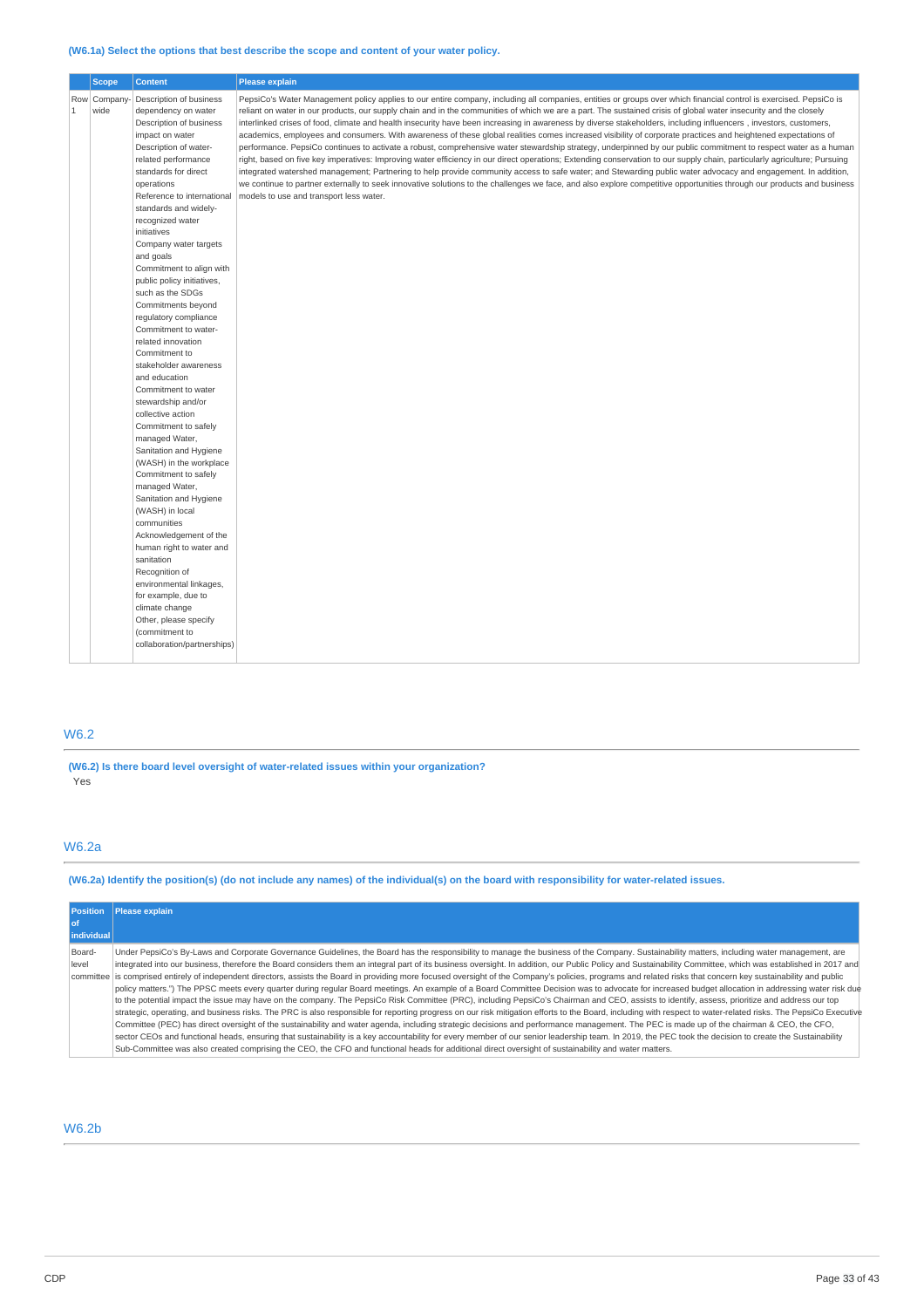#### **(W6.2b) Provide further details on the board's oversight of water-related issues.**

|                     |                               | <b>Frequency Governance</b>                                                                                                                                                                                                                                                                                                                                                                                                                                                                                                                                                                                                                                                             | <b>Please explain</b>                                                                                                                                                                                                                                                                                                                                                                                                                                                                                                                                                                                                                                                                                                                                                                                                                                                                                                                                                                                                                                                                                                                                                                                                                                                                                                                                                                                                                                                                                                                                                                                                                                                                                                                                                                                                                                                                                                                                          |
|---------------------|-------------------------------|-----------------------------------------------------------------------------------------------------------------------------------------------------------------------------------------------------------------------------------------------------------------------------------------------------------------------------------------------------------------------------------------------------------------------------------------------------------------------------------------------------------------------------------------------------------------------------------------------------------------------------------------------------------------------------------------|----------------------------------------------------------------------------------------------------------------------------------------------------------------------------------------------------------------------------------------------------------------------------------------------------------------------------------------------------------------------------------------------------------------------------------------------------------------------------------------------------------------------------------------------------------------------------------------------------------------------------------------------------------------------------------------------------------------------------------------------------------------------------------------------------------------------------------------------------------------------------------------------------------------------------------------------------------------------------------------------------------------------------------------------------------------------------------------------------------------------------------------------------------------------------------------------------------------------------------------------------------------------------------------------------------------------------------------------------------------------------------------------------------------------------------------------------------------------------------------------------------------------------------------------------------------------------------------------------------------------------------------------------------------------------------------------------------------------------------------------------------------------------------------------------------------------------------------------------------------------------------------------------------------------------------------------------------------|
|                     |                               | that water- mechanisms                                                                                                                                                                                                                                                                                                                                                                                                                                                                                                                                                                                                                                                                  |                                                                                                                                                                                                                                                                                                                                                                                                                                                                                                                                                                                                                                                                                                                                                                                                                                                                                                                                                                                                                                                                                                                                                                                                                                                                                                                                                                                                                                                                                                                                                                                                                                                                                                                                                                                                                                                                                                                                                                |
|                     | related                       | into which                                                                                                                                                                                                                                                                                                                                                                                                                                                                                                                                                                                                                                                                              |                                                                                                                                                                                                                                                                                                                                                                                                                                                                                                                                                                                                                                                                                                                                                                                                                                                                                                                                                                                                                                                                                                                                                                                                                                                                                                                                                                                                                                                                                                                                                                                                                                                                                                                                                                                                                                                                                                                                                                |
|                     | issues are                    | <b>water-related</b>                                                                                                                                                                                                                                                                                                                                                                                                                                                                                                                                                                                                                                                                    |                                                                                                                                                                                                                                                                                                                                                                                                                                                                                                                                                                                                                                                                                                                                                                                                                                                                                                                                                                                                                                                                                                                                                                                                                                                                                                                                                                                                                                                                                                                                                                                                                                                                                                                                                                                                                                                                                                                                                                |
|                     | a                             | issues are                                                                                                                                                                                                                                                                                                                                                                                                                                                                                                                                                                                                                                                                              |                                                                                                                                                                                                                                                                                                                                                                                                                                                                                                                                                                                                                                                                                                                                                                                                                                                                                                                                                                                                                                                                                                                                                                                                                                                                                                                                                                                                                                                                                                                                                                                                                                                                                                                                                                                                                                                                                                                                                                |
|                     |                               | scheduled integrated                                                                                                                                                                                                                                                                                                                                                                                                                                                                                                                                                                                                                                                                    |                                                                                                                                                                                                                                                                                                                                                                                                                                                                                                                                                                                                                                                                                                                                                                                                                                                                                                                                                                                                                                                                                                                                                                                                                                                                                                                                                                                                                                                                                                                                                                                                                                                                                                                                                                                                                                                                                                                                                                |
|                     | agenda                        |                                                                                                                                                                                                                                                                                                                                                                                                                                                                                                                                                                                                                                                                                         |                                                                                                                                                                                                                                                                                                                                                                                                                                                                                                                                                                                                                                                                                                                                                                                                                                                                                                                                                                                                                                                                                                                                                                                                                                                                                                                                                                                                                                                                                                                                                                                                                                                                                                                                                                                                                                                                                                                                                                |
|                     | item                          |                                                                                                                                                                                                                                                                                                                                                                                                                                                                                                                                                                                                                                                                                         |                                                                                                                                                                                                                                                                                                                                                                                                                                                                                                                                                                                                                                                                                                                                                                                                                                                                                                                                                                                                                                                                                                                                                                                                                                                                                                                                                                                                                                                                                                                                                                                                                                                                                                                                                                                                                                                                                                                                                                |
| Row<br>$\mathbf{1}$ | Scheduled<br>some<br>meetings | Monitoring<br>implementation<br>and<br>performance<br>Overseeing<br>acquisitions<br>and divestiture<br>Overseeing<br>major capital<br>expenditures<br>Providing<br>employee<br>incentives<br>Reviewing and<br>guiding annual<br>budgets<br>Reviewing and<br>quiding<br>business plans<br>Reviewing and<br>guiding major<br>plans of action<br>Reviewing and<br>guiding risk<br>management<br>policies<br>Reviewing and<br>guiding<br>strategy<br>Reviewing and<br>guiding<br>corporate<br>responsibility<br>strategy<br>Reviewing<br>innovation/R&D<br>priorities<br>Setting<br>performance<br>objectives<br>Other, please<br>specify<br>(operations<br>and supply<br>chain priorities) | The Public Policy and Sustainability Committee assists the Board in providing more focused oversight of the company's policies, programs and related risks that concern key<br>sustainability matters. The committee, which meets four times per year is comprised entirely of independent directors. The primary agenda item for these meetings is a review of<br>PepsiCo's company-wide progress on our goals, including progress against our respective water goals as outlined in question W8. The PepsiCo Risk Committee (PRC) is a cross-<br>functional diverse group that meets regularly and is responsible for reporting progress on risk mitigation efforts to the Board. Agendas for these meetings include various<br>governance mechanisms including reviewing PepsiCo's progress on climate-related risks and risk mitigation strategy. The Risk Committee also reviews the potential impacts to<br>agricultural commodity supplies and, production disruptions due to water related risks that may impact PepsiCo's business. The Board receives regular updates on key risks<br>throughout the year. Key risks related to water scarcity identified by the Company are included in our 2019 Annual Report on Form 10-K. At one level below the board, the<br>PepsiCo Executive Committee (PEC - made up of the chairman & CEO, the CFO, sector CEOs and functional heads), meets quarterly to review progress against goals; progress<br>against broader environmental risk mitigation (such as our efforts to mitigate the impacts of water stress/risk); and to ensure that we are adapting our sustainability strategy to<br>changes in science, stakeholder expectations and marketplace conditions. In addition the PepsiCo Sustainability Sub-Committee of the PEC comprised of the CEO, the CFO and<br>functional heads takes further responsibility for sustainability matters and meets every month to discuss strategy and progress. |

#### W6.3

(W6.3) Provide the highest management-level position(s) or committee(s) with responsibility for water-related issues (do not include the names of individuals).

**Name of the position(s) and/or committee(s)**

Other C-Suite Officer, please specify (Chief Vice Chairman and Chief Scientific Officer)

**Responsibility**

Both assessing and managing water-related risks and opportunities

**Frequency of reporting to the board on water-related issues** Annually

#### **Please explain**

In 2019,our CEO convened an Executive Committee Sustainability Subcommittee, which he chairs and comprises Executives including our Chief Sustainability Officer,who reports to the CEO. The Subcommittee meets at least quarterly and water security topics addressed include reviewing progress against strategy and assessing / approving improvements to our strategy. An example of this was an update of our water replenishment goal scope. Our CEO also sits on the PepsiCo Risk Committee, meeting regularly to identify, assess, prioritize, address, manage, monitor and communicate our top risks. The PRC is also responsible for reporting progress on our risk mitigation efforts to the Board on an annual basis, including water scarcity. PRC meetings are scheduled 1 month before the quarterly Board of Directors meetings so that the Board's Risk sub-committee can review the same material. For example, Water risk will be reviewed by the PRC in July, followed by review by the Board in September.

## W6.4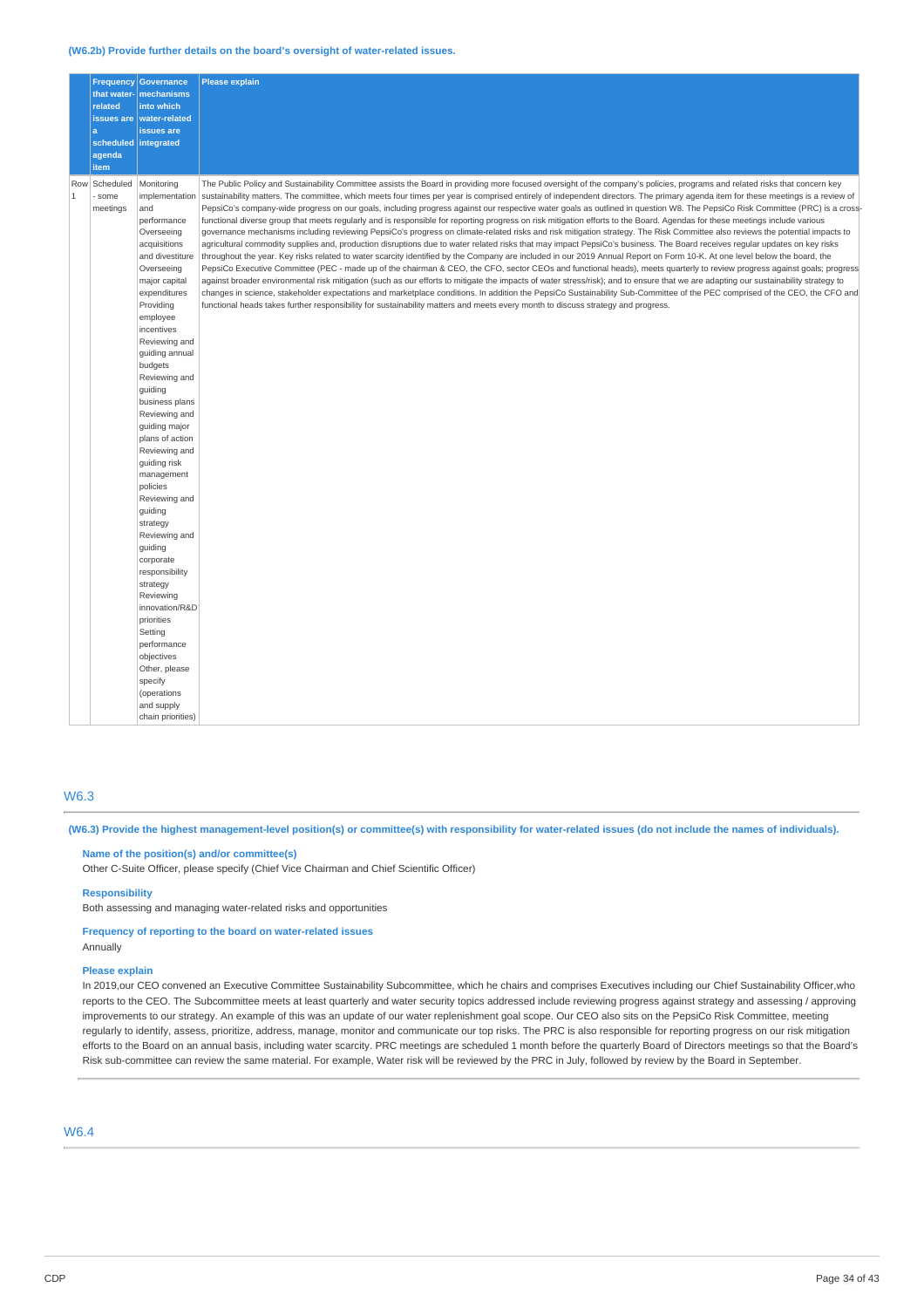#### (W6.4) Do you provide incentives to C-suite employees or board members for the management of water-related issues?

|         | <b>Provide incentives for</b><br>management of water-related<br><b>issues</b> | <b>Comment</b>                                                                                                                                                                                                                                                                                   |
|---------|-------------------------------------------------------------------------------|--------------------------------------------------------------------------------------------------------------------------------------------------------------------------------------------------------------------------------------------------------------------------------------------------|
| Row Yes |                                                                               | Our corporate executive team has strategic objectives based on an individual executive's role and accountabilities that are aligned with our sustainability agenda<br>including our water goals. Performance against these objectives impacts a portion of both annual and long-term incentives. |

## W6.4a

#### (W6.4a) What incentives are provided to C-suite employees or board members for the management of water-related issues (do not include the names of **individuals)?**

|                            | Role(s)<br>entitled to<br><i>incentive</i>                                             | <b>Performance</b><br><i>indicator</i> | <b>Please explain</b>                                                                                                                                                                                                                                                                                                                                                                                                                                                                                                                                                                                                                                                                                                                                                                                                                                                                                                                                                                                 |
|----------------------------|----------------------------------------------------------------------------------------|----------------------------------------|-------------------------------------------------------------------------------------------------------------------------------------------------------------------------------------------------------------------------------------------------------------------------------------------------------------------------------------------------------------------------------------------------------------------------------------------------------------------------------------------------------------------------------------------------------------------------------------------------------------------------------------------------------------------------------------------------------------------------------------------------------------------------------------------------------------------------------------------------------------------------------------------------------------------------------------------------------------------------------------------------------|
| Monetary Chief<br>reward   | Executive<br>Officer<br>(CEO)<br>Chief<br>Officer<br>(CSO)<br>Other C-suite<br>Officer | operations<br>Other, please<br>specify | Improvements in Our corporate executive officers, including our CEO, our Chief Sustainability Officer and our Sector CEOs have strategic objectives based on an individual executive's role<br>efficiency - direct and accountabilities that are aligned with our public water goals, including improving efficiency in direct operations and water replenishment. Performance impacts a<br>portion of both annual and long-term incentives. Some of our business unit managers, water managers, and facility managers also have annual water efficiency<br>performance targets that line up with our 25% water use efficiency goal. PepsiCo has a pay-for-performance philosophy and the annual performance rating impacts<br>annual merit increases, including bonuses. In addition, a wide range of complementary awards recognizes teams and associates for exceptional performance in<br>Sustainability (Replenishment) sustainability, including projects that reduce product water efficiency. |
| Non-<br>monetary<br>reward |                                                                                        | Please select Please select            |                                                                                                                                                                                                                                                                                                                                                                                                                                                                                                                                                                                                                                                                                                                                                                                                                                                                                                                                                                                                       |

## W6.5

(W6.5) Do you engage in activities that could either directly or indirectly influence public policy on water through any of the following?

Yes, direct engagement with policy makers Yes, trade associations

## Yes, funding research organizations

## W6.5a

(W6.5a) What processes do you have in place to ensure that all of your direct and indirect activities seeking to influence policy are consistent with your water **policy/water commitments?**

PepsiCo has specific teams and individuals that are assigned responsibilities for developing corporate policy and regulatory positions as well as engaging on regulatory policy with external stakeholders, including public policymakers, trade associations and non-government actors. The Public Policy and Government Affairs (PPGA) teams manage relationships with government actors and coordinates activities that may influence regulatory policy globally. Internally the PPGA team also works closely with the Office of Sustainability to ensure that our external engagements are aligned with our overall water strategy. PPGA teams embedded within our business divisions and markets also work with their counterpart sustainability teams within those divisions as well as the Office of Sustainability to align on activities. If inconsistencies between corporate policies and business strategies occur, the PPGA and Office of Sustainability teams work together to resolve those inconsistencies, bringing in senior executives' input, as needed.

## W6.6

(W6.6) Did your organization include information about its response to water-related risks in its most recent mainstream financial report? Yes (you may attach the report - this is optional)

### W7. Business strategy

## W7.1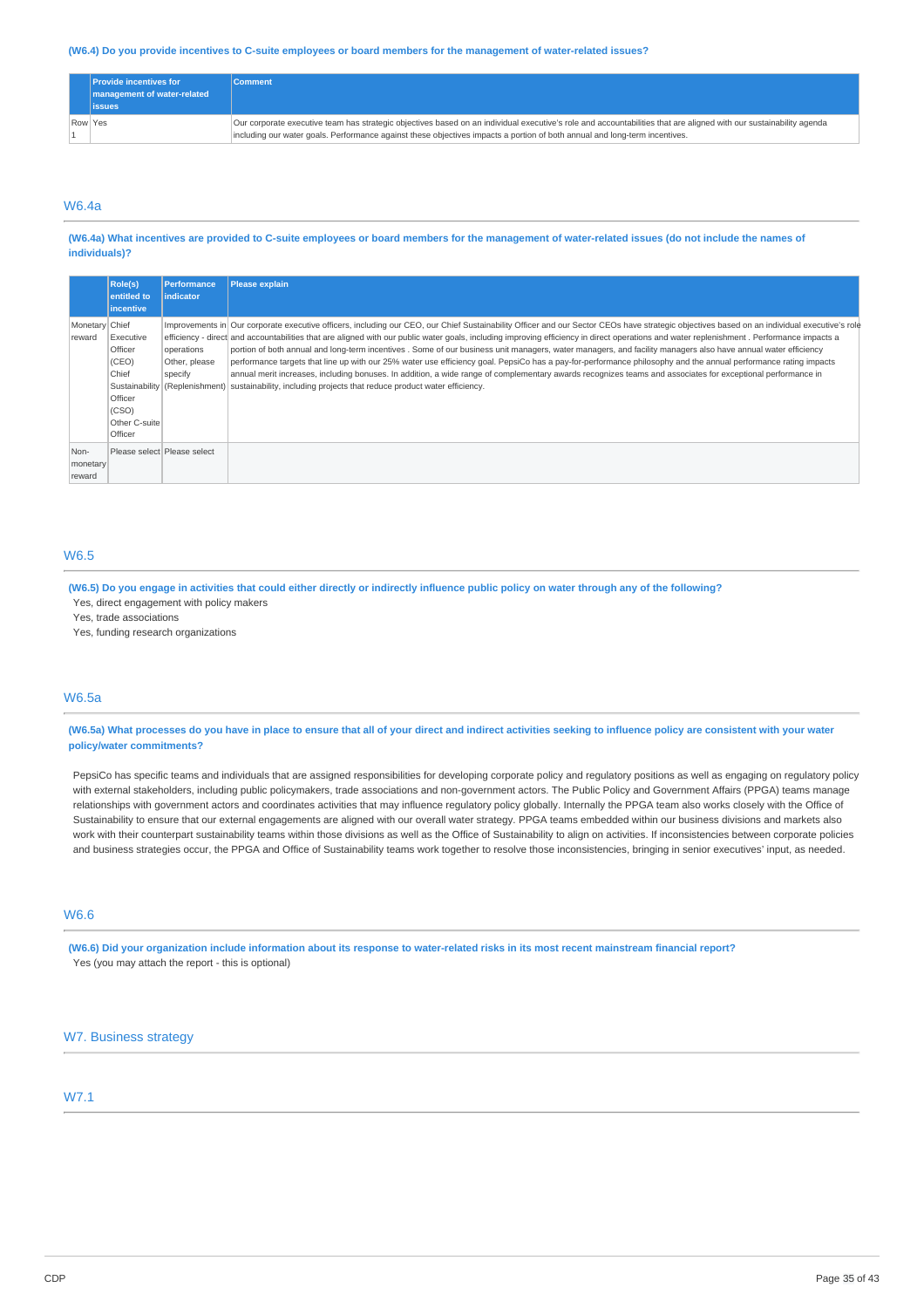#### (W7.1) Are water-related issues integrated into any aspects of your long-term strategic business plan, and if so how?

|                                            | Are water-<br>related<br><b>issues</b><br>integrated?   horizon | Long-<br>term<br>time<br>(years) | <b>Please explain</b>                                                                                                                                                                                                                                                                                                                                                                                                                                                                                                                                                                                                                                                                                                                                                                                                                                                                                                                                                                                                                                                                                                                                                                                                                                                 |
|--------------------------------------------|-----------------------------------------------------------------|----------------------------------|-----------------------------------------------------------------------------------------------------------------------------------------------------------------------------------------------------------------------------------------------------------------------------------------------------------------------------------------------------------------------------------------------------------------------------------------------------------------------------------------------------------------------------------------------------------------------------------------------------------------------------------------------------------------------------------------------------------------------------------------------------------------------------------------------------------------------------------------------------------------------------------------------------------------------------------------------------------------------------------------------------------------------------------------------------------------------------------------------------------------------------------------------------------------------------------------------------------------------------------------------------------------------|
| Long-<br>term<br>business                  | Yes, water-<br>related<br>issues are<br>objectives integrated   | > 30                             | Water issues included in our long-term business objectives include improving our operational water use efficiency. One of the ways that this is integrated into the plan includes the<br>investments that we make in support of delivering the target - the capital expenditures we make are for long-term technology and infrastructure. In addition, we also integrate this<br>and other goals into our plan by reporting up on our progress to both PepsiCo's Risk Committee and the Board of Directors. PepsiCo's Positive Water Impact Strategy is directly<br>aligned with our business strategy to be a good global citizen and to reduce our environmental footprint. This was formalized with the 2016 launch of our Performance with<br>Purpose strategy. Specifically, in support of this strategy and our long-term business objectives, PepsiCo aims to do the following in high water risk areas by 2025: improve our<br>operations water use efficiency by 25%, replenish the amount of water consumed by our manufacturing facilities, and adopt the Alliance for Water Stewardship standard as a<br>vehicle for advocacy.                                                                                                                            |
| Strategy<br>for<br>achieving<br>objectives | Yes, water-<br>related<br>issues are<br>long-term integrated    | > 30                             | Water issues considered in our strategy for achieving long term objectives include our water risk assessments of both our manufacturing operations and our agricultural supply<br>chain. In 2016 we launched our Performance with Purpose strategy, which included our positive water impact strategy, with most goals having target end dates of 2025. However,<br>our strategy for achieving our long-term business objectives extends well beyond 2025. As one example of how we integrate this into our plan, our strategy for mergers and<br>acquisitions (M&A) includes a requirement for water risk assessment of any M&A activity. In the event that an acquisition is projected to experience water stress now or in the<br>future, we build into our long-term strategy for that acquisition plans to maximize water-use efficiency in plant locations. Since those locations are long-term (over 30 years) assets<br>to PepsiCo, our strategy is intended to help protect those assets from water-related risks for that time period.                                                                                                                                                                                                                      |
| Financial<br>planning                      | Yes, water-<br>related<br>issues are<br>integrated              | > 30                             | Our sectors and business units incorporate water-related issues, including necessary investments for our water goals including operational water use efficiency and replenishment<br>projects, into annual budgets. In addition, our financial planning also includes consideration of our business growth and new water-related issues that might impact the business.<br>Our Performance with Purpose strategy, which included our positive water impact strategy, was launched in 2016, with most goals having target end dates of 2025. However, our<br>financial planning to implement our strategy to achieve our long-term business objectives extends well beyond 2025. As one example of how we integrate this into our plan, our<br>strategy for mergers and acquisitions (M&A) includes a requirement for water risk assessment of any M&A activity. In the event that an acquisition is projected to experience water<br>stress now or in the future, we build into our long-term strategy for that acquisition plans to maximize water-use efficiency in plant locations. Since those locations are long-term<br>(over 30 years) assets to PepsiCo, our strategy is intended to help protect those assets from water-related risks for that time period. |

## W7.2

(W7.2) What is the trend in your organization's water-related capital expenditure (CAPEX) and operating expenditure (OPEX) for the reporting year, and the **anticipated trend for the next reporting year?**

#### **Row 1**

**Water-related CAPEX (+/- % change)**

23

**Anticipated forward trend for CAPEX (+/- % change)** 40

**Water-related OPEX (+/- % change)**

23

**Anticipated forward trend for OPEX (+/- % change)** 40

#### **Please explain**

Water-related CAPEX and OPEX was approximately 23% higher in 2019 vs 2018 – an approximate \$4 Million increase. As our strategy of delivering world class water efficiency at our high water risk operations continues and incorporating enabling technology into the investment strategy of our sectors we are seeing annual year on year investment capital increases. We are investing in, for example, submetering automation for real time information of individual lines, ingredient water room upgrades e.g. installing high efficiency recovery reverse osmosis systems. The CAPEX and OPEX spend on water is prioritized to the most acutely water stressed locations and approval is conditional on technical feasibility, material freshwater savings and replicability across our manufacturing network and other criteria. PepsiCo is committed to delivering on its 2025 water goal by continuing to invest in technology and R&D in both process efficiency and water recovery and reuse opportunities.

## W7.3

**(W7.3) Does your organization use climate-related scenario analysis to inform its business strategy?**

|         | Use of   | <b>Comment</b>                                                                                                                                                                                 |
|---------|----------|------------------------------------------------------------------------------------------------------------------------------------------------------------------------------------------------|
|         | climate- |                                                                                                                                                                                                |
|         | related  |                                                                                                                                                                                                |
|         | scenario |                                                                                                                                                                                                |
|         | analysis |                                                                                                                                                                                                |
| Row Yes |          | PepsiCo completed its first phase of climate-related scenario analysis in April. This phase covered our manufacturing footprint including all company owned plants, many warehouses and        |
|         |          | distribution centers, all offices and R&D sites as well as key franchise and JV locations. For the second phase (2020) we are assessing in addition, our entire agricultural supply chain. The |
|         |          | assessment allows us to evaluate impacts to our business from physical and transition risks based on varying temperature scenarios (RCP 8.5 and RCP 4.5) and different time frames (by         |
|         |          | decadal period up to 2100). This helps us identify high risk areas to focus on and build resiliency plans.                                                                                     |

## W7.3a

**(W7.3a) Has your organization identified any water-related outcomes from your climate-related scenario analysis?** Yes

### W7.3b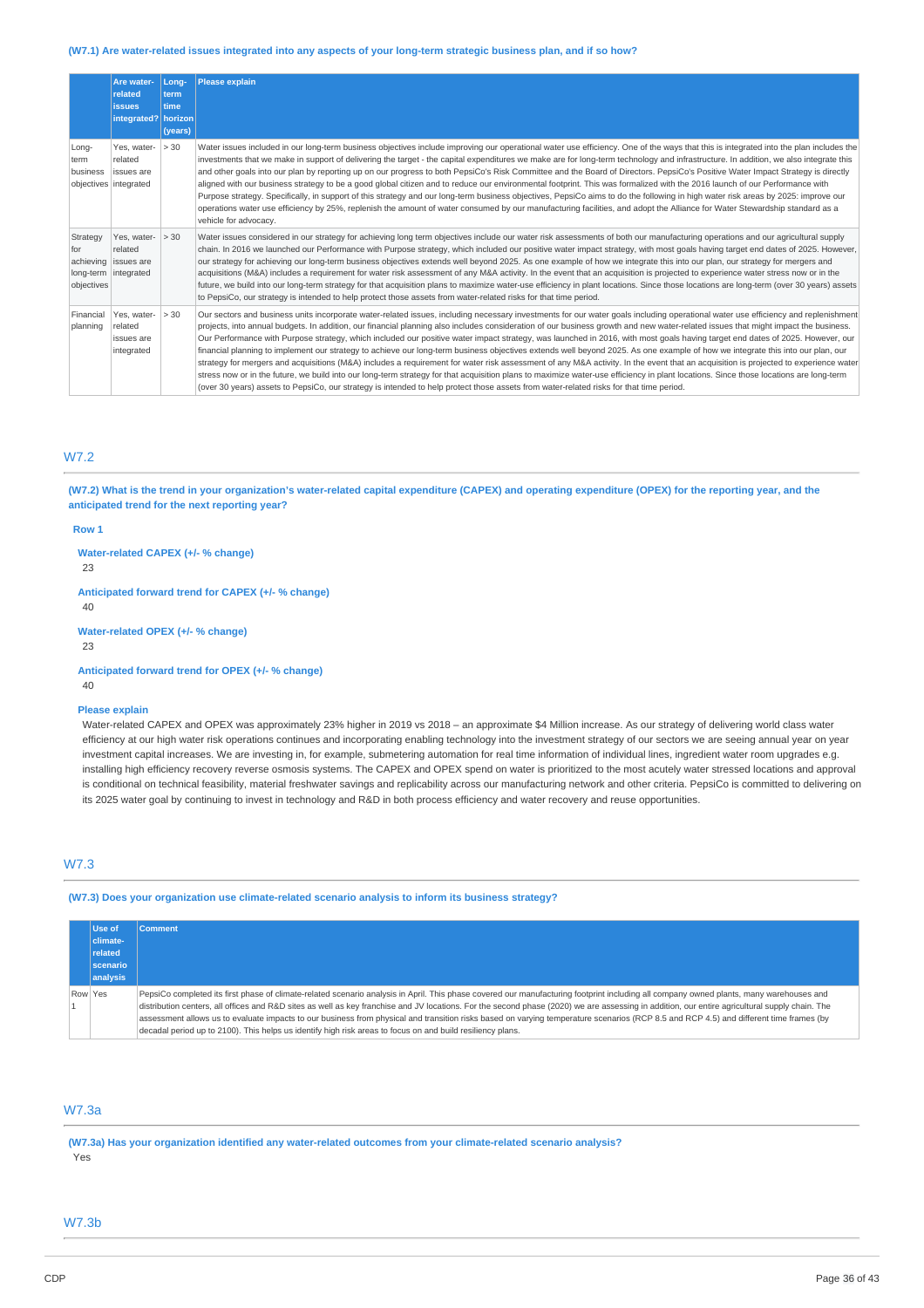## (W7.3b) What water-related outcomes were identified from the use of climate-related scenario analysis, and what was your organization's response?

| Climate-<br>related<br>scenarios<br>and<br>models<br>applied     | <b>Description of possible water-related outcomes</b>                                                                                                                                                                                                                                                                                                                                                                                                                                                                                                                                                                                                                                                                                                                                                                                                                                                                                                                                                                                                                                                                                                                                                                                                                                                    | Company response to possible water-related outcomes                                                                                                                                                                                                                                                                                                                                                                                                                                                                                                                                                                                                                                                                                                                                                                                                                                                                                                                                                                                                                                                                                                                                                                                                                                                              |
|------------------------------------------------------------------|----------------------------------------------------------------------------------------------------------------------------------------------------------------------------------------------------------------------------------------------------------------------------------------------------------------------------------------------------------------------------------------------------------------------------------------------------------------------------------------------------------------------------------------------------------------------------------------------------------------------------------------------------------------------------------------------------------------------------------------------------------------------------------------------------------------------------------------------------------------------------------------------------------------------------------------------------------------------------------------------------------------------------------------------------------------------------------------------------------------------------------------------------------------------------------------------------------------------------------------------------------------------------------------------------------|------------------------------------------------------------------------------------------------------------------------------------------------------------------------------------------------------------------------------------------------------------------------------------------------------------------------------------------------------------------------------------------------------------------------------------------------------------------------------------------------------------------------------------------------------------------------------------------------------------------------------------------------------------------------------------------------------------------------------------------------------------------------------------------------------------------------------------------------------------------------------------------------------------------------------------------------------------------------------------------------------------------------------------------------------------------------------------------------------------------------------------------------------------------------------------------------------------------------------------------------------------------------------------------------------------------|
| Row Other,<br>please<br>specify<br>(RCP 8.5)<br>and RCP<br>(4.5) | Results and how the scenario analysis is informing our objectives & strategy: The results of the<br>analysis helps us understand the overall financial impact to our business by scenario and time<br>period. The results provide directional focus in terms of top 10-20 locations to focus on in the<br>coming years for conducting deeper dives and refining the understanding of what needs to be<br>done to protect these locations. Drought risk is the main water-related outcome in our analysis in<br>addition to other extreme weather patterns like convective storms, tropical cyclones, etc. and<br>coastal flooding. For example, several of our Tropicana facilities located in Florida are at risk of<br>coastal flooding which is an exponential risk over time while our facilities located in Saudi Arabia<br>are at risk from of extreme temperatures. In the near future this analysis will be supplemented<br>with water stress data from the WRI Aqueduct tool. Drought risk is measured as the annual<br>probability of severe drought conditions (above the historical 90th percentile), as compared to<br>the baseline period (1980-2000) at the particular location. Our analysis then calculates a widely-<br>used drought index driven by the localized climate model data. | PepsiCo undertakes rigorous water risk assessments for its own facilities using both internal and<br>external tools. Where facilities have been designated as being high risk, the company acts both<br>internally and externally. In terms of our internal focus, in our manufacturing operations our<br>resource conservation (RECON) program is aimed at improving water use efficiencies by<br>deploying new technologies and practices as well as best practice sharing across the globe. Our<br>goal is to Improve operational water use efficiency in high water risk areas by 25% by 2025. In<br>terms of taking action in the broader watersheds where these high-risk facilities are located, all our<br>high-risk facilities are required to put programs in place to replenish 100% of the water consumed<br>by 2025. In addition, we aim to adopt the AWS standard at our high-water risk facilities and will<br>utilize the standard as a vehicle for advocacy helping ensure that freshwater resources in high<br>water risk locations are available for all water stakeholders. Within our supply chain we are<br>working to improve agricultural water use efficiency in high water risk areas with a specific target<br>of improving water use efficiency by 15% (focused on corn & potatoes). |

## W7.4

## **(W7.4) Does your company use an internal price on water?**

#### **Row 1**

## **Does your company use an internal price on water?**

No, but we are currently exploring water valuation practices

#### **Please explain**

PepsiCo does not currently use an internal price on water, but we do recognize and take into account the social and environmental costs and benefits of water through our PwP water goals and Positive Water Impact strategy. There are several existing water valuation techniques, including some highlighted in the World Business Council for Sustainable Development's "Business Guide to Water Valuation" that could apply to different parts of PepsiCo's business.

## W8. Targets

### W8.1

**(W8.1) Describe your approach to setting and monitoring water-related targets and/or goals.**

|                     | <b>Levels for</b><br>targets<br>and/or<br>qoals                                                                                                                                                                                                                                                                                               | at<br>corporate<br>level                                                                            | Monitoring Approach to setting and monitoring targets and/or goals                                                                                                                                                                                                                                                                                                                                                                                                                                                                                                                                                                                                                                                                                                                                                                                                                                                                                                                                                                                                                                                                                                                                             |
|---------------------|-----------------------------------------------------------------------------------------------------------------------------------------------------------------------------------------------------------------------------------------------------------------------------------------------------------------------------------------------|-----------------------------------------------------------------------------------------------------|----------------------------------------------------------------------------------------------------------------------------------------------------------------------------------------------------------------------------------------------------------------------------------------------------------------------------------------------------------------------------------------------------------------------------------------------------------------------------------------------------------------------------------------------------------------------------------------------------------------------------------------------------------------------------------------------------------------------------------------------------------------------------------------------------------------------------------------------------------------------------------------------------------------------------------------------------------------------------------------------------------------------------------------------------------------------------------------------------------------------------------------------------------------------------------------------------------------|
| Row<br>$\mathbf{1}$ | Company-<br>wide<br>targets<br>and goals<br><b>Business</b><br>level<br>specific<br>targets<br>and/or<br>goals<br>Activity<br>level<br>specific<br>targets<br>and/or<br>goals<br>Site/facility<br>specific<br>targets<br>and/or<br>goals<br>Country<br>level<br>targets<br>and/or<br>goals<br>Basin<br>specific<br>targets<br>and/or<br>goals | monitored<br>at the<br>corporate<br>level<br>Goals are<br>monitored<br>at the<br>corporate<br>level | Targets are From the very beginning of Performance with Purpose (PwP) in 2006, water stewardship has been one of our top priorities. We have learned from our efforts in the last decade and<br>consulted with partners and independent experts to inform the water stewardship goals that went into our 2025 agenda. As a result, we have significantly raised the bar from our first<br>set of Performance with Purpose goals. Our 2025 goals are more comprehensive in their scope and focused on a holistic view of our value chain and the watersheds where we<br>operate. As an example, we have set a company-wide replenishment goal that focuses on high water-risk areas where we operate. This is one of seven water goals under our 2025<br>agenda. At the activity- and site-levels, this goal applies to our manufacturing operations in high water-risk areas and they have replenishment targets that roll up at the facility,<br>country, and business sector levels. Key to our goal is the local context and our aim to replenish water in the same watershed where it was extracted. We monitor progress on<br>replenishment and all other water goals and targets at the corporate level. |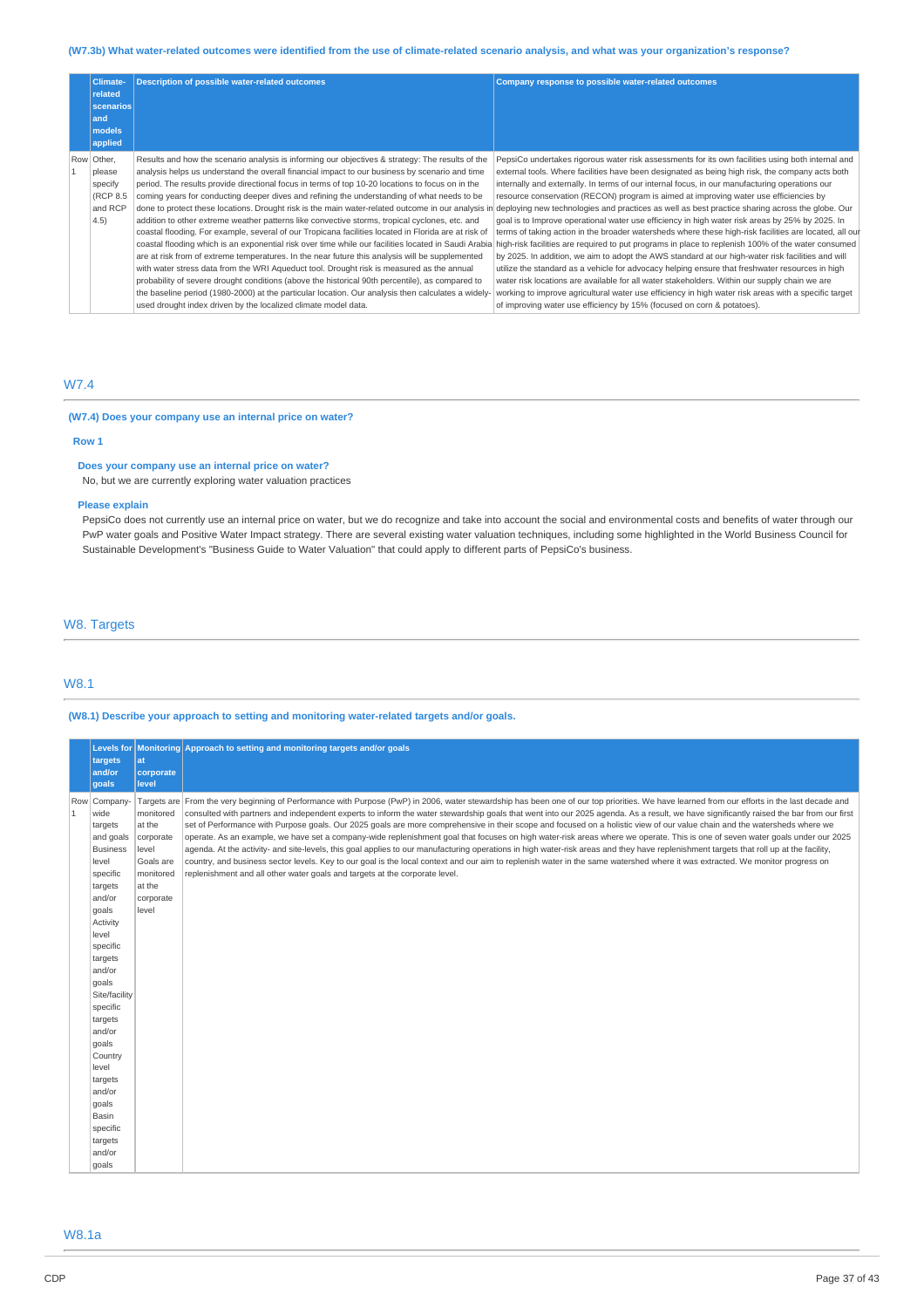#### (W8.1a) Provide details of your water targets that are monitored at the corporate level, and the progress made.

**Target reference number** Target 1

**Category of target** Water use efficiency

**Level**

Company-wide

**Primary motivation** Water stewardship

### **Description of target**

Our goal is to build on the 25% improvement in water-use efficiency achieved in our first generation Performance with Purpose (PwP) goals, which ended in 2015, with an additional 25% improvement by 2025, with a focus on manufacturing operations in high water-risk areas.

#### **Quantitative metric**

Other, please specify (% reduction per unit of production)

**Baseline year** 2015

**Start year** 2016

**Target year** 2025

**% of target achieved** 36

### **Please explain**

In 2019, we achieved an improvement of approximately 5 percentage points in our water-use efficiency rate per unit of production across all of our company-owned manufacturing locations compared to our 2018 achievement of 4%.

**Target reference number** Target 2

#### **Category of target**

Watershed remediation and habitat restoration, ecosystem preservation

**Level**

Company-wide

**Primary motivation** Shared value

#### **Description of target**

Replenish 100% of the water we use in manufacturing operations in high water-risk areas by 2025, ensuring that such replenishment takes place in the same watershed where the extraction has occurred.

**Quantitative metric**

Other, please specify (Percent replenished)

**Baseline year** 2015

**Start year** 2016

**Target year**

2025

**% of target achieved** 10

#### **Please explain**

In 2019, PepsiCo expanded the scope of the goal to cover the volume used – previously this goal only covered volume consumed – increasing the scope of the goal substantially. In 2019, we replenished nearly 1.7 billion liters of water in projects in South Africa, Dominican Republic, Guatemala, India, Mexico, and the US. In India and South Africa, completed projects have over-delivered on our replenishment targets, reflecting strong local programs to reduce community water insecurity that have been in place for several years and which pre-date the launch of our global replenishment goal. Staying true to our goal of replenishing back to each of the high water-risk watersheds we are withdrawing form, we have capped at 100% the reporting of benefits from projects that achieved more than 100% of their watershed targets. Globally, we have met 10% of our 2025 target .

**Target reference number**

Target 4

### **Category of target**

Water, Sanitation and Hygiene (WASH) services in the community

#### **Level**

Other, please specify (Communities where PepsiCo operates)

**Primary motivation**

Commitment to the UN Sustainable Development Goals

## **Description of target**

Goal: With the PepsiCo Foundation and its partners, work to provide access to safe water to a total of 25 million people by 2025 in the world's most at-water-risk areas, with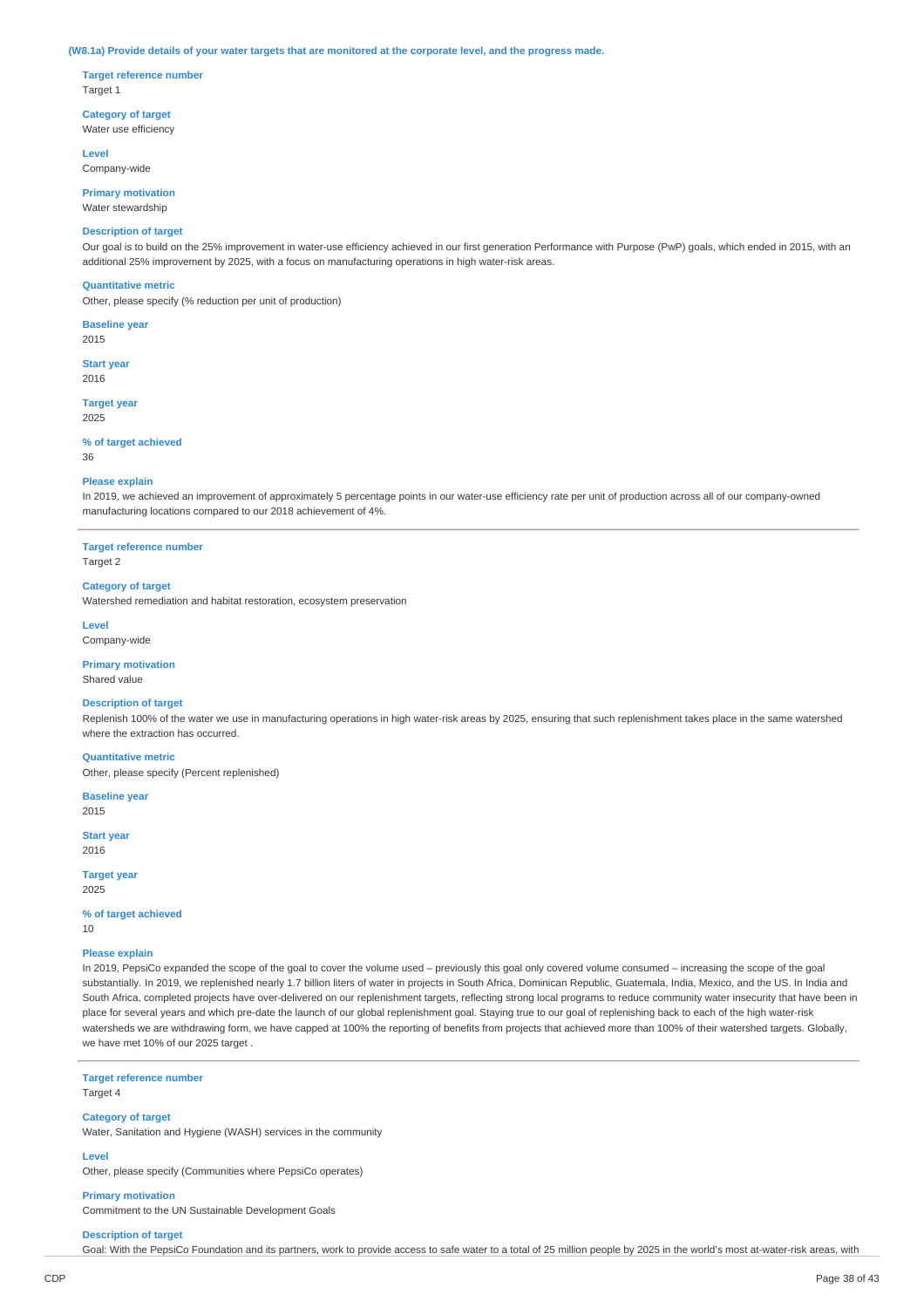#### a focus on communities near where PepsiCo works.

#### **Quantitative metric**

Other, please specify (# people provided access to improved, safe, water sources)

**Baseline year** 2005

**Start year**

2006

**Target year** 2025

**% of target achieved** 100

#### **Please explain**

Increasing access to safe water for vulnerable individuals is one of the most urgent challenges the world faces. Addressing this challenge has been a priority for PepsiCo. Since 2006, through partnerships funded by the PepsiCo Foundation, we have provided access to safe water to over 44 million people by the end of 2019. This has meant we have achieved our goal 6 years early and almost doubling our target of reaching 25 million people by 2025. As a result of this success, PepsiCo has set an ambitious new target: helping to expand safe water access to 100 million people by 2030

**Target reference number**

Target 5

#### **Category of target**

Other, please specify (Agricultural water use efficiency )

**Level**

## Company-wide

**Primary motivation**

Risk mitigation

## **Description of target**

Goal: Improve the water-use efficiency of our direct agricultural supply chain by 15% in high-water-risk sourcing areas, a volume approximately equivalent to the entire water use of all PepsiCo direct operations.

#### **Quantitative metric**

Other, please specify (Percent water use efficiency improvement)

## **Baseline year**

2015

**Start year**

2016

#### **Target year** 2025

**% of target achieved**

20

#### **Please explain**

We are supplying farmers with more efficient irrigation equipment, enabling them to move from flood to drip irrigation. This conversion in turn, changes the way farmers apply nutrients, improving soil health, yields and crop quality. We are also increasingly promoting the use of cover crops, which improves soil moisture. We have focused our efforts on establishing the required processes and protocols and developing individual road maps in specific locations. We have gathered the baseline data from countries where we have direct crops in water-stressed regions. For each farmer group, we have calculated their baseline water opportunity and are identifying local goals and implementation plans. 3% achievement relates to 2018 performance. To focus efforts on implementing sustainable practices, we currently intend to collect and publish agricultural water-use efficiency data every three years.

## **Target reference number**

Target 6

## **Category of target**

Water pollution reduction

**Level** Company-wide

**Primary motivation** Reduced environmental impact

## **Description of target**

Goal: Ensure that 100% of wastewater from our operations meets PepsiCo's high standards for protection of the environment

## **Quantitative metric**

Other, please specify (% wastewater tha tmeets PepsiCo's wastewater standard)

## **Baseline year**

2015

#### **Start year** 2016

**Target year** 2025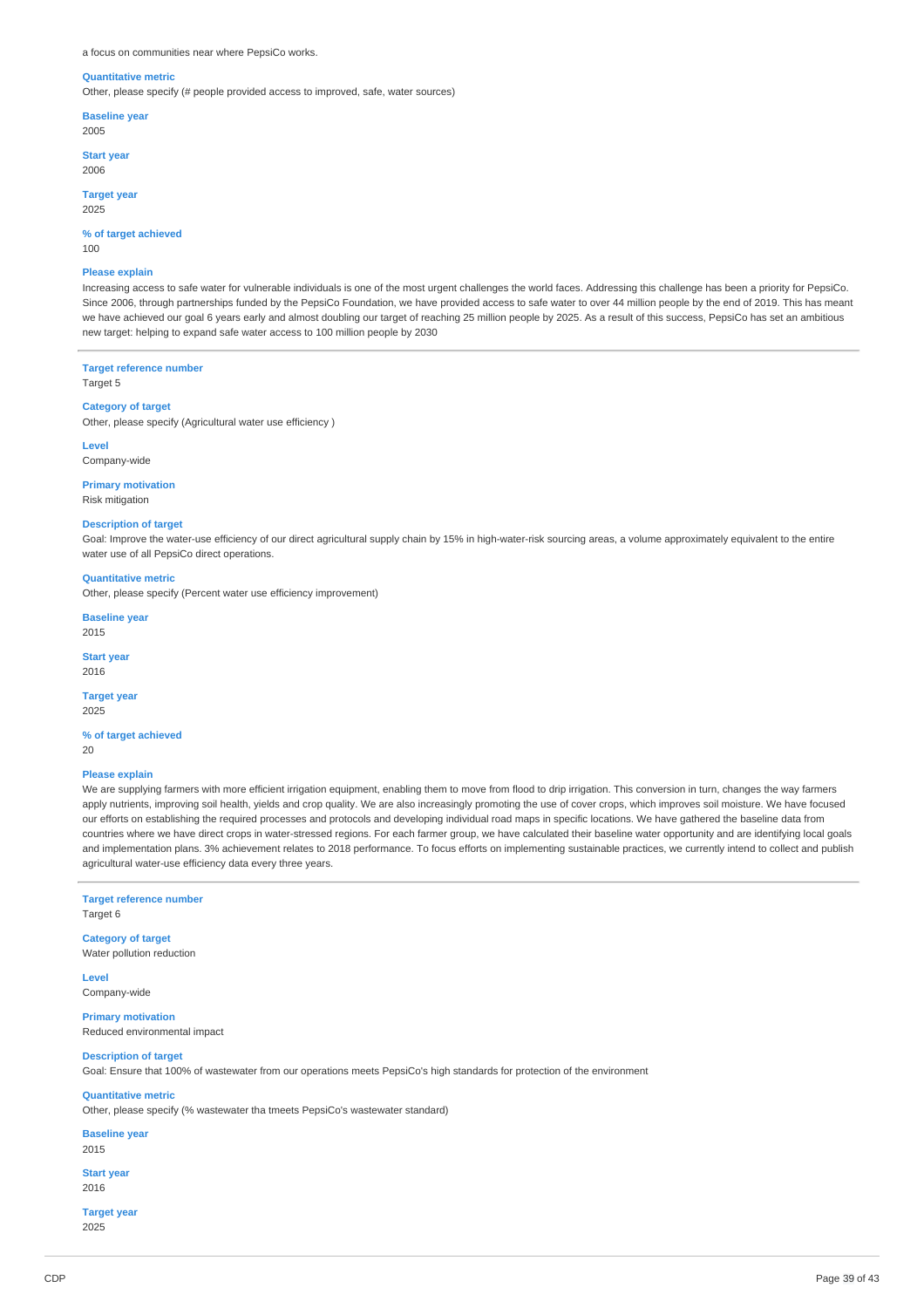#### **% of target achieved**

#### **Please explain**

PepsiCo's Global Environment, Health and Safety Management System is a robust set of management and technical standards that provide guidance on acceptable and applicable operating parameters for our operations. One such technical standard is the Discharge of Process Wastewater Standard, which is aligned with the World Bank's International Finance Council and Business for Social Responsibility's (BSR) Sustainable Water Group. PepsiCo maintains the high standard that although compliance with local standards is necessary, it is sometimes not enough. In some parts of the world, local wastewater direct discharge limits may not be sufficient to protect against degradation of the water quality of the local environment. In such cases, we require our manufacturing operations to meet PepsiCo's more stringent discharge limits. In 2019, 99 percent of wastewater from our operations met PepsiCo's high standards for protection of the environment.

## W8.1b

(W8.1b) Provide details of your water goal(s) that are monitored at the corporate level and the progress made.

#### **Goal**

Engagement with public policy makers to advance sustainable water management and policies

**Level** Company-wide

#### **Motivation**

Recommended sector best practice

#### **Description of goal**

While we know we can make a significant impact in water stewardship through the actions we take across our value chain, we also have opportunities to help mitigate water insecurity on a broader level, through advocacy. At PepsiCo, we aim to advocate for strong water governance in communities and watersheds where we operate, promoting water solutions that meet local needs. We also aim to initiate and support collaborative efforts with other stakeholders to address water risk and mitigate water insecurity. These goals, which we collectively refer to as 'advocacy' go hand in hand with our goal of adopting the Alliance for Water Stewardship Standard at our high water risk facilities by 2025 and are important to PepsiCo because we recognize that we cannot mitigate water insecurity on our own. This is a company-wide goal under our 2025 agenda because sustainable water management and policies are important across the globe and across all sectors, and we are prioritizing our actions in the space based on where water insecurity is a challenge, where there is an advocacy need, and where we have been able to enter into collaborations with other water stakeholders.

**Baseline year** 2015

**Start year** 2016

**End year**

2025

## **Progress**

Indicators of success include initiatives that we have engaged in and assessed as having a 'positive water impact' in the local water landscapes. We launched three pilot programs of AWS Standard adoption in 2019 in South Africa, Pakistan and Mexico. In addition, we are participating in a collaborative effort taking place across 12 countries in Latin America, through a partnership between PepsiCo, the PepsiCo Foundation and the Inter-American Development Bank. Enabled by a \$5 million grant from the PepsiCo Foundation, we are working together to launch a regional center for applied water resources management through the Hydro-BID program, an innovative data management and modeling tool that estimates the availability of freshwater in water-scarce regions. Programs like these work because they are rooted in deep understanding of the needs of local communities and are executed in partnership with local partners. In addition, PepsiCo is represented on the Governing Council of the 2030 Water Resources Group (WRG).

#### W9. Verification

## W9.1

(W9.1) Do you verify any other water information reported in your CDP disclosure (not already covered by W5.1a)? Yes

### W9.1a

**(W9.1a) Which data points within your CDP disclosure have been verified, and which standards were used?**

| <b>Disclosure</b><br>module | Data verified                                              | standard         | Verification   Please explain                                                                                                                                                                                                                |
|-----------------------------|------------------------------------------------------------|------------------|----------------------------------------------------------------------------------------------------------------------------------------------------------------------------------------------------------------------------------------------|
|                             | W1 Current state Water withdrawals<br>(volume and quality) | <b>ISAE 3000</b> | An external process led by auditors, Bureau Veritas on data verification/assurance has been established and has been running in PepsiCo for many<br>years. This is part of our Sustainability Data Governance methodology and is documented. |
| W <sub>2</sub> Business     | Water withdrawals                                          | <b>ISAE 3000</b> | An external process led by auditors, Bureau Veritas on data verification/assurance has been established and has been running in PepsiCo for many                                                                                             |
| impacts                     | (volume and quality)                                       |                  | years. This is part of our Sustainability Data Governance methodology and is documented.                                                                                                                                                     |
| W4 Risks and                | Water withdrawals                                          | <b>ISAE 3000</b> | An external process led by auditors, Bureau Veritas on data verification/ assurance has been established and has been running in PepsiCo for many                                                                                            |
| opportunities               | (volume and quality)                                       |                  | years. This is part of our Sustainability Data Governance methodology and is documented.                                                                                                                                                     |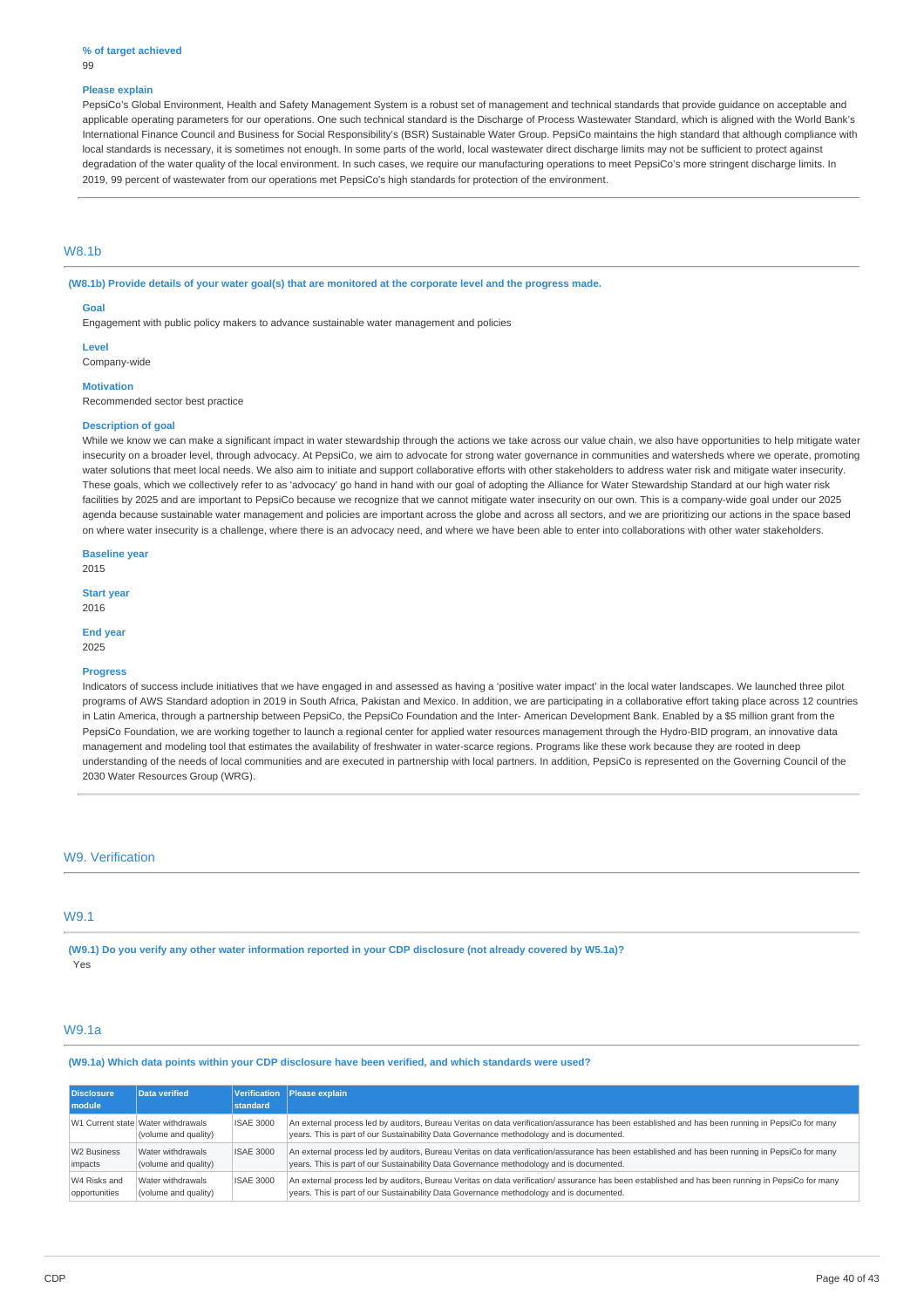## W-FI

(W-FI) Use this field to provide any additional information or context that you feel is relevant to your organization's response. Please note that this field is optional **and is not scored.**

## W10.1

**(W10.1) Provide details for the person that has signed off (approved) your CDP water response.**

|                         | <b>Job title</b>                  | <b>job category</b><br><b>Corresponding</b>    |
|-------------------------|-----------------------------------|------------------------------------------------|
| $\sqrt{$ Row $\sqrt{2}$ | Chief Sustainability Officer<br>. | Chief Sustainability Officer (CSO)<br>.<br>___ |

## W10.2

(W10.2) Please indicate whether your organization agrees for CDP to transfer your publicly disclosed data on your impact and risk response strategies to the CEO Water Mandate's Water Action Hub [applies only to W2.1a (response to impacts), W4.2 and W4.2a (response to risks)]. Yes

## SW. Supply chain module

## SW0.1

**(SW0.1) What is your organization's annual revenue for the reporting period?**

| <b>Innua</b>            | <b>revenue</b> |
|-------------------------|----------------|
| $\sqrt{$ Row $\sqrt{ }$ | 161000000<br>. |

## SW0.2

**(SW0.2) Do you have an ISIN for your organization that you are willing to share with CDP?** No

## SW1.1

(SW1.1) Could any of your facilities reported in W5.1 have an impact on a requesting CDP supply chain member? We do not have this data and have no intentions to collect it

## SW1.2

**(SW1.2) Are you able to provide geolocation data for your facilities?**

|       | Are you able to provide geolocation data for your facilities? |  |
|-------|---------------------------------------------------------------|--|
| Row 1 | Yes, for some facilities                                      |  |

## SW1.2a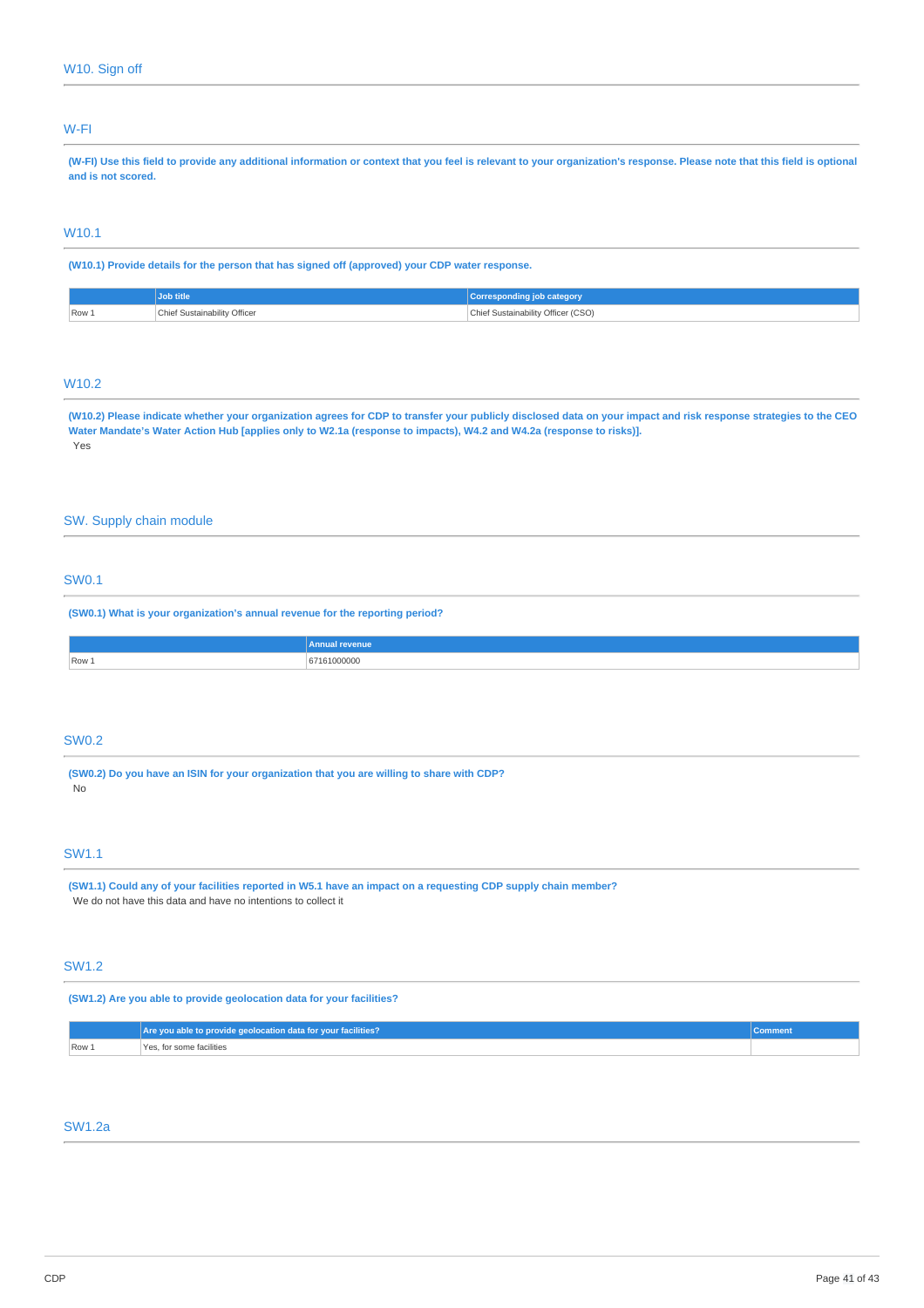#### **(SW1.2a) Please provide all available geolocation data for your facilities.**

| <b>Identifier</b> | <b>Latitude</b> | Longitude     | <b>Comment</b>                        |
|-------------------|-----------------|---------------|---------------------------------------|
|                   | 35.383414       | $-119.238414$ | Palakkad facility as reported in W5.1 |
| 2                 | 38.483212       | -121.398597   | As reported in 5.1                    |
| 3                 | 36.692868       | -119.769691   | As reported in 5.1                    |
| $\overline{4}$    | 37.612216       | $-122.082406$ | As reported in 5.1                    |
| 5                 | 37.766187       | $-122.202848$ | As reported in 5.1                    |
| 6                 | 33.929963       | -117.297394   | As reported in 5.1                    |
|                   | 34.039631       | $-117.977316$ | As reported in 5.1                    |
| 8                 | 35.383414       | $-119.238414$ | As reported in 5.1                    |
| $\overline{9}$    | 37,6308         | $-120.919063$ | As reported in 5.1                    |
| 10                | 34.079394       | $-117.591129$ | As reported in 5.1                    |

### SW2.1

(SW2.1) Please propose any mutually beneficial water-related projects you could collaborate on with specific CDP supply chain members.

**Requesting member**

Wal Mart de Mexico

#### **Category of project**

Promote river basin collective action

#### **Type of project**

Invite customer to collaborate with other users in their river basins to reduce impact

#### **Motivation**

Supporting watershed conservation initiatives with large-scale results in five countries (six watersheds) in Latin America, PepsiCo's aim is to have a positive impact on water and people that is amplified and long-lasting.

#### **Estimated timeframe for achieving project**

4 to 5 years

#### **Details of project**

In 2016, PepsiCo and The Nature Conservancy announced a new collaboration for water replenishment in Latin America with a commitment to invest \$3 million in the next seven years and impact five watersheds in Mexico, Brazil, Guatemala and Colombia. Since then, the partnership has expanded to the Dominican Republic. PepsiCo is supporting Water Funds in these geographies, collaborative efforts that bring together a wide range of stakeholders and partners.

#### **Projected outcome**

Based on PepsiCo's operational footprint in these geographies, we have set Water Fund-specific targets on outcomes such as replenishment and hectares of land restored. PepsiCo's support rolls up into the broader Water Funds' collective action efforts to improve water security within the watersheds.

**Requesting member** Metro AG

#### **Category of project** Communications

**Type of project**

Joint case studies or marketing campaign

#### **Motivation**

Raise awareness about water issues for METRO's customers and employees.

### **Estimated timeframe for achieving project**

Other, please specify (Annual Campaign)

#### **Details of project**

PepsiCo has participated in METRO Cash & Carry's World Water Day-related activities, along with other global suppliers, drawing attention to the issue of global water scarcity.

#### **Projected outcome**

One outcome of this partnership has been an increased awareness among employees and customers about water scarcity and resource challenges. The campaign has also led to support of water sustainability campaigns that customers have supported through the purchase of specific products.

## SW2.2

**(SW2.2) Have any water projects been implemented due to CDP supply chain member engagement?** No

## SW3.1

**(SW3.1) Provide any available water intensity values for your organization's products or services.**